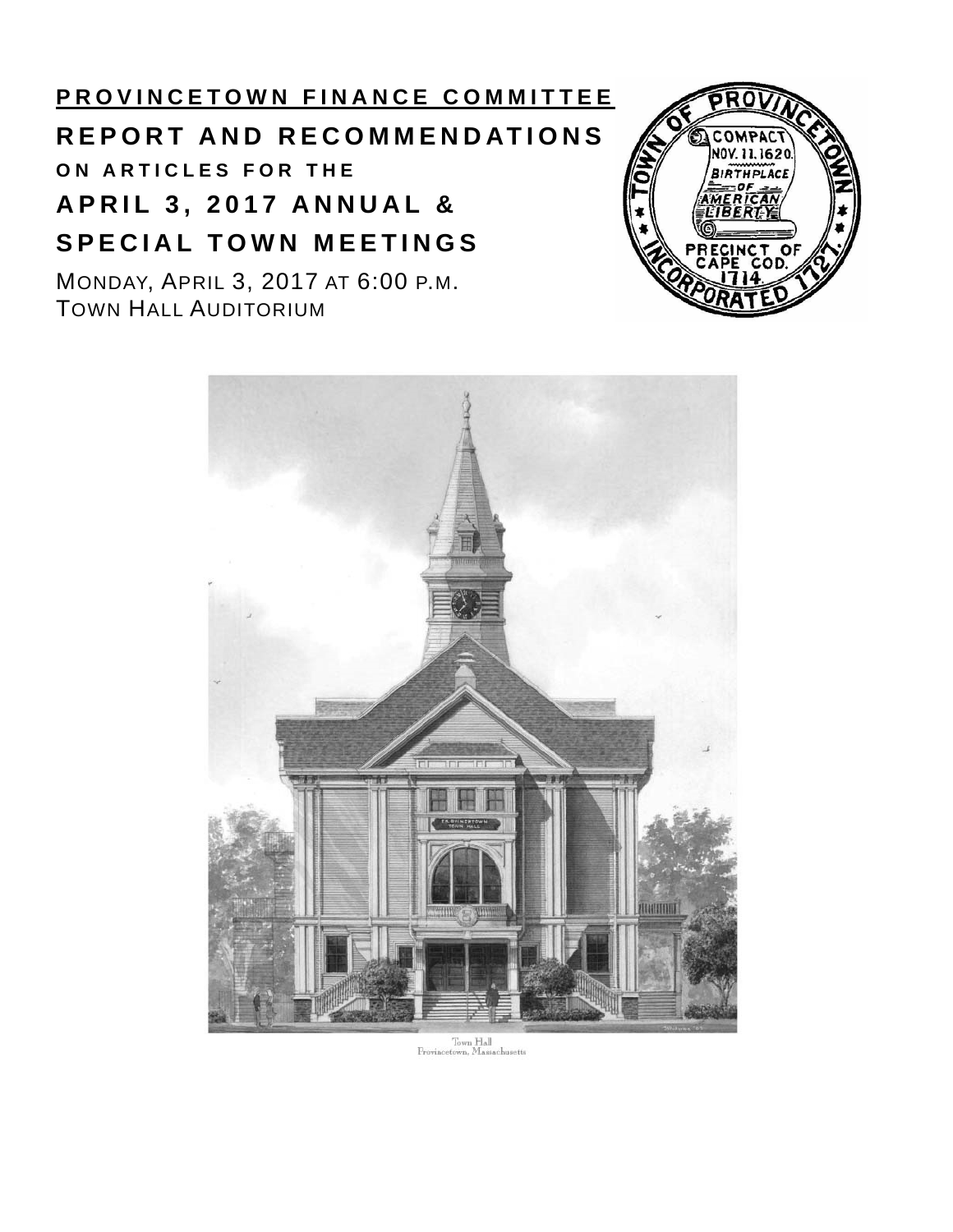## Finance Committee Report and Recommendations to the Voters

## **Table of Contents**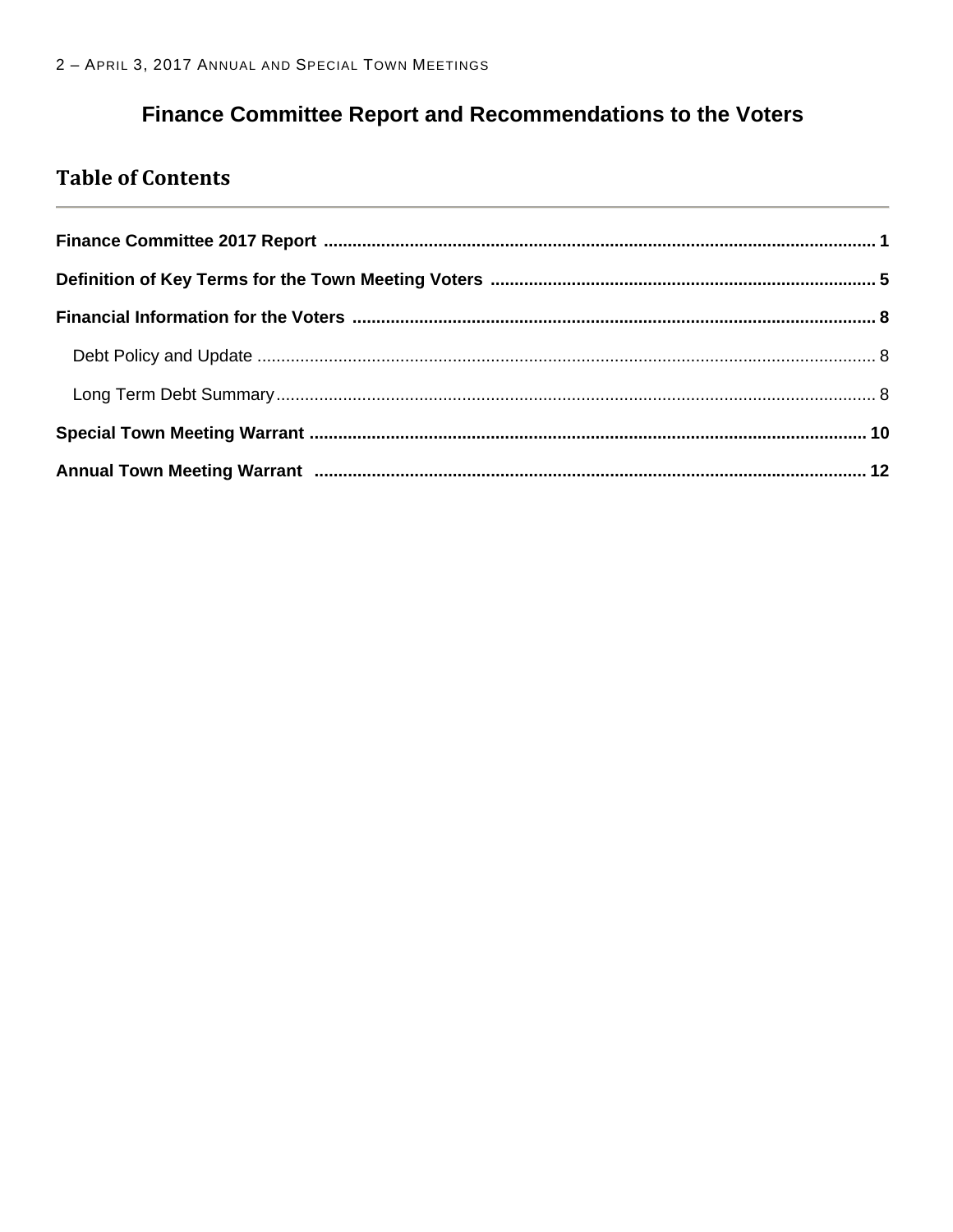#### **FINANCE COMMITTEE 2017 REPORT**

Dear Town Voters,

Fiscal management and community housing top the list of the policy goals established by our Board of Selectmen. To quote specifically:

"A plan to create year-round rental housing needs to be a centerpiece of a broader strategy to increase the Town's year-round population. "

"A 10-year financial plan has been constructed last to serve as the foundation of our fiscal management efforts. Prudent financial planning requires looking out over a longer-term time horizon to understand the financial implications of the decisions we take as we move from one budget year to the next."

The Finance Committee is happy to report that we are well on our way to achieving both of these goals. In overwhelmingly passing the measure that allows the Year Round Rental Housing Trust (a measure initiated by the Finance Committee) to purchase the Harbor Hill complex for full-time, year-round rental housing, we can now see our goal on the horizon to have a growing number of women and men call Provincetown "home" rather than a place they commute to for work or visit for weekends and/or vacations. It is a fantastic start, but we must not rest on our laurels and keep working to make the percentage of this next tier of housing exactly the same as our Affordable Housing stock where we have also done a great job of bringing the Town close to the Commonwealth's recommended level of 10%.

How do we do this? How does the Town keep investing meaningful sums of money in year-round rental housing and keep growth in overall expenses and revenues close to a 2.5% to 3.0% annual growth rate over the next ten years? We can present you with some options to think about.

We know that paying salaries and benefits of current and retired Town employees accounts for 70% of the Town's operating budget. We also know the cost of health care and retirement benefits tends to grow 6-to-10% per year. This means that, each year, the Town is spending an average of \$500,000, on average, more for health insurance alone. We submit to you that this is, simply, unsustainable in both the short and long run.

This year, the Finance Committee has presented the Town with Article 22 that asks for the sum of \$45,000 to hire a professional consultant to help decide how the Town should move forward with this pressing health insurance problem. In other words, we are asking for less than 10% of the general Town-wide annual increase in this expense to recommend a path forward. Town staff is, frankly, doing an excellent job of budget management now, but there is not a true expert on staff to study and cost out all the options. The Finance Committee met with the Town Manager and felt that this was the best way possible to find a way to tame the explosion of this expense item. We ask you to support it.

Unless this one expense is tamed in the next one to two years, there is really just one way to "make room" in the Town's operating budget for new investments in housing and any other expenses we wish to consider; that way is to cut the rate of growth of salaries and benefits of Town employees. There is only one way to do that, and that is to reduce the number of Town employees modestly over time. No one wants to take this route.

We can see these financial realities clearly in the operating budget being presented to Town Meeting by our Board of Selectmen. Operating expenses are proposed to grow by 3.18% in FY2018, to \$27.14 million. These numbers include none new funding for housing. To highlight some areas of increase: Fire Department at 11.63% as we move to a more professionalized force, Benefits and Other Insurance at 7.17% with even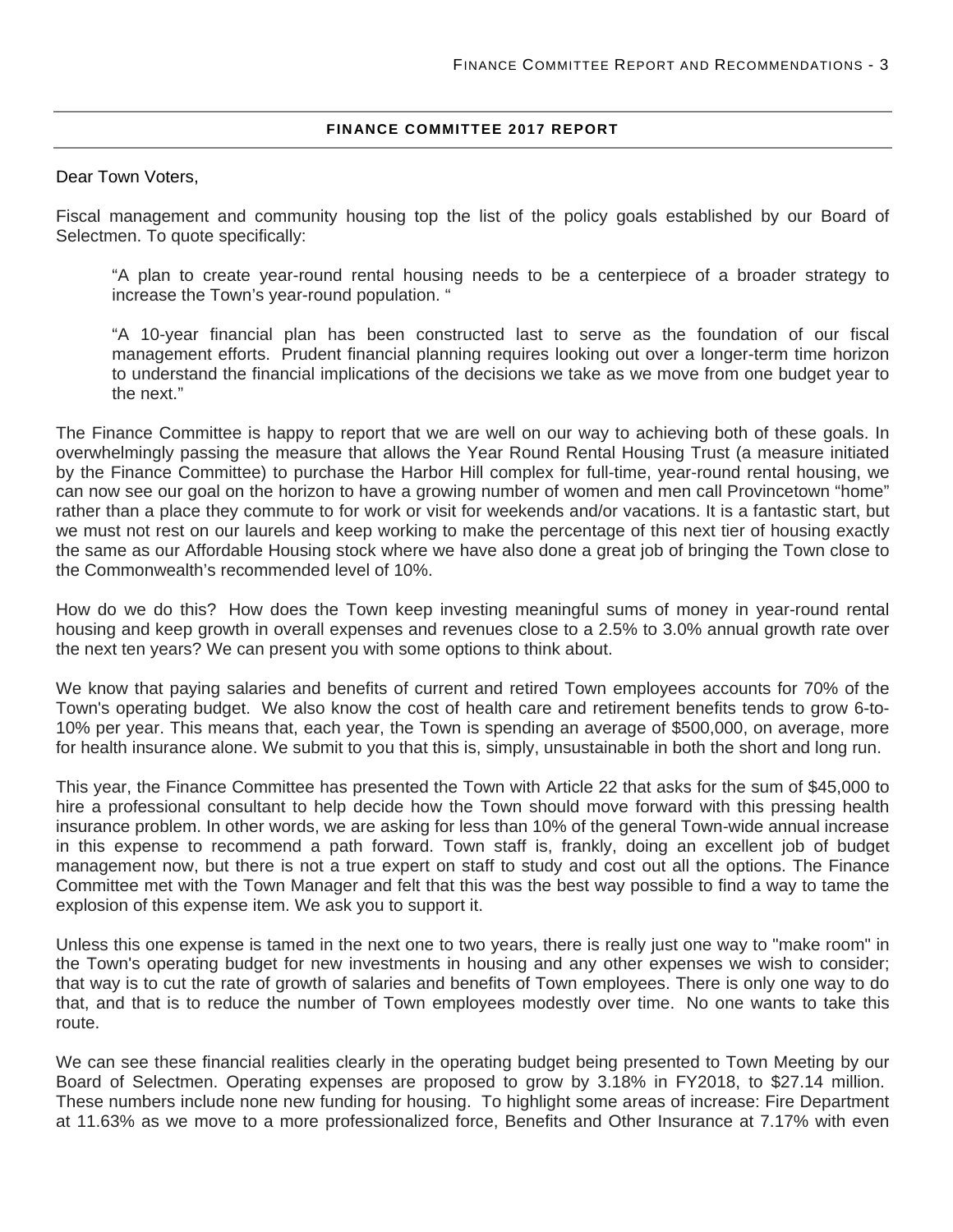#### 4 – APRIL 3, 2017 ANNUAL AND SPECIAL TOWN MEETINGS

this number being an estimate, payroll at 3.72% (contractual increases), education 3.78%, and debt service increase of 2.69% (the debt incurred for our portion of the High School building).

To add to all of these financial realities, our CIP five year plan projects that we will be borrowing and spending a total of \$29.78 million. Clearly, we have some items where we need to think about the timing of, and the value of, and even the wisdom of putting forward.

To put this growth rate in context – a budget growing 2.5% per year takes about 29 years to double in size, a budget growing 4.2% per year takes about 17 years to double in size. Many of us will be here in 17 years, and doubling our taxes is just not an option.

#### **We need to make choices**

No financial choices are easy choices. The Town Meeting Body has to agree on how we are going to pay for the facilities, programs and services we want the Town to provide.

If we choose to maintain the staffing levels that are currently in the budget for all Town departments, salaries and benefits will not grow by less than 4% per year.

Our list of "infrastructure" needs and wants is long as we strive to maintain and improve our roadways, the pier, and important Town buildings. So debt service will not decline. It is only a question of how much it will rise.

Speaking directly to this, the Finance Committee asks you to draw your attention to Article 8-1 the request for funding construction on a new Police Station in the amount of \$8,625,000. We recommend this to the Town Body. With all of our cautious language you might wonder why, and this is an example of prudent spending with a long-term outlook. Given our current political and economic state, there is only one way interest rates on borrowing are going, and that is UP. If we are going to take on this project, this year, in all likelihood, will see the last of low interest rates for a long time to come. If we do not take on this project now, the future borrowing costs will put the total cost MUCH higher. If the Town wants to see a new Police Station, then we recommend that this be done in this fiscal year, or frankly, not at all.

#### **Conclusion**

The Finance Committee strongly advocates retraining growth in the Town's operating budget to approximately 2.5% beyond FY2018. We believe the best way to slow expense growth is through personnel attrition and the best way to fund growth higher taxes, restraining more borrowing as interest rates climb. We are on our way to building a more sustainable, year-round Provincetown. Let us keep this good work moving forward.

Respectfully submitted,

#### **The Provincetown Finance Committee**

MARK BJORSTROM MARK DEL FRANCO STANLEY SIKORSKI DUANE STEELE

MARK HATCH, CHAIR **Example 20 LOUISE VENDEN, VICE CHAIR** SCOTT VALENTINO KATHLEEN GOODWIN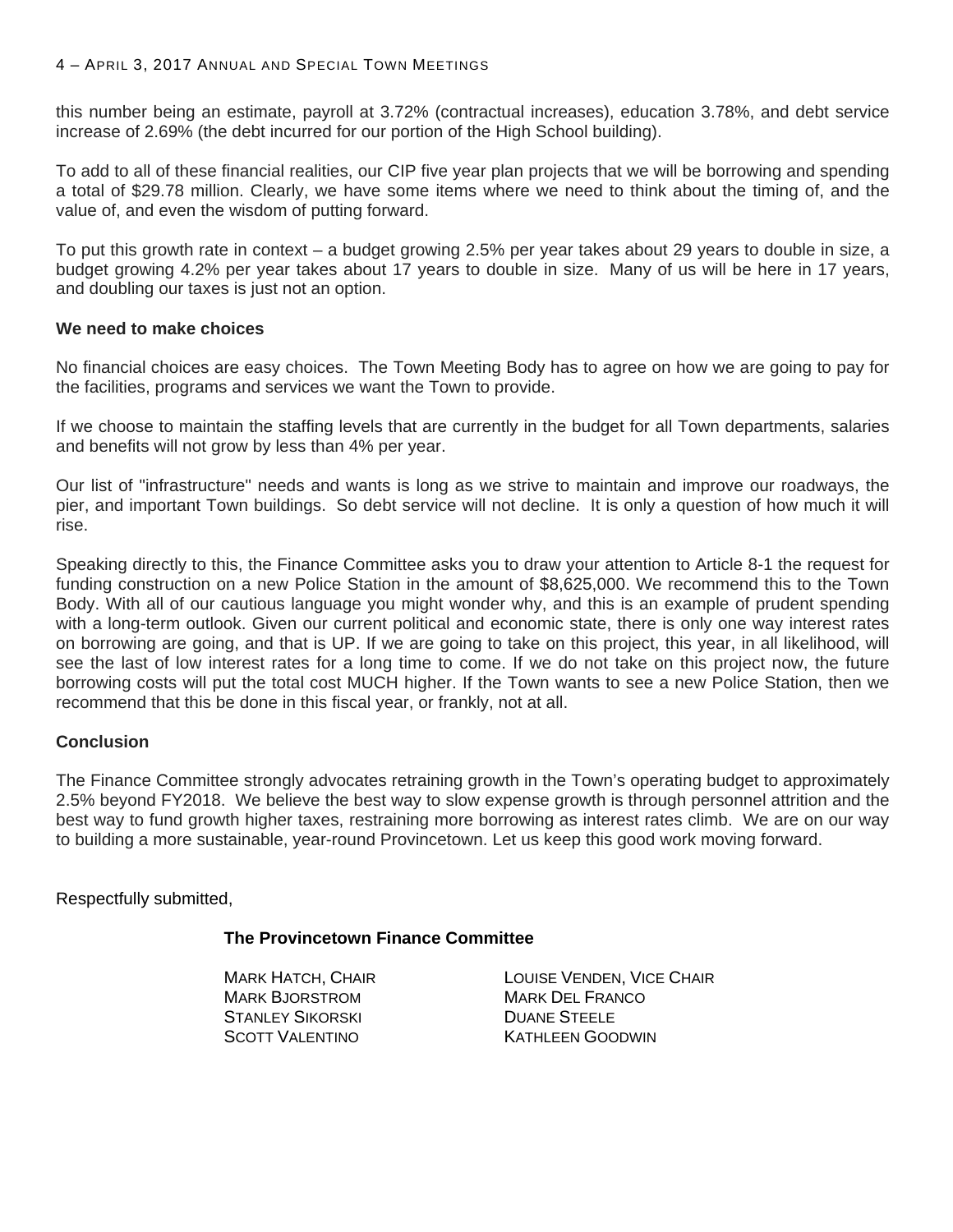#### **DEFINITION OF KEY TERMS FOR TOWN MEETING VOTERS**

**Appropriation –** An authorization granted by a town meeting, city council or other legislative body to expend money and incur obligations for specific public purposes. An appropriation is usually limited in amount and as to the time period within which it may be expended.

**Available Funds –** Balances in the various fund types that represent non-recurring revenue sources. As a matter of sound practice, they are frequently appropriated to meet unforeseen expenses, for capital expenditures or other onetime costs. Examples of available funds include free cash**,** stabilization funds, overlay surplus, water surplus, and enterprise net assets unrestricted (formerly retained earnings).

**Bond Rating (Municipal) –** A credit rating assigned to a municipality to help investors assess the future ability, legal obligation, and willingness of the municipality (bond issuer) to make timely debt service payments. Stated otherwise, a rating helps prospective investors determine the level of risk associated with a given fixed-income investment. Rating agencies, such as Moody's and Standard and Poor's, use rating systems, which designate a letter or a combination of letters and numerals where AAA is the highest rating and C1 is a very low rating.

**Capital Improvements Program –** A blueprint for planning a community's capital expenditures that comprises an annual capital budget and a five-year capital program. It coordinates community planning, fiscal capacity and physical development. While all of the community's needs should be identified in the program, there is a set of criteria that prioritizes the expenditures.

**Capital Outlay Expenditure Exclusion –** A temporary increase in the tax levy to fund a capital project or make a capital acquisition. Exclusions require two-thirds vote of the selectmen or city council (sometimes with the mayor's approval) and a majority vote in a community-wide referendum. The exclusion is added to the tax levy only during the year in which the project is being funded and may increase the tax levy above the levy ceiling.

**Debt Exclusion –** An action taken by a community through a referendum vote to raise the funds necessary to pay debt service costs for a particular project from the property tax levy, but outside the limits under Proposition 2½. By approving a debt exclusion, a community calculates its annual levy limit under Proposition 2½, then adds the excluded debt service cost. The amount is added to the levy limit for the life of the debt only and may increase the levy above the levy ceiling.

**Enterprise Fund –** An enterprise fund, authorized by MGL Ch. 44 §53F½, is a separate accounting and financial reporting mechanism for municipal services for which a fee is charged in exchange for goods or services. It allows a community to demonstrate to the public the portion of total costs of a service that is recovered through user charges and the portion that is subsidized by the tax levy, if any. With an enterprise fund, all costs of service delivery--direct, indirect, and capital costs—are identified. This allows the community to recover total service costs through user fees if it chooses. Enterprise accounting also enables communities to reserve the "surplus" or net assets unrestricted generated by the operation of the enterprise rather than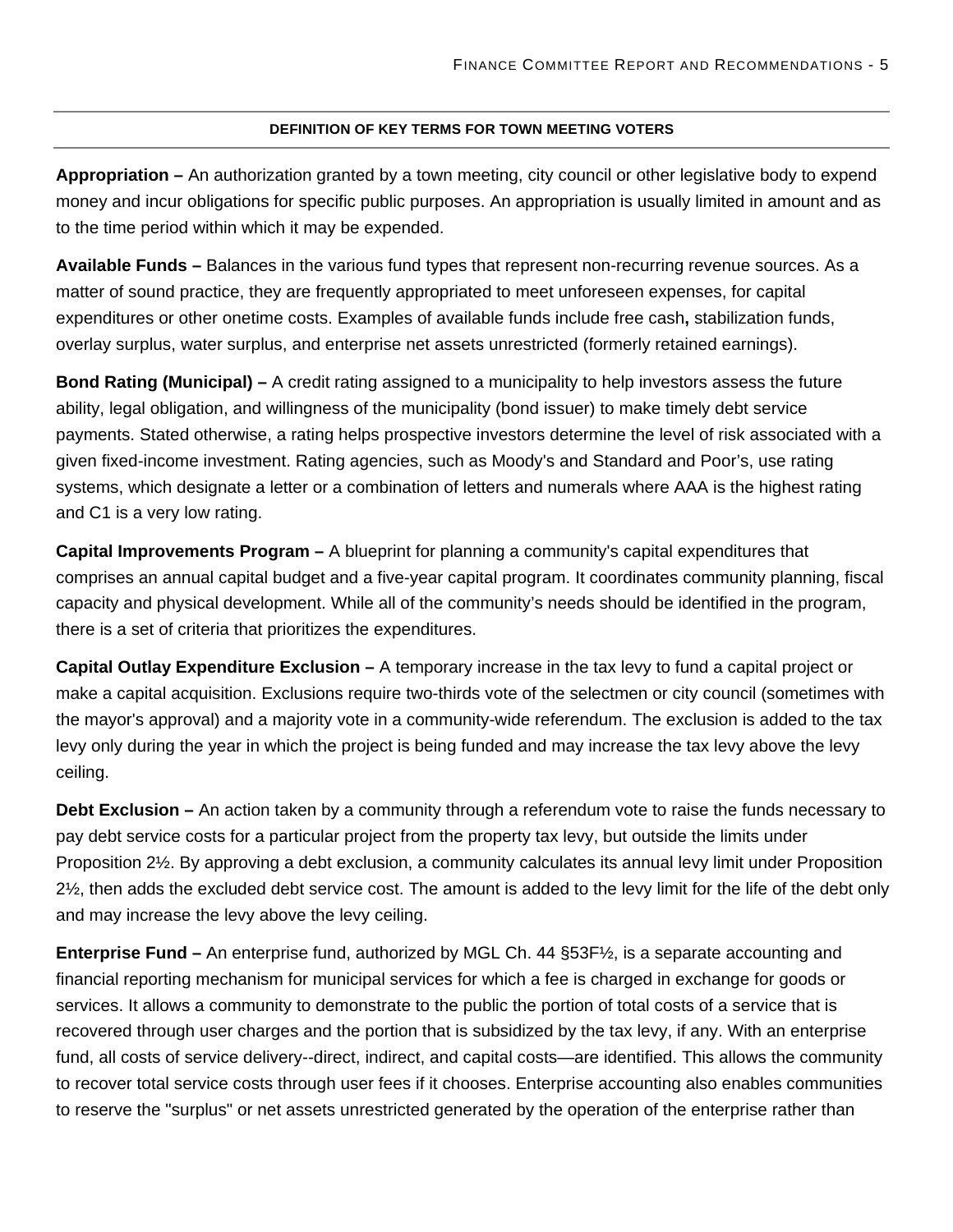closing it out to the general fund at year-end. Services that may be treated as enterprises include, but are not limited to, water, sewer, hospital, and airport services.

**Fiscal Year (FY) –** Since 1974, the Commonwealth and municipalities have operated on a budget cycle that begins July 1 and ends June 30. The designation of the fiscal year is that of the calendar year in which the fiscal year ends. Since 1976, the federal government fiscal year has begun on October 1 and ended September 30.

**Free Cash** –A revenue source which results from the calculation, as of July 1, of a community's remaining, unrestricted funds from operations of the previous fiscal year based on the balance sheet as of June 30. It typically includes actual receipts in excess of revenue estimates and unspent amounts in departmental budget line-items for the year just ending, plus unexpended free cash from the previous year. Free cash is offset by property tax receivables and certain deficits, and as a result, can be a negative number.

**General Fund –** The fund used to account for most financial resources and activities governed by the normal town meeting/city council appropriation process.

**GASB 45 –** The Governmental Accounting Standards Board's major pronouncement that each public entity account for and report other postemployment benefits (See OPEB) in its accounting statements. Through actuarial analysis, municipalities must identify the true costs of the OPEB earned by employees over their estimated years of actual service.

**Governmental Accounting Standards Board (GASB)** – The ultimate authoritative accounting and financial reporting standard-setting body for state and local governments.

**Levy –** The amount a community raises through the property tax. The levy can be any amount up to the levy limit, which is re-established every year in accordance with Proposition 2½ provisions.

**Levy Ceiling –** A levy ceiling is one of two types of levy (tax) restrictions imposed by MGL Ch. 59 §21C (Proposition 2½). It states that, in any year, the real and personal property taxes imposed may not exceed 2½ percent of the total full and fair cash value of all taxable property. Property taxes levied may exceed this limit only if the community passes a capital exclusion, a debt exclusion, or a special exclusion. (See Levy Limit)

**Levy Limit –** A levy limit is one of two types of levy (tax) restrictions imposed by MGL Ch. 59 §21C (Proposition 2½). It states that the real and personal property taxes imposed by a city or town may only grow each year by 2½ percent of the prior year's levy limit, plus new growth and any overrides or exclusions. The levy limit can exceed the levy ceiling only if the community passes a capital expenditure exclusion, debt exclusion, or special exclusion. (See Levy Ceiling)

**Long-Term Debt –** Community borrowing, or outstanding balance at any given time, involving loans with a maturity date of 12 months or more. (See Permanent Debt)

**Maintenance Budget –** A no-growth budget that continues appropriations for programs and services at their current year levels. The actual appropriation to maintain programs and services may still increase due to inflation or other factors.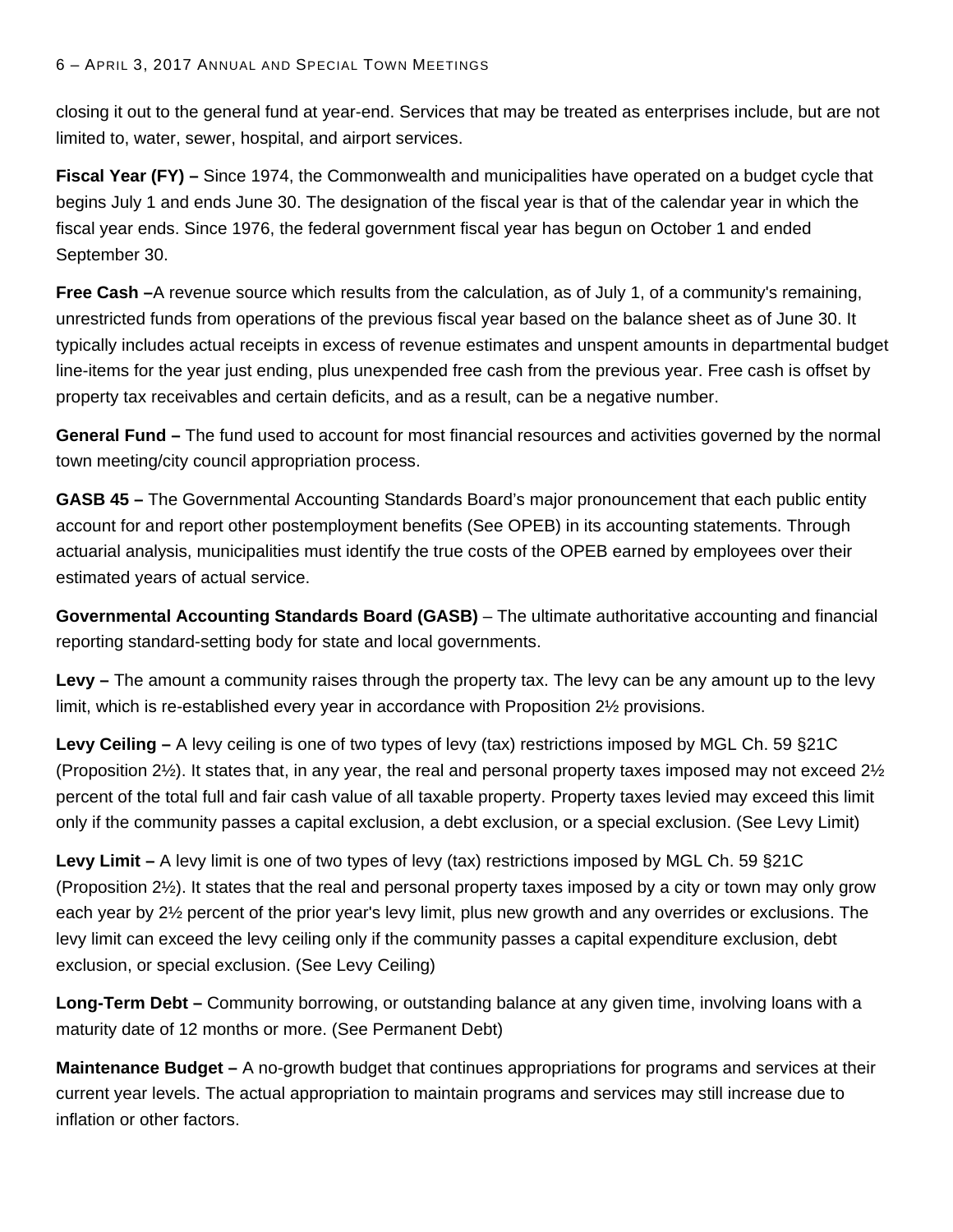**OPEB (Other Postemployment Benefits) –** Employees of state and local governments may be compensated in a variety of forms in exchange for their services. In addition to a salary, many employees earn benefits over their years of service that will not be received until after their employment with the government ends. The most common type of these postemployment benefits is a pension. Postemployment benefits other than pensions generally take the form of health insurance and dental, vision, prescription, or other healthcare benefits provided to eligible retirees, including in some cases their beneficiaries. They may also include some type of life insurance. As a group, these are referred to as OPEB. (See GASB 45)

**Override –** A vote by a community at an election to permanently increase the levy limit. An override vote may increase the levy limit no higher than the levy ceiling. The override question on the election ballot must state a purpose for the override and the dollar amount. (See Underride)

**Proposition 2**  $\frac{1}{2}$  – A state law enacted in 1980, Proposition 21/2 regulates local property tax administration and limits the amount of revenue a city or town may raise from local property taxes each year to fund municipal operations.

**Raise and appropriate –** To obtain the necessary funds by transfers from available cash or other funds or by borrowing and "earmarking" these funds for this specific purpose.

**Stabilization Fund –** A fund designed to accumulate amounts for capital and other future spending purposes, although it may be appropriated for any lawful purpose (MGL Ch. 40 §5B). Communities may establish one or more stabilization funds for different purposes. In any one year, a community may appropriate into them an amount not to exceed, in total for all stabilization funds, ten percent (10%) of the prior year's tax levy. In addition, the total of all stabilization fund balances cannot exceed ten percent (10%) of the community's equalized property value. Any interest is added to and becomes a part of the funds.

**Underride –** A vote by a community to permanently decrease the tax levy limit. As such, it is the exact opposite of an override. (See Override)

**Unfunded OPEB Liability –** This is the difference between the value assigned to the benefits (other than retirement) already earned by a municipality's employees and the assets the local government will have on hand to meet these obligations. While there is no requirement in Massachusetts to fund this liability, GASB 45 requires that the dollar value of the unfunded OBEB liability is determined every Two years. (See GASB 45; OPEB)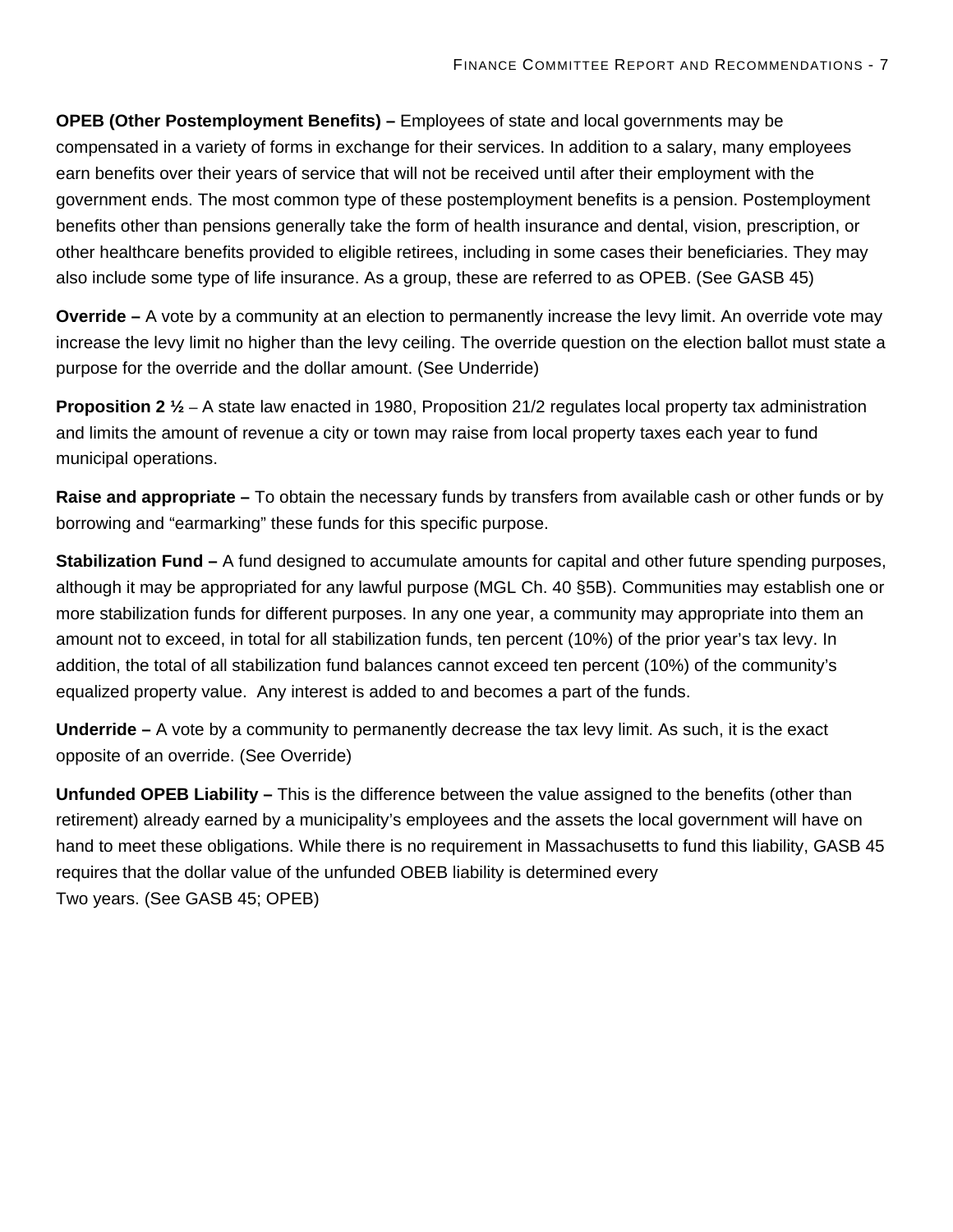## **DEBT POLICY** and **UPDATE**

The Board of Selectmen passed the Debt Policy listed below on March 17, 2014

Debt Limits

- The Town will strive to limit borrowing so that its total annual general fund debt service is ten percent or less of gross revenues.
- Self-supporting debt such as Land Bank, Community Preservation and Enterprise Fund debt are excluded from the 10% limit.
- For each town meeting article requesting borrowing authorization the narrative shall inform the attendees of the article's impact on the 10% limit.
- The Town will limit total general obligation debt to a maximum of 2.5% of the total assessed value of property in the Town.
- The Town's Finance Director and Treasurer will calculate debt limits established by law and policy at least once each year and whenever otherwise requested or appropriate.
- The Treasurer and Finance Director will report debt structure and strategy for debt service to the Board of Selectmen and Finance Committee no less than twice a year.

#### Annual Reporting

The Town's Annual Town Report; the Town Manager's Budget Request; the Town Manager's Five Year Fiscal Policy Plan; and the Finance Committee's report to the Annual Town Meeting will include comprehensive summaries of the debt obligations of the Town.

The general fund debt service budget for FY 2017 is \$1,980,031 which is 7.44% of general fund revenues.

## **DEBT SUMMARY**

*The following information was excerpted from the Town's fiscal year 2016 independent auditor's report.* 

**Debt service requirements (gross) for principal and interest for government bonds and notes payable in future years are as follows:** 

| <b>General Fund</b> | <b>Principal</b> | <b>Interest</b> | <b>Total</b> |
|---------------------|------------------|-----------------|--------------|
|                     |                  |                 |              |
| 2017                | 2,000,470        | 604,121         | 2,604,591    |
| 2018                | 1,889,164        | 543,195         | 2,432,359    |
| 2019                | 1,749,164        | 485,814         | 2,234,978    |
| 2020                | 1,502,296        | 433,736         | 1,936,032    |
| 2021                | 1,492,296        | 387,784         | 1,880,080    |
| 2022                | 1,455,296        | 432,358         | 1,797,654    |
| 2023                | 1,370,296        | 295,956         | 1,666,252    |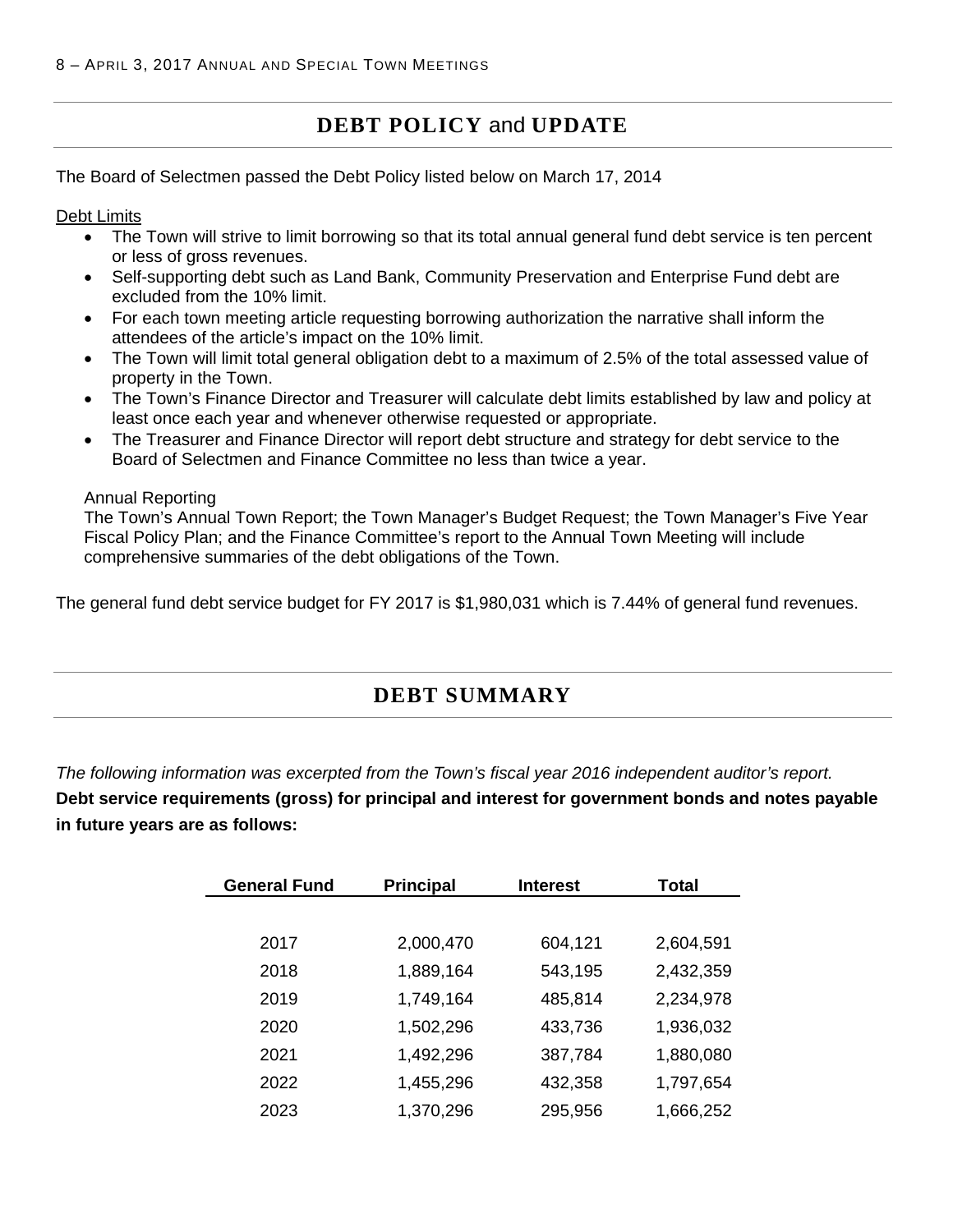| 2036 | 150,000   | 4,125   | 154,125   |
|------|-----------|---------|-----------|
| 2035 | 150,000   | 4,250   | 154,250   |
| 2034 | 165,000   | 12,488  | 177,488   |
| 2033 | 170,000   | 16,888  | 186,888   |
| 2032 | 170,000   | 21,288  | 191,288   |
| 2031 | 295,000   | 27,093  | 322,093   |
| 2030 | 460,000   | 39,948  | 499,948   |
| 2029 | 825,000   | 67,479  | 892,479   |
| 2028 | 835,000   | 94,822  | 929,822   |
| 2027 | 1,025,000 | 129,387 | 1,154,387 |
| 2026 | 1,140,000 | 165,921 | 1,305,921 |
| 2025 | 1,279,884 | 206,411 | 1,486,295 |
| 2024 | 1,354,884 | 251,134 | 1,606,018 |

(Page 45 FY 2016 Audit Report)

The annual principal and interest payments to retire all Water and Sewer enterprise activities long-term debt outstanding as of June 30, 2016, are as follows:

| <b>Enterprise</b>   |                  |                 |            |
|---------------------|------------------|-----------------|------------|
| <b>Funds</b>        | <b>Principal</b> | <b>Interest</b> | Total      |
| 2017                | 2,376,083        | 844,452         | 3,220,535  |
| 2018                | 2,294,555        | 772,843         | 3,067,398  |
| 2019                | 2,308,197        | 717,489         | 3,025,686  |
| 2020                | 2,273,014        | 606,509         | 2,879,523  |
| 2021                | 2,552,516        | 614,182         | 3,166,698  |
| <b>Future Years</b> | 22,360,120       | 4,874,535       | 27,234,655 |
|                     | 34, 164, 485     | 8,430,010       | 42,594,495 |

(Page 47 FY 2015 Audit Report)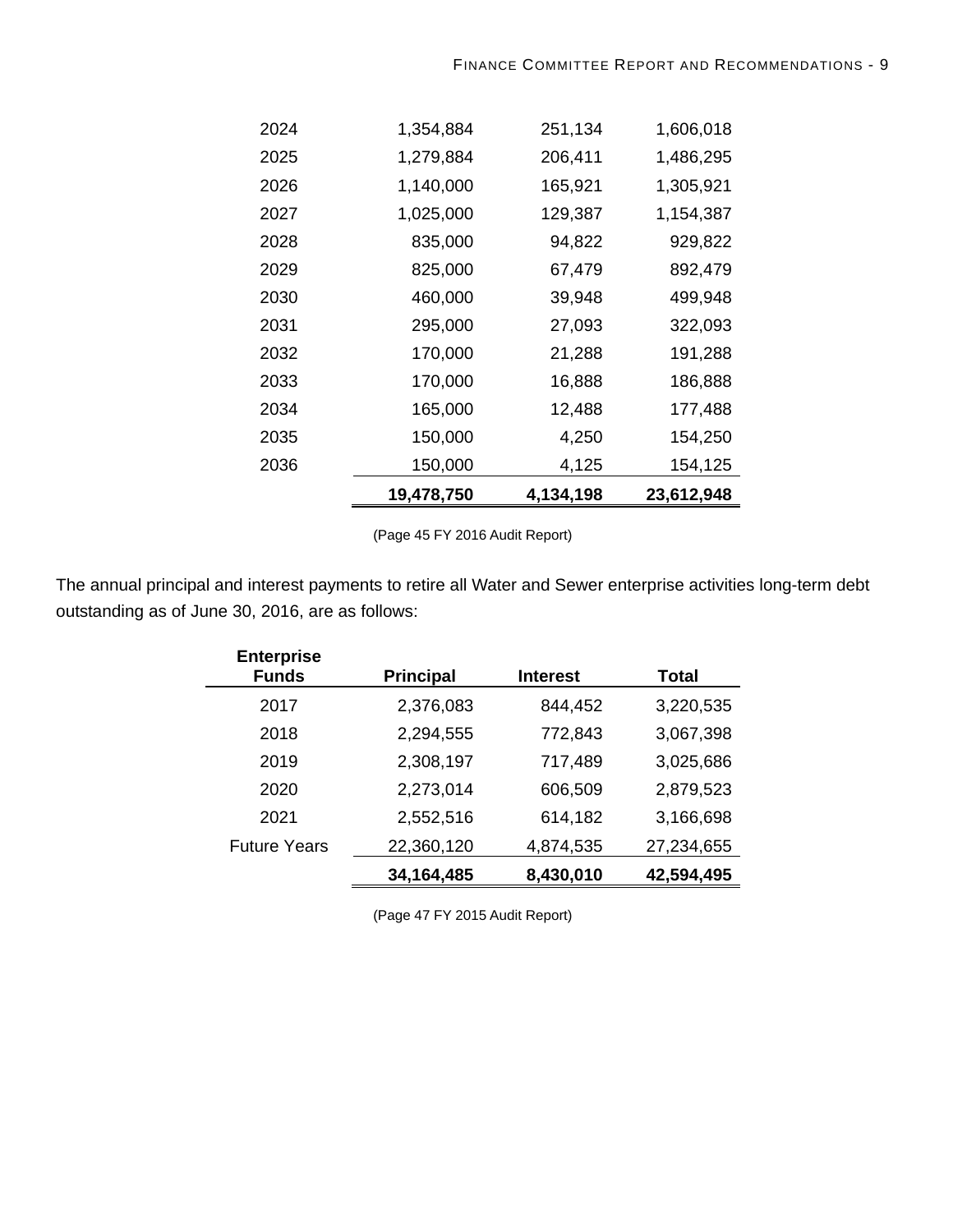# **Town Warrant**

## **Special Town Meeting – Monday, April 3, 2017**

#### **Commonwealth of Massachusetts Barnstable, ss.**

To either of the Constables of the Town of Provincetown, Greetings:

In the Name of the Commonwealth of Massachusetts and in the manner prescribed in the Charter and Bylaws of said Town, you are hereby directed to notify the inhabitants of the Town qualified by law to vote in Town affairs to meet and assemble at **Provincetown Town Hall on Monday the Third day of April, A.D. 2017 at 6:00 o'clock in the evening,** then and there to act on the following articles, to wit:

## *Article 1. FY 2017 Budget Adjustments.*

To see what amendments the Town will vote to make to the Fiscal Year 2017 operating budgets established under Article 10 of the April 2016 Annual Town Meeting and what sums the Town will vote to raise and appropriate or transfer from available funds therefor; or to take any other action relative thereto.

*[Requested by the Town Manager]* 

## **Finance Committee Recommends by a Vote of 5-0-0**

*Article 2. Prior Year Bills.* To see what sum the Town will vote to raise and appropriate or transfer from available funds for the purpose of paying prior year unpaid bills; or to take any other action relative thereto.

*[Requested by the Town Manager]* 

## **Finance Committee Recommends by a Vote of 5-0-0**

*Article 3. Charter Commission Expenses.* To see if the Town will vote to transfer from free cash the sum of \$6,575 for the printing and distribution of the Final Report of the Provincetown Charter Commission, which must be distributed by law according to the provisions of MGL 43B, Sec. 11, to each residence of one or more registered voters; or to take any other action relative thereto.. *[Requested by the Board of Selectmen and the Town Manager]* 

## **Finance Committee Recommends by a Vote of 5-0-0**

*Article 4. CIP Request for MUNIS Purchase Orders/Requisitions Module.* To see if the Town will vote to raise and appropriate or transfer from available funds the sum of \$13,537 to be expended under the direction of the Town Manager for costs associated with the acquisition of the MUNIS Purchase Order and Requisitions Module; or to take any other action relative thereto.

*[Requested by the Board of Selectmen and the Town Manager]*  **Finance Committee Recommends by a Vote of 5-0-0**

**Article 5.** National Marine Sanctuary Visitor Center in Provincetown. To see if the Town will vote to raise and appropriate or transfer from available funds the sum of \$25,000 to be expended under the direction of the Town Manager for costs associated with the conceptual design to determine the feasibility and location of a National Marine Sanctuary Visitor Center in Provincetown; or to take any other action relative thereto.

*[Requested by the Town Manager]* 

## **Finance Committee Recommends by a Vote of 5-0-0**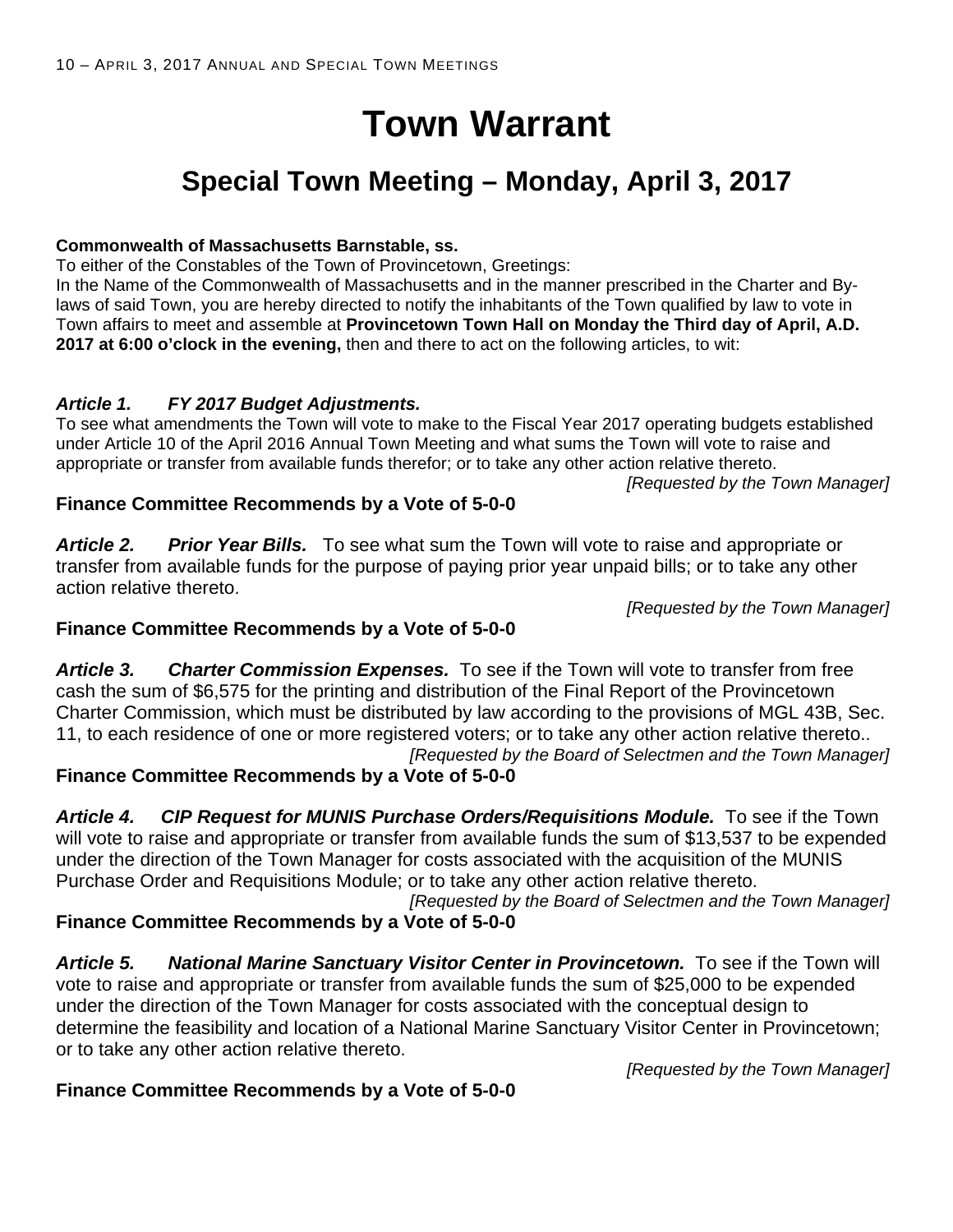*Article 6. Housing Tenant Rights Assistance.* To see if the Town will vote to raise and appropriate, transfer from available funds, or borrow a sum of money to be expended under the direction of the Town Manager to fund a grant to a non-profit agency for the services to support tenants' rights advocacy and education; or to take any other action relative thereto.

*[Requested by the Town Manager]* 

## **Finance Committee Has No Recommendation**

*Article 7. CIP Request for Analysis of the Parking Control and Revenue Collection Systems for the Municipal Parking Lots.* To see if the Town will vote to raise and appropriate, transfer from available funds, or borrow \$25,000 to be expended under the direction of the Town Manager for the cost associated with the analysis of the Town's parking control and revenue collection system and to prepare bid specifications; or to take any other action relative thereto. *[Requested by the Board of Selectmen and the Town Manager]* 

**Finance Committee Recommends by a Vote of 5-0-0**

# **Town Warrant**

## **Annual Town Meeting – Monday, April 3, 2017**

### **Commonwealth of Massachusetts Barnstable, ss.**

To either of the Constables of the Town of Provincetown, Greetings:

In the Name of the Commonwealth of Massachusetts and in the manner prescribed in the Charter and Bylaws of said Town, you are hereby directed to notify the inhabitants of the Town qualified by law to vote in Town affairs to meet and assemble at **Provincetown Town Hall, 260 Commercial Street, on Monday the Third day of April, A.D. 2017 at 6 o'clock in the evening,** then and there to act on the following articles, to wit:

*Article 1. To Hear Town Reports.* To see if the Town will vote to hear the reports of the Town Officials and Committees and to act thereon.

 *[Requested by the Board of Selectmen]* 

## **REGULAR AGENDA**

*Article 2. FY 2018 Operating Budget.* To see if the Town will vote to raise and appropriate or transfer from available funds the sum of \$25,887,352 to fund operating budgets for the several Town departments for Fiscal Year 2018 in accordance with Chapter 9, Section 1 of the Provincetown Charter, as follows:

| <b>Budget Divisions</b> | FY 2017     | FY 2018     | 17-18%    |
|-------------------------|-------------|-------------|-----------|
| I. General Government   | \$1,130,635 | \$1,096,663 | $-3.01\%$ |
| Finance<br>II. I        | 10,168,853  | 10,670,832  | $+5.98%$  |
| III. Public Safety      | 5,649,505   | 5,931,957   | $+5.00%$  |
| <b>IV. Public Works</b> | 3,403,781   | 3,506,738   | $+3.02%$  |
| V. Public Services      | 855,056     | 871,998     | $+1.98%$  |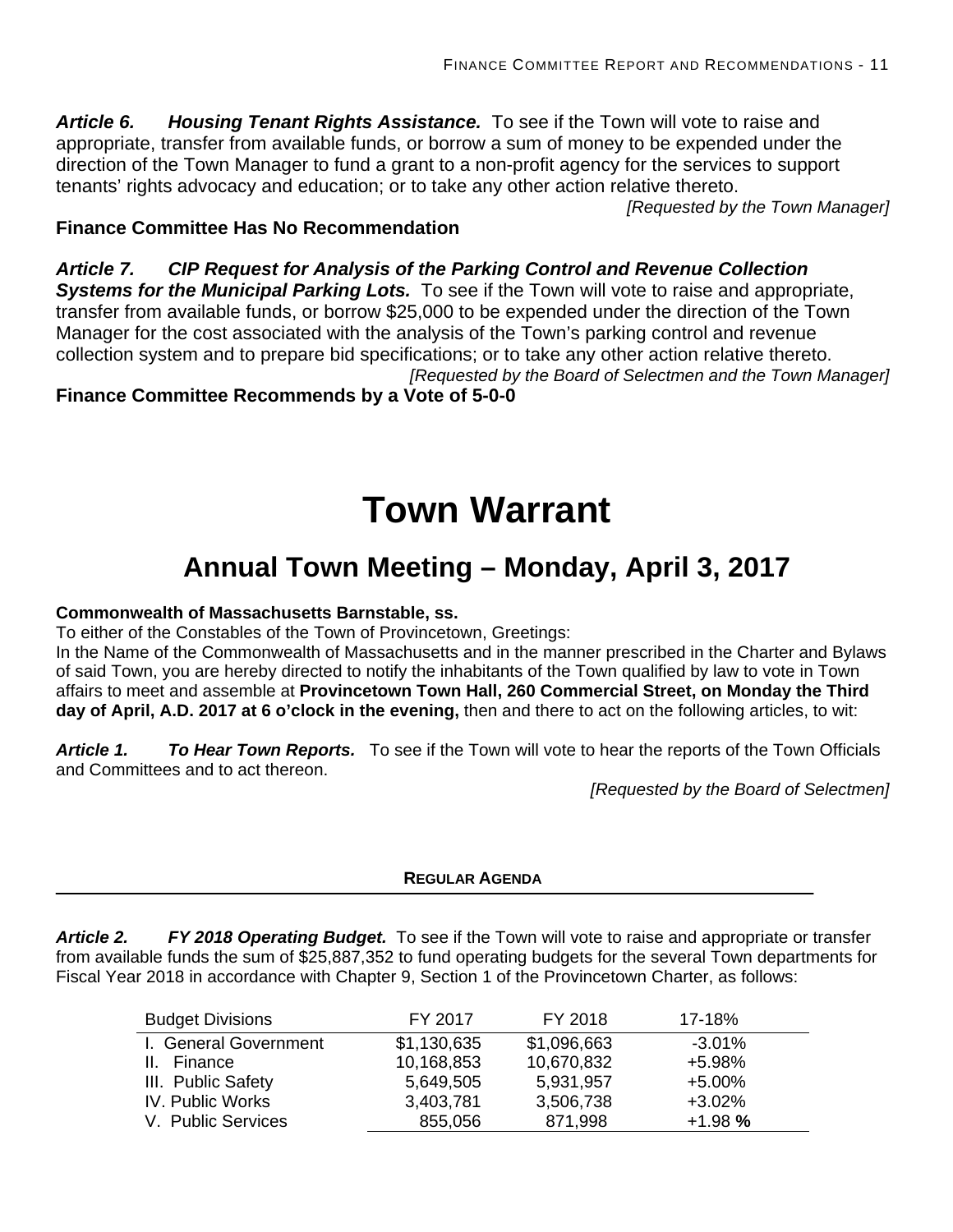| Sub-total, I-V     | \$21,107,848 | \$22,078,188 | +4.60% |
|--------------------|--------------|--------------|--------|
| VI. Public Schools | 3,718,719    | 3.809.164    | +2.43% |
| Total, I-VI        | \$24,826,639 | \$25,887,352 | +4.27% |

or to take any other action relative thereto.

*[Requested by the Board of Selectmen and the Town Manager]* 

#### **Finance Committee Recommends by a Vote of 5-0-0**

*Article 3. FY 2018 Cape Cod Regional Technical High School Assessment.* To see if the Town will vote to raise and appropriate or transfer from available funds a sum of money to fund the Town of Provincetown's assessment for the CCRTHS FY2018 operating budget; or to take any other action relative thereto.

*[Requested by the Board of Selectmen and the Town Manager]*  **Finance Committee Recommends by a Vote of 5-0-0**

*Article 4. FY 2018 Enterprise Funds.* To see if the Town will vote to raise and appropriate or transfer from available funds the following amounts for enterprise funds of the Town of Provincetown for Fiscal Year 2018:

| 6001 Water Enterprise Fund      | FY 2017     | FY 2018     | % change |
|---------------------------------|-------------|-------------|----------|
| <b>Enterprise Fund Costs</b>    | \$2,194,720 | \$2,302,098 |          |
| <b>General Fund Costs</b>       | 327,717     | 360,489     |          |
| <b>TOTAL COSTS</b>              | \$2,522,437 | \$2,662,587 | 5.6%     |
| 6002 Wastewater Enterprise Fund | FY 2017     | FY 2018     | % change |
| <b>Enterprise Fund Costs</b>    | \$4,335,406 | \$4,468,393 |          |
| <b>General Fund Costs</b>       | 139,345     | 142,132     |          |
| <b>TOTAL COSTS</b>              | \$4,474,751 | \$4,610,525 | 3.0%     |

or to take any other action relative thereto.

*[Requested by the Board of Selectmen and the Town Manager]*  **Finance Committee Recommends by a Vote of 5-0-0**

*Article 5. Fund Collective Bargaining Agreement.* To see if the Town will vote to raise and appropriate or transfer from available funds a sum of money to fund the cost items contained in the first year of a collective bargaining agreement commencing in Fiscal Year 2018 reached between the Town and NEPBA; or to take any other action relative thereto. *[Requested by the Board of Selectmen and the Town Manager]* 

## **Finance Committee Recommends by a Vote of 5-0-0**

*Article 6. Fund Collective Bargaining Agreement.* To see if the Town will vote to raise and appropriate or transfer from available funds a sum of money to fund the cost items contained in the first year of a collective bargaining agreement commencing in Fiscal Year 2018 reached between the Town and AFSCME; or to take any other action relative thereto.

*[Requested by the Board of Selectmen and the Town Manager]* 

*Article 7. Community Preservation Budget for FY 2018.* To see if the Town will vote to hear and act on the report of the Community Preservation Committee on the Fiscal Year 2018 Community Preservation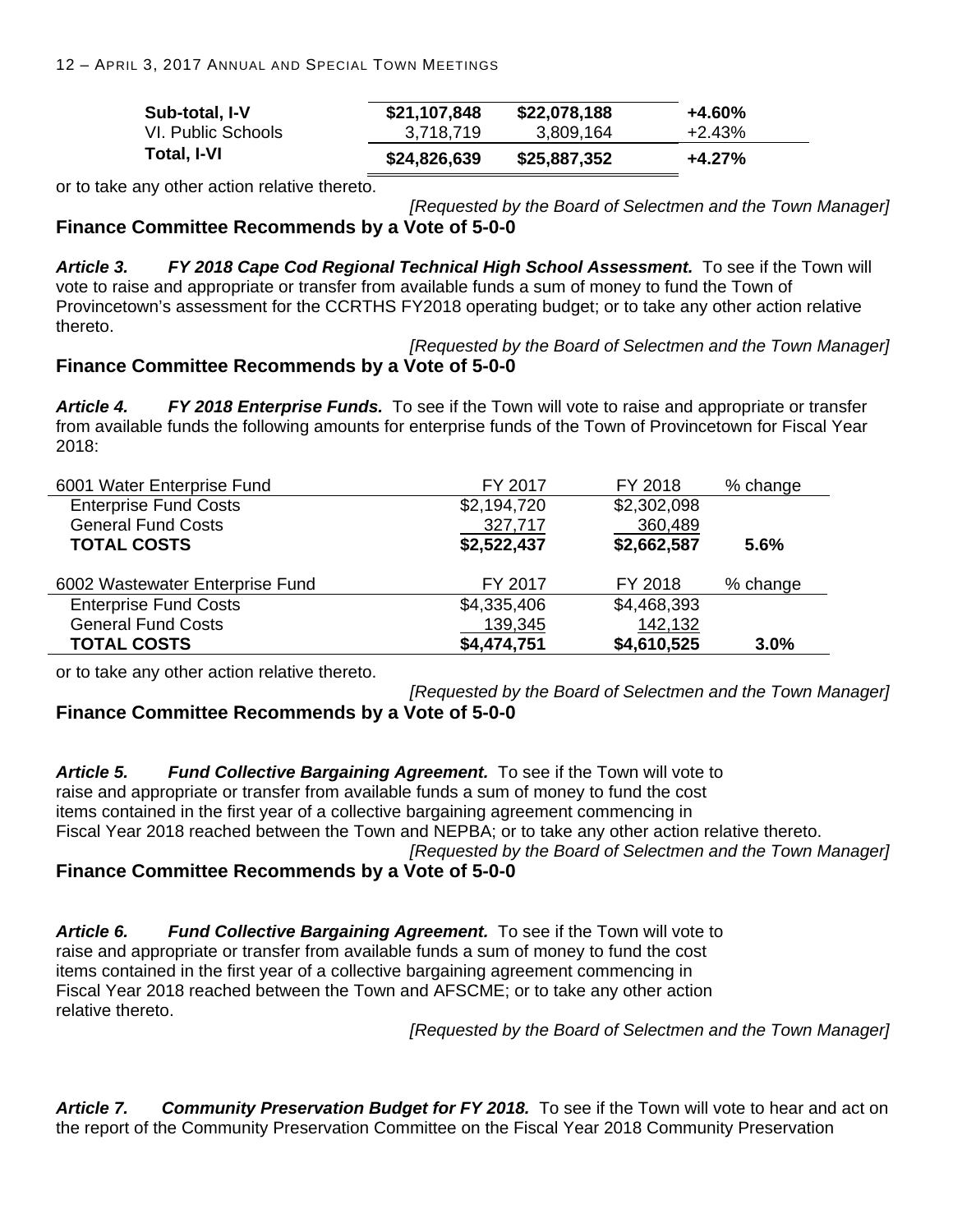Budget, to appropriate or reserve for future spending the following amounts as recommended by the Community Preservation Committee, with each item considered a separate appropriation:

#### 1. Reserves: Part 1

- A. \$63,242 for Open Space;
- B. \$379,451 for Community Housing;
- C. \$63,242 for Historic Resources;

### **Finance Committee Recommends by a Vote of 5-0-0**

- 2. Debt Service Appropriations: Part 2
	- A. \$224,550 for Community Housing debt service;
	- B. \$53,312 for Open Space debt service;
	- C. \$166,192 for Historic Preservation debt service;

#### **Finance Committee Recommends by a Vote of 5-0-0**

- 3. Grant Requests Appropriations: Part 3
	- A. Recreation \$18,273 for the installation of bicycle racks and bike repair stations at various locations across town, and said funds to be spent under the direction of the Town Manager in consultation with the Bicycle Committee.

## **Finance Committee Recommends by a Vote of 5-0-0**

B. Historic - \$50,000 for the implementation of Bas Relief Monument and Bas Relief Park Conservation Plan, and said funds to be spent under the direction of the Town Manager.

#### **Finance Committee Recommends by a Vote of 5-0-0**

C. Historic - \$100,000 for exterior restoration of 46 Bradford Street, the former Community Center, including the repair or replacement of the roof, exterior trim, siding, windows, and door, and said funds to be spent under the direction of the Town Manager subject to a grant agreement between the Town and the lessee.

## **Finance Committee Recommends by a Vote of 4-0-0**

D. Historic - \$51,000 for the implementation of the conservation of priority stones at the Alden Street Cemetery Phase 2, and said funds to be spent under the direction of the Town Manager in consultation with the Cemetery Commission.

#### **Finance Committee Recommends by a Vote of 5-0-0**

E. Community Housing - \$50,000 for the development of Cape Cod Village, a housing development for autistic adults, and said funds to be spent under the direction of the Town Manager subject to a grant agreement between the Town and the owner.

## **Finance Committee Recommends by a Vote of 5-0-0**

F. Community Housing - \$50,000 for a Housing Down Payment Assistance Program through the Provincetown Housing Office, and said funds to be spent under the direction of the Town Manager.

#### **Finance Committee Recommends by a Vote of 5-0-0**

G. Community Housing - \$122,541 for the Community Housing Office, including a full-time Housing Specialist and CPA administration along with pro-rated benefits and expenses.

## **Finance Committee Recommends by a Vote of 5-0-0**

H. Administrative Expenses - \$20,000 for CPA administrative expenses; or to take any other action relative thereto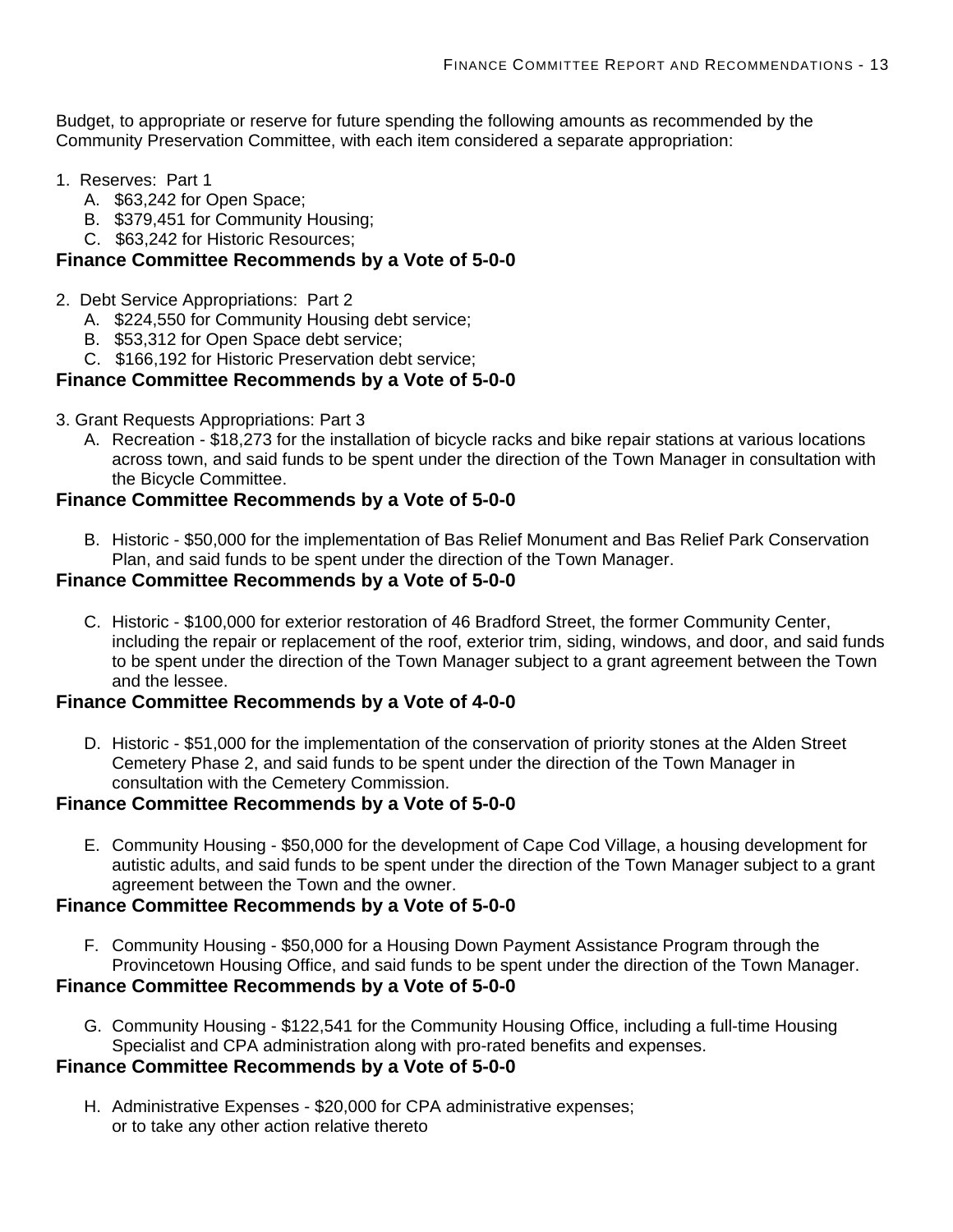## **Finance Committee Recommends by a Vote of 5-0-0**

### *[Requested by the Community Preservation Committee]*

**Article 8. FY 2018 Capital Improvements Program.** To see if the Town will vote to raise and appropriate, borrow, or transfer from available funds the following sums to defray the costs of the Fiscal Year 2018 Capital Improvements Program submitted in accordance with Chapter 9, Section 2 of the Provincetown Charter as follows, provided that one or more of the appropriations listed below shall be contingent on a Proposition 2½ capital outlay or debt exclusion ballot question:

1. Police Station - \$8,625,000 to be expended under the direction of the Town Manager and the Director of Public Works for the design and construction of the Provincetown Police Station on the site located at 16 Jerome Smith Road, and costs related thereto;

## **Finance Committee Recommends by a Vote of 5-0-0**

2. Police *Livescan* Automated Fingerprint Identification System - \$25,479 to be expended under the direction of the Town Manager and the Chief of Police for the purchase of *Livescan* Automated Fingerprint Identification System, and costs related thereto;

## **Finance Committee Recommends by a Vote of 5-0-0**

3. Storm Water Management - \$100,000 to be expended under the direction of the Town Manager and the Director of Public Works to be used for ongoing improvements to the Town's drainage system in conjunction with applying for various grants that may become available, and costs related thereto;

## **Finance Committee Recommends by a Vote of 5-0-0**

4. Shank Painter Road Design Phase - \$55,000 to be expended under the direction of the Town Manager and the Director of Public Works to fund concept development and preliminary design for the rehabilitation of Shank Painter Road, and costs related thereto;

## **Finance Committee Recommends by a Vote of 5-0-0**

5. Pavement Management Plan - \$225,000 to be expended under the direction of the Town Manager and the Director of Public Works to continue additional roadway paving maintenance as outlined in the Town-wide Pavement Management Plan, and costs related thereto;

## **Finance Committee Recommends by a Vote of 5-0-0**

6. Bas Relief Restoration and Park Improvements - \$750,000 to be expended under the direction of the Town Manager for the restoration of the Bas Relief Monuments and for improvements to the Bas Relief Park, and costs related thereto;

## **Finance Committee Recommends by a Vote of 5-0-0**

7. Long Point Dike Improvement Project - \$51,000 to be expended under the direction of the Town Manager for the engineering and design of the restoration of the Long Point Dike, and costs related thereto;

## **Article to be indefinitely postponed – no Finance Committee Vote**

8. Police Fleet Upgrade Plan - \$78,520 to be expended under the direction of the Town Manager and the Chief of Police for the purchase of two police sedan interceptor vehicles, and costs related thereto;

## **Finance Committee Recommends by a Vote of 5-0-0**

*9.* DPW Street and Sidewalk Maintenance and Repair - \$50,000 to be expended under the direction of the Town Manager and the Director of Public Works for maintenance and repair of streets and sidewalks, and costs related thereto;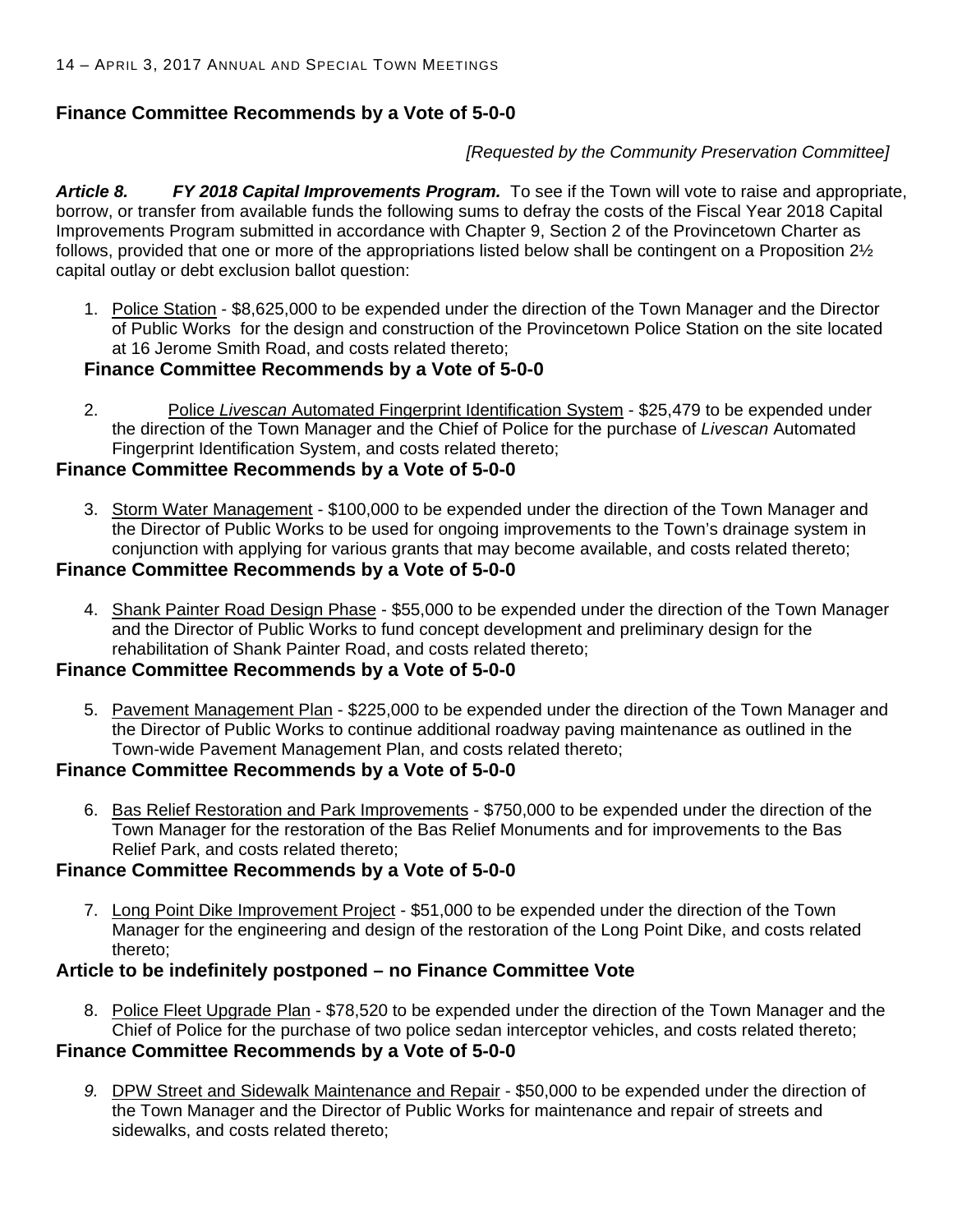## **Finance Committee Recommends by a Vote of 5-0-0**

10. Public Works Fleet Replacement - \$270,000 to be expended under the direction of the Town Manager and the Director of Public Works for the purchase of a Highway Department loader and a sanitation trash trailer, and costs related thereto;

### **Finance Committee Recommends by a Vote of 5-0-0**

11. Public Works Building Maintenance - \$60,000 to be expended under the direction of the Town Manager and the Director of Public Works for the repair or replacement of all rubber roofing at the Veterans Memorial Community Center, and costs related thereto;

#### **Finance Committee Recommends by a Vote of 5-0-0**

12. Public Works Facility - Highway Garage - \$125,000 to be expended under the direction of the Town Manager and the Director of Public Works for the development of final design plans and bid specifications for the Phase I Highway Garage on the site located at 24 Race Point Road, and costs related thereto;

#### **Finance Committee Recommends by a Vote of 5-0-0**

13. Use of Parking Funds for Parking Kiosk - \$20,000 from the Parking Fund to be expended under the direction of the Town Manager for the purchase and installation of one parking kiosk, and costs related thereto;

#### **Finance Committee Recommends by a Vote of 5-0-0**

14. MUNIS Payroll Software - \$59,634 to be expended under the direction of the Town Manager for the acquisition of the MUNIS Payroll system software, and costs related thereto;

#### **Finance Committee Recommends by a Vote of 5-0-0**

15. Fire Department Air Pack Replacement - \$45,000 to be expended under the direction of the Town Manager and the Board of Fire Engineers for the purchase of air pack replacement units, and costs related thereto;

#### **Finance Committee Recommends by a Vote of 5-0-0**

16. Fire Department Ambulance Equipment - \$62,000 to be expended under the direction of the Town Manager and the Board of Fire Engineers for the purchase of one new power stretcher and other ambulance equipment, and costs related thereto;

## **Finance Committee Recommends by a Vote of 5-0-0**

17. Water Department Security Upgrades - \$75,000 to be expended under the direction of the Town Manager for enhanced security at the Knowles Crossing Water Treatment Facility, and cost related thereto; or to take any other action relative thereto;

## **Finance Committee Recommends by a Vote of 5-0-0**

 *[Requested by the Board of Selectmen and the Town Manager]* 

*Article 9. Change Date of Annual Town Meeting and Annual Town Election - A Home Rule Petition / Charter Change.* To see if the Town will vote to instruct its senator and representative in the General Court to file a home rule petition for a special act to read as follows; provided however, that the General Court shall be authorized to make ministerial, clerical, and editorial changes of form only to said bill, unless the Board of Selectmen approves amendments to the bill before enactment by the General Court; and to authorize the Board of Selectmen to approve such amendments: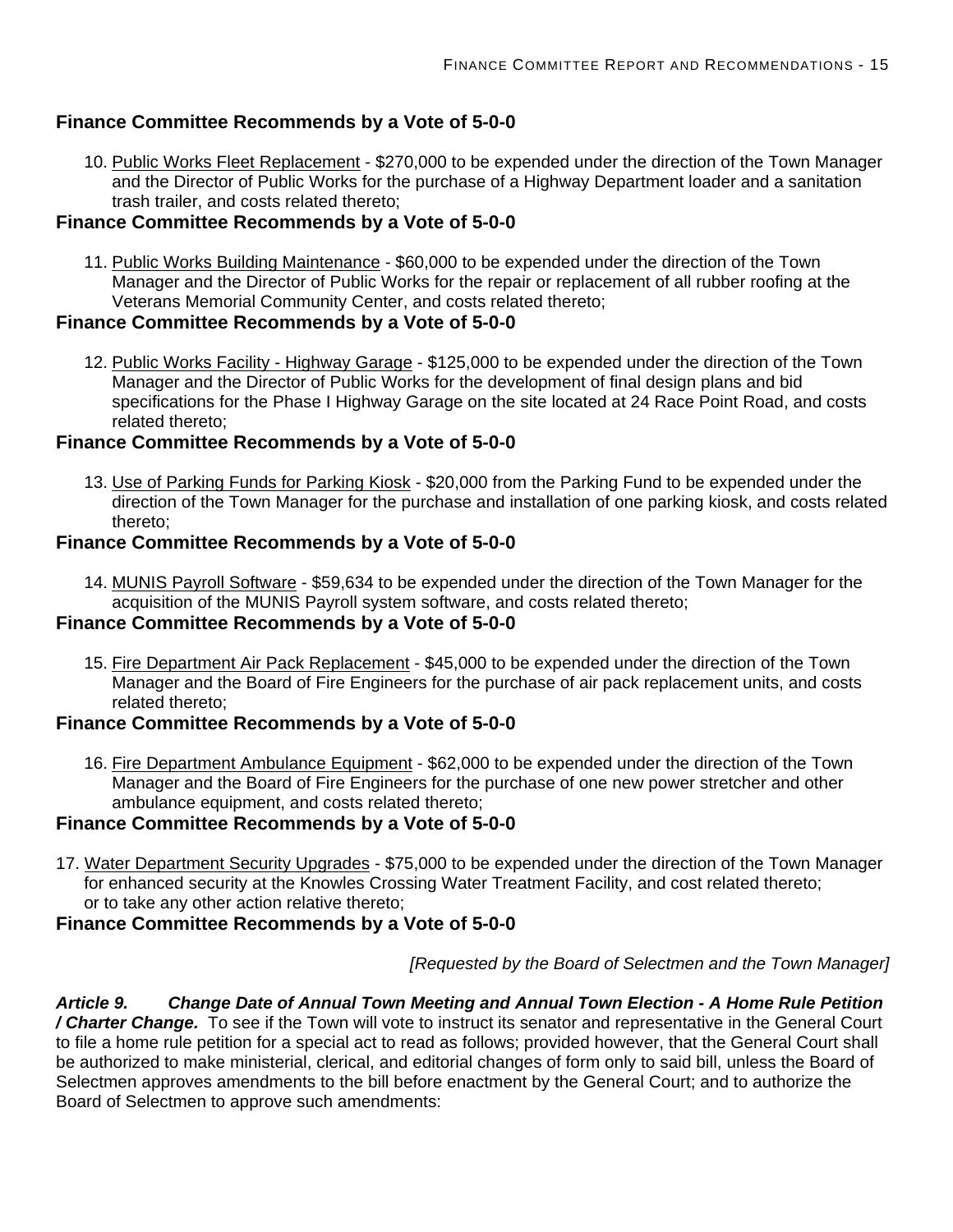#### AN ACT RELATIVE TO THE CHARTER OF THE TOWN OF PROVINCETOWN

SECTION 1. Section 2-3-1 of the Charter of the Town of Provincetown, which is on file in the office of the Archivist of the Commonwealth as provided in Section 12 of Chapter 43B of the General Laws, is hereby amended as follows:

"The annual town meeting shall be held on the first Monday in April May of every year and shall be called to order at 6:00 p.m. for the purpose of transacting all business of the annual town meeting except the election of such officers and the determination of such matters as are required by law to be elected or determined by ballot."

SECTION 2. Section 2-4-2 of the Charter of the Town of Provincetown, which is on file in the office of the Archivist of the Commonwealth as provided in Section 12 of Chapter 43B of the General Laws, is hereby amended as follows *(Deletions shown in strike-through and new text shown as underlined)*:

"The regular elections to any office shall be by official ballot held on the first second Tuesday in May June of each year."

SECTION 3. This act shall take effect upon its passage. or to take any other action relative thereto.

*[Requested by the Board of Selectmen]* 

## **Finance Committee Has No Recommendation**

#### *Article 10. General Bylaw Amendment: Change Date of Annual Town Meeting and Annual Town Election. (Deletions shown in strike-through and new text shown as underlined)* To see if the Town will vote to amend the Provincetown General Bylaws by amending the following sections to read as follows (said amendment to take effect in accordance with General Laws Chapter 40, Section 32 and upon enactment of the special act requested by the Home Rule Petition in Article 9):

 4-1-1. Date. The Annual Town Meeting shall be held on the first Monday in April *May* of every year and shall be called to order at 6:00 p.m. for the purpose of transacting all business of the Annual Town Meeting except the election of such officers and the determination of such matters as are required by law to be elected or determined by ballot.

 4-5-1. Annual Election. Beginning at 7:00 a.m. and ending at 7:00 p.m. on the first *second*  Tuesday in May *June* of every year, there shall be held that part of the Annual Town Meeting devoted to the election of officers and to such other matters as, by law, must be determined by a ballot.

or to take any other action relative thereto.

*[Requested by the Board of Selectmen]* 

## **Finance Committee Has No Recommendation**

## *Article 11. Mandatory Retirement Age of the Fire Chief - A Home Rule Petition.*

To see if the Town will vote to authorize the Board of Selectmen to petition the General Court for the enactment of special legislation entitled "An Act Authorizing the Town of Provincetown to Continue the Employment of Michael Trovato" as set forth below, provided however that the General Court shall be authorized to make ministerial, clerical, and editorial changes of form only to said bill, unless the Board of Selectmen approves amendments to the bill before enactment by the General Court; and to authorize the Board of Selectmen to approve such amendments.

#### AN ACT AUTHORIZING THE TOWN OF PROVINCETOWN TO CONTINUE THE EMPLOYMENT OF MICHAEL TROVATO

Be it enacted by the Senate and House of Representatives in General Court assembled, and by the authority of the same as follows: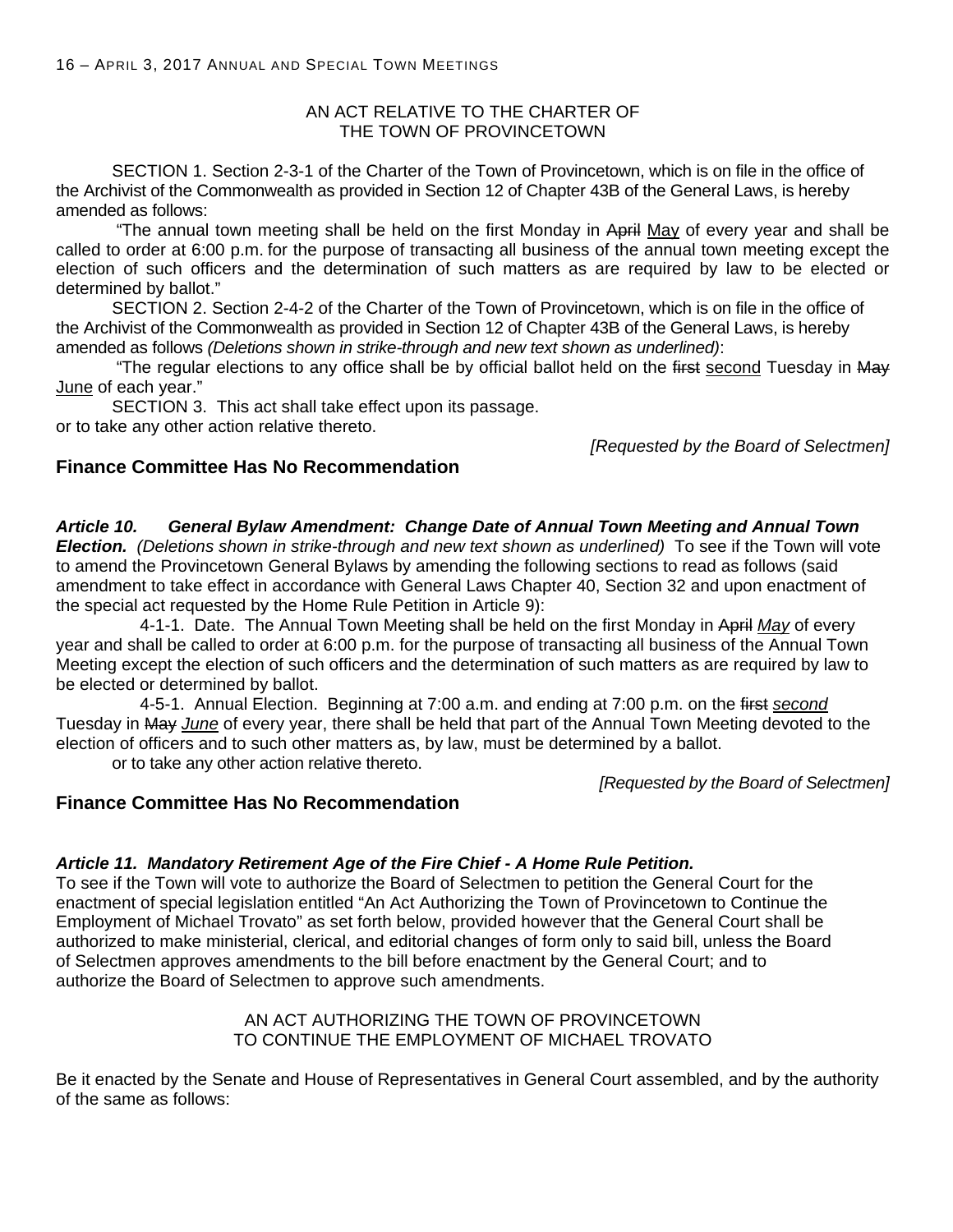SECTION 1. Notwithstanding any general or special law to the contrary, Michael Trovato, a member of the fire department of the town of Provincetown, may continue to serve in such position until May 31, 2024, until the date of his retirement, or until the date he is relieved of his duties by the Board of Fire Engineers, whichever occurs first; provided, however, that he is mentally and physically capable of performing the duties of his office. The town may, at its own expense, require that Michael Trovato be examined by an impartial physician designated by them to determine such capability.

SECTION 2. This act shall take effect upon its passage.

Or to take any other action relative thereto.

 *[Requested by the Board of Selectmen and the Town Manager]* 

## **Finance Committee Recommends by a Vote of 5-0-0**

*Article 12. Commercial Street Security Improvements. (A non-binding resolution)* To see if the Town would like the Town Manager to investigate and return to the next town meeting with a funding request for permanent safety installations throughout Commercial Street intersections that will protect the public from vehicular danger during peak pedestrian times. Such installations would be permanently installed in the street and would be able to raise and lower easily and temporarily by public safety officials or other designated persons to allow the system to be deployed at appropriate times and to be minimally noticeable when not in use, as well as to provide access to authorized vehicles such as residents of the temporarily closed areas, public conveyances, and others deemed appropriate by public safety officials; or to take any other action relative thereto.

*[Requested by the Board of Selectmen]* 

### **Finance Committee Has No Recommendation**

*Article 13. Zoning Amendment Regarding Detached Structures. (A non-binding resolution)* To see if the Town shall instruct the Planning Board to work with all other relevant boards and committees to develop zoning and other related bylaw changes, additions, or deletions and return to the next town meeting with articles that allow for detached structures to be used as detached bedrooms for workforce housing, and/or find other ways that bylaws can be modified to allow for workforce housing use both seasonal and year-round; or to take any other action relative thereto.

*[Requested by the Board of Selectmen]* 

## **Finance Committee Has No Recommendation**

#### **PETITIONED ARTICLES**

Article 14. Petitioned Article - Province Road Paving. To see if the Town will vote to raise and appropriate, or transfer from available funds the sum of \$75,000 to be expended under the direction of the town manager for costs associated with paving and storm water improvements to Province Road, a private road in which the Town is a 38% abutter. Total costs to the Town will be reduced by 62% from funding as agreed on in the Province Road Repair Agreement, signed by the Board of Selectmen on January 23, 2017; or to take any other action relative thereto.

*[Submitted by Jay Gurewitsch and others]* 

## **Finance Committee Recommends by a Vote of 5-0-0**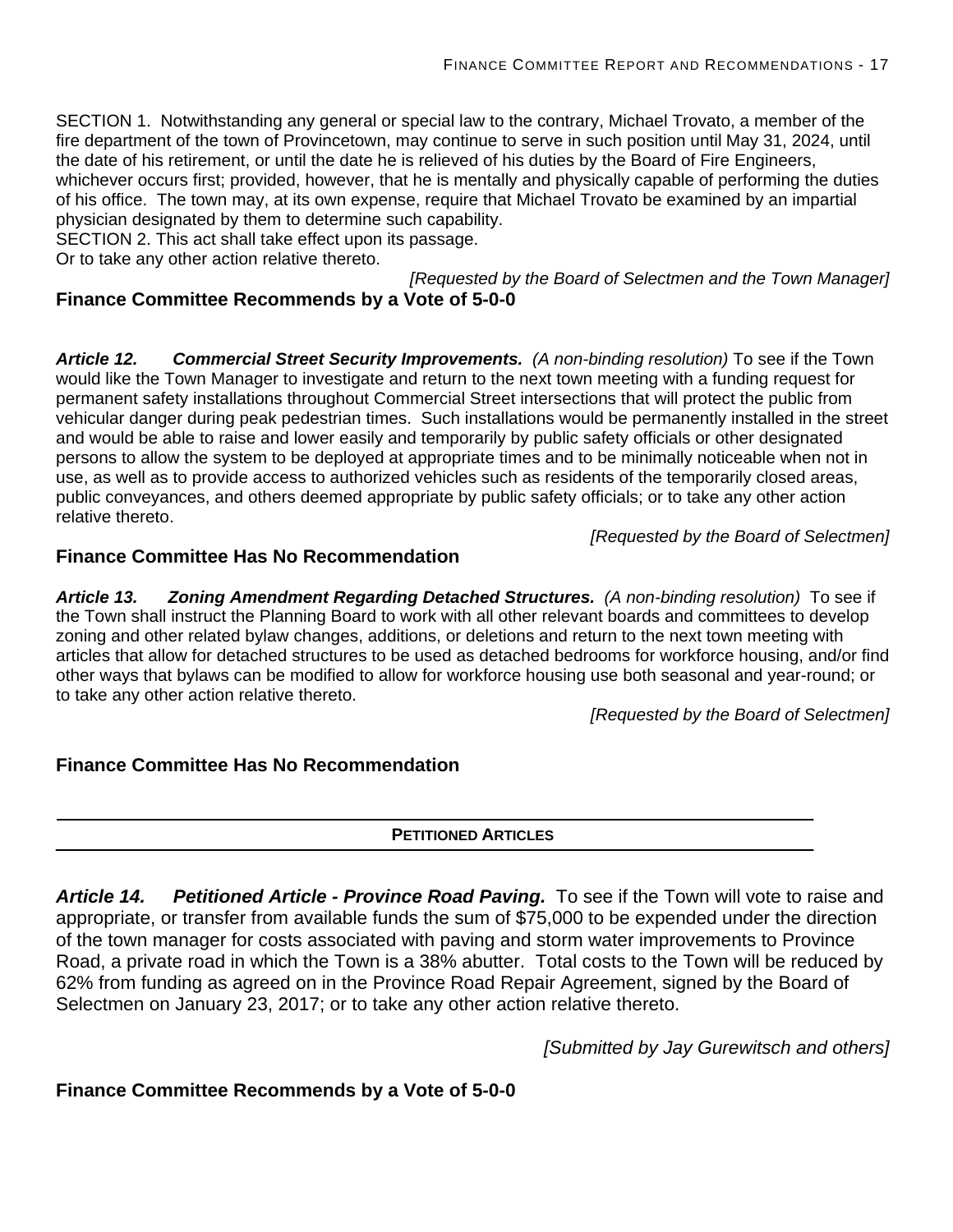Article 15. Petitioned Article - To Fund An Additional Egress For Maushope Housing. To see if the Town will vote to raise and appropriate, transfer from available funds, or borrow the sum of \$90,000 (ninety thousand dollars) to build 3 back decks (or porches) with stairs at the rear of Maushope, 44 Harry Kemp Way, at the rear of the units on the 1st, 2nd and 3rd floors and to replace one window of each unit facing north with an outward opening door so that each resident has a second way out in case of fire. All renters in Provincetown, both year round and seasonal, must have two exits as our local building code requires; or to take any other action relative thereto.

*[Submitted by Barbara Rushmore and others]* 

## **Finance Committee Does Not Recommend by a vote of 5-0-0**

#### *Article 16. Petitioned Article - Non-Binding Public Advisory Question For The 2017 Spring Annual Town Meeting To Protect Public Health And Safety: Move Spent Fuel At Pilgrim Nuclear Power*  Station To Secure Dry Casks As Soon As Possible. (A non-binding resolution) To see if the town will vote to approve the following non-binding resolution:

Whereas, the original design for the Pilgrim Nuclear Power Station (PNPS) spent fuel pool was for 880 assemblies and now holds over 2,822 densely racked and tightly packed assemblies, and;

Whereas, the PNPS spent fuel pool holds over 11 times the amount of cesium released at Chernobyl, and:

Whereas, the MA Attorney General's Office 2006 report cited an accident at PNPS could result in 24,000 latent cancers, \$488 billion in damages, and contamination of hundreds of miles downwind, and;

Whereas, 885 Boraflex panels, which prevent criticality and fire, will be susceptible to unacceptable levels of deterioration by September, 2017, and;

Whereas, the PNPS spent fuel pool is vulnerable to terrorist and cyber-attack, and;

 Whereas, citizens of the Town of Provincetown find this to be an unacceptable threat to our health and safety and must be resolved in the most timely manner.

Therefore, should the people of the Town of Provincetown direct the town's government to communicate with Governor Baker to employ all means available to ensure spent nuclear fuel generated by the Pilgrim Nuclear Power Station be placed in secure dry casks as soon as technically feasible and consistent with the highest standards, ready to be moved to a permanent federal facility when available in order to protect the health, welfare, and economic interest of the Town of Provincetown and its inhabitants and visitors? or to take any other action relative thereto.

*[Submitted by Richard Kapler and others]* 

## **Finance Committee Has No Recommendation**

Article 17. Petitioned Article - Sale of the Community Center Building. To see if the Town will vote to, as the sovereign authority, direct that the Board of Selectmen uphold and implement all terms and conditions of the April 4, 2011 Special Town Meeting, Article 5, titled "Sale of the Community Center Building," and order them to rescind, void, and, or nullify, any and all leases or other agreements awarded, or attempted to be awarded, pursuant to a bidding process that did not adhere to the requirement that the premises be sold and not leased, and to further authorize the Board of Selectmen to sell said parcel, pursuant to the procedures set forth in General Laws Chapter 30B, on such terms and conditions that promote the ideals as articulated in the Provincetown Housing Playbook; the land being all or a portion of Assessors Map No.7-2, Parcel No. 62, located at 46 Bradford St., and commonly known as the Community Center Building; or to take any other action relative thereto.

 *[Requested by Gordon J. Siegel and others]* 

## **Finance Committee Has No Recommendation**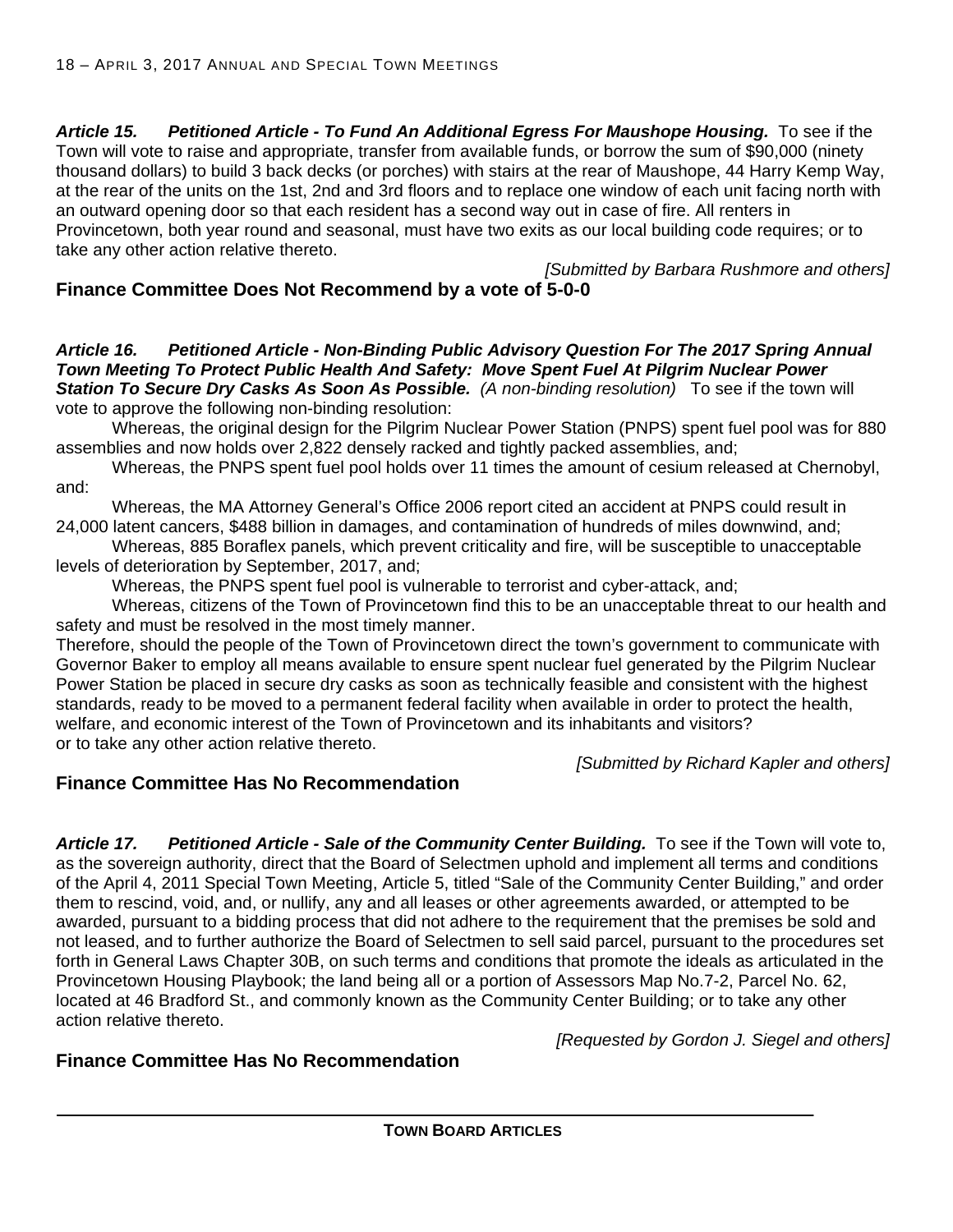*Article 18. Establishment of The Scholarship and Trust Administration Committee.* To see if the Town will vote to establish the Scholarship and Trust Administration Committee as an advisory board comprising of three members and one alternate member appointed by the Board of Selectmen, and two regular members and one alternate member appointed by the School Committee to administer the John Anderson Francis Family Scholarship Fund, the Captain Joseph F. Oliver Scholarship Fund, the Town Scholarship Fund and such other public trusts as the Committee may be assigned by the Board of Selectmen. Such administration shall be in accordance with the terms of each trust, as amended, or, if changed circumstances necessitate amendment, by agreement of the Board of Selectmen and, in the case of Scholarship Funds, the School Committee. Investment of the principal of each trust shall be determined by the Town, unless otherwise provided by the creator of such trust; or to take any other action relative thereto. *[Requested by the Provincetown Town Scholarship Committee and* 

*the John Anderson Francis Family Scholarship Committee]* 

## **Finance Committee Recommends by a Vote of 5-0-0**

*Article 19. Fully Fund Pier Maintenance.* To see if the Town will, pursuant to the Memorandum of Understanding between the Selectmen and Pier Corporation and as recommended in the Comprehensive Survey of MacMillan Pier by Bourne Engineering funded by STM 2016 Article 12, raise and appropriate or transfer from available funds the sum of \$23,000 to fully fund the fiscal year 2018 pier maintenance account under the direction of the Town Manager and PPPC; or to take any other action relative thereto.

*[Requested by the Provincetown Public Pier Corporation]*  **Finance Committee Does Not Recommend by a Vote of 5-0-0**

*Article 20. Reduce Pier Corporation Rent to \$1.**(A non-binding resolution)* To see if the town will vote to approve the following non-binding resolution:

 WHEREAS THE REQUIREMENT FOR THE PIER CORP TO PAY RENT TO OFFSET A \$2.8 MILLION LOCAL MATCH FOR \$16 MILLION IN GRANT FUNDING WAS PROPOSED BY CONSULTANTS PREPARING A BUSINESS PLAN FOR GRANT APPLICATIONS; AND AT THAT TIME, THEIR FINANCIAL ANALYSIS RELIED ON GENERAL PREDICTIONS OF FUTURE PERFORMANCE AND MAINTENANCE COSTS OF A YET TO BE DESIGNED NEW PIER, AND THE RENT WAS AN ESTIMATED NUMBER TO SECURE FUNDING FROM VARIOUS STATE AND FEDERAL AGENCIES;

 WHEREAS THE PIER CORP HAS PAID THE TOWN OVER \$1.8 MILLION IN RENT SINCE INCEPTION AND THESE PAYMENTS HAVE UNDERMINED THE PIER'S ABILITY TO MAINTAIN THE FACILITY;

 WHEREAS COMPOUNDING THE NEGATIVE IMPACT OF THE RENT PAYMENT ON OPERATIONS, THE BELOW MARKET RATES CHARGED TO COMMERCIAL FISHERMEN FOR DOCK SPACE HAVE NEVER BEEN SUBSIDIZED BY THE SELECTMEN AS AGREED TO BY THE PROFISH MOU OF 2001, THE ENABLING LEGISLATION, AND THE 20-YEAR LEASE;

 WHEREAS THE ECONOMIC BENEFITS TO THE TOWN FROM PIER CORPATION OPERATION OF THE TOWN WHARF SUCH AS THE FERRIES, WHALE WATCH AND OTHER EXCURSIONS, ARTIST STUDIO TRAPSHEDS AND THE PROVINCETOWN BASED COMMERCIAL FISHING FLEET FAR EXCEED THE RENT AND EMBARKATION FEES THE TOWN RECEIVES FROM THE PIER;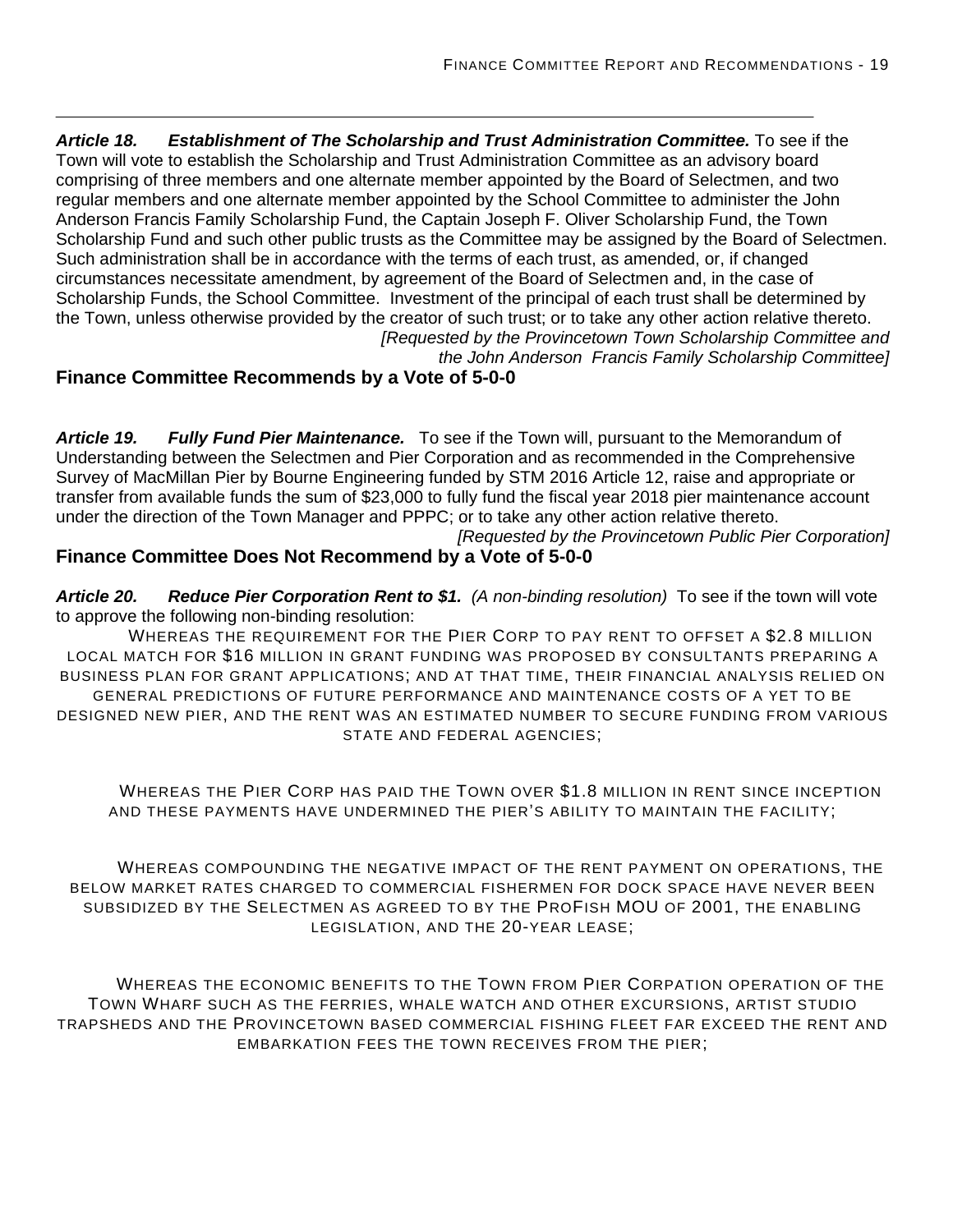WHEREAS THE COMPREHENSIVE SURVEY OF MACMILLAN PIER FUNDED BY STM 2016 ARTICLE 12 RECOMMENDS ANNUAL MAINTENANCE WORK THAT IS NOT CURRENTLY FULLY FUNDED DUE TO A REQUIREMENT TO PAY RENT;

 WHEREAS PIER CORPATION HAS HAD TO DEFER MAINTENANCE TO FUND ITS OBLIGATIONS FOR RENT TO THE TOWN AND THAT DEFERRED MAINTENANCE IS OUTLINED IN THE BOURNE REPORT; AND

 WHEREAS MACMILLAN PIER AND THE PIER CORPORATION ITSELF ARE ASSETS OF THE TOWN OF PROVINCETOWN;

 NOW THEREFORE, THE TOWN MEETING BODY DIRECTS THE BOARD OF SELECTMEN TO REDUCE RENT FOR MACMILLAN PIER TO \$1 STARTING IN FY 2019, WITH FUNDS TO BE USED FOR THE MAINTENANCE AND OPERATION OF THE PIER AND FOR ANY EXCESS REVENUE FOR THE OPERATION BE RETURNED TO THE TOWN AS SPECIFIED IN THE MOU DATED AUGUST 10, 2015; OR TO TAKE ANY OTHER ACTION RELATIVE THERETO.

#### *[Requested by the Provincetown Public Pier Corporation]*  **Finance Committee Does Not Recommend by a Vote of 5-0-0**

Article 21. Visitor Services Board – Amendments to Board Composition. To see if the Town will vote to amend its previous vote under Article 64 of the April 5, 1999 Annual Town Meeting relative to the composition of the seven-member Visitor Services Board as follows:

Change one member nominated from the Arts Community to read, one member nominated from the Arts, Culture and Heritage Community, which shall be filled after inviting nominations from the following arts and cultural organizations in Provincetown: 1) Provincetown Art Association and Museum, 2) Pilgrim Monument and Provincetown Museum, 3) Provincetown 400, 4) Provincetown Historic Celebrations, 5) Fine Arts Work Center, and 6) Provincetown Theater;

Change one member nominated by the Women Innkeepers of Provincetown to one member nominated by Innkeepers, which shall be filled after nominations from the following organizations: 1) Women Innkeepers of Provincetown, 2) Distinctive Inns of Provincetown, 3) Provincetown Chamber of Commerce Innkeeper Members and 4) Provincetown Business Guild Innkeeper Members;

Change one at-large member to one member nominated from restaurants, which shall be filled after inviting nominations from the following organizations: 1) Provincetown Chamber of Commerce Restaurant Members and 2) Provincetown Business Guild Restaurant Members;

Change one at-large member to one member nominated from retail establishments, which shall be filled after inviting nominations from the following organizations: 1) Provincetown Chamber of Commerce Retail Shop Members and 2) Provincetown Business Guild Retail Shop Members;

Therefore, the Visitor Services Board representative composition will be as follows: 1) Arts, Culture and Heritage, 2) Provincetown Chamber of Commerce, 3) Provincetown Business Guild, 4) Inn keepers, 5) Restaurants, 6) Retail Shops, and 7) At-Large Member; or to take any other action relative thereto.

 *[Requested by the Visitor Services Board]* 

#### **Finance Committee Has No Recommendation**

Article 22. Finance Committee Request to Fund Health Insurance Consultant. To see if the Town will vote to raise and appropriate or transfer from available funds the sum of \$45,000, to be expended under the direction of the Town Manager, for costs associated with health care consulting services to assist the Town in evaluating its health care costs;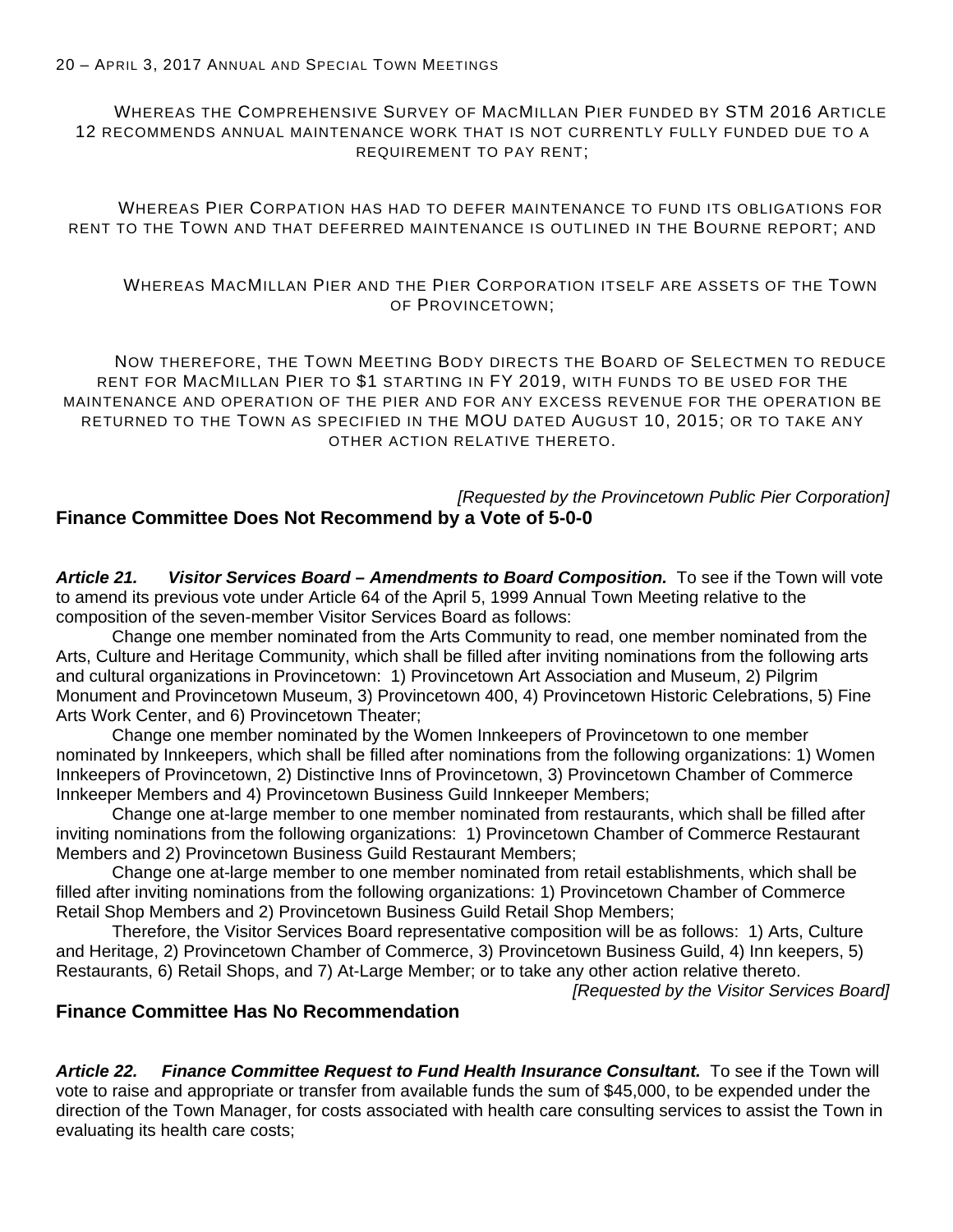or to take any other action relative thereto.

.

 *[Requested by the Finance Committee]* 

## **Finance Committee Recommends by a Vote of 5-0-0**

**GENERAL BYLAW AMENDMENT ARTICLES** 

*Article 23. General Bylaw Amendment: Chapter 13, Section 13-4-2 Personal Watercraft in Provincetown Harbor. (Deletions shown in strike-through and new text shown as underlined)* To see if the Town will vote to amend the Provincetown General Bylaws by amending section 15-7 as follows:

13-4-2-2. Except as provided in §13-4-2-3 below, the operation of personal watercraft is prohibited in the waters of the Town of Provincetown in the following areas:

(a) Within the boundaries of the Cape Cod National Seashore as set forth in Public Law 87- 126, 7 August 1961, 75 Stat. 293, and as most recently surveyed by the U.S. Department of Interior. (b) On the tidal waters of Provincetown Harbor and any adjoining river, inlet, cove, pond, embayment or harbor westerly of a line running from the Provincetown Truro town line to Long Point Light, with the exception of a marked channel in which personal water craft may pass through Provincetown Harbor operating at headway lawful speed. Said marked channel shall begin at the Good Templar Landing thence be the Federal Channel between red #4 marker on the west end of the breakwater to Long Point Buoy marker green #3 within Provincetown Harbor, as shown on a plan on file in the office of the Town Clerk. Personal watercraft shall traverse at headway speed only between the red #4 mark at the west end of the breakwater and the boat ramp, boatyard, fuel dock, marina or boat rental business. On departure, personal watercraft must depart Provincetown Harbor by the Federal Channel from red #4 to green #3 at Long Point.

13-4-2-3**.** No personal watercraft shall be launched from any location or vessel in Provincetown Harbor except the above listed marine facilities boat-launching ramp at Good Templar Landing, and any personal watercraft using said boat-launching ramps shall be registered with Provincetown Harbormaster. Or to take any other action relative thereto.

*[Requested by the Provincetown Harbor Committee]* 

## **Finance Committee Has No Recommendation**

*Article 24. General Bylaw Amendment: Chapter 15. Local Historic District, Section 15-9 Exclusions*

*and Section 15-11. Appendices. (Solar Exclusions) (Deletions shown in strike-through and new text shown as underlined)* To see if the Town will vote to amend the Provincetown General Bylaws by amending section 15-7 as follows:

15-9. Exclusions.

15-9-1 Categorical Exclusions: The Commission shall exclude from its purview the following: 15-9-1-1 Maintenance and repairs that do not alter or replace material, as defined in Section 9.2.

15-9-1-2 The color of paint.

15-9-1-3 Exterior lighting.

15-9-1-4 Gutters and downspouts.

15-9-1-5 Signage.

15-9-1-6 Storm windows and window air conditioners.

15-9-1-7 Satellite antennae, or similar equipment, provided they are located to minimize visibility from a Public Way.

15-9-1-8 Temporary Buildings or Structures subject, however, to conditions pertaining to the duration of existence and use, as the Commission may reasonably specify. 15-9-1-9 Terraces, walks, sidewalks and similar structures, provided that any such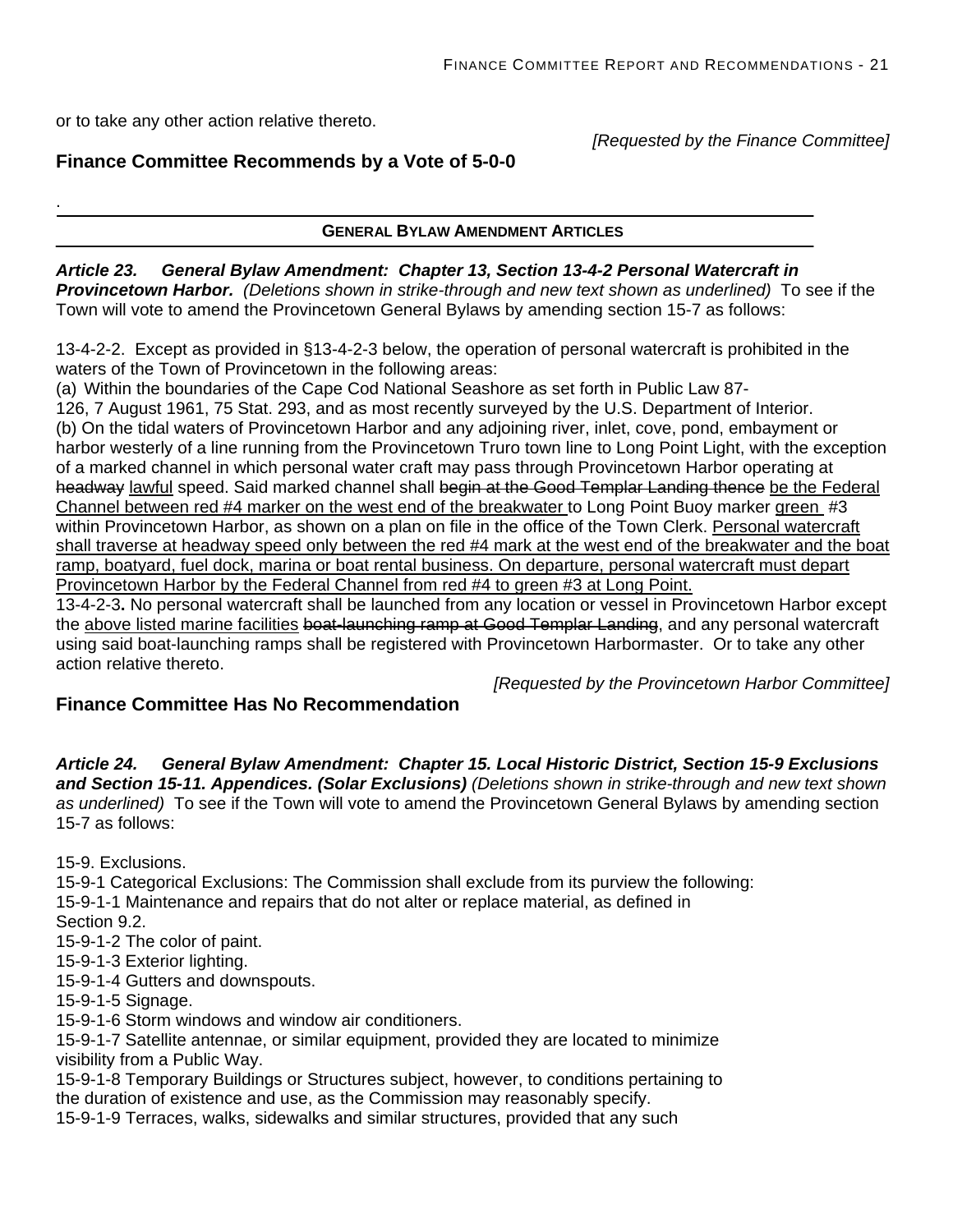Structure is substantially at grade level.

15-9-1-10 Flagpoles, sculpture, mailboxes (freestanding or attached), window boxes, house numbers, and garden furniture.

15-9-1-11 Buildings that are less than 50 years old are exempt from review, with the following conditions: Alterations which affect more than 25% of a façade must

comply with the Guidelines. Additions which increase such Building by more than 25% must conform with Guideline 15 New Construction and Additions.

15-9-1-12 Piers/Wharves: Additions and alterations to piers and wharves, including all mechanical and maritime-related Structures and equipment, are exempt from review.

15-9-1-13 Cemeteries: All cemetery Structures are exempt except Buildings and fences.

15-9-1-14 Plant material and trees.

15-9-1-15 Solar panels, provided that (1) panels are low profile and mounted no higher than 3 inches above the roof surface, (2) panels are set back from the edge of the roof, (3) the array is parallel to the edges of the roof, and is aligned in a regular and rectangular pattern with no missing panels, and (4) the panel frames and cells, pipes, and wires are dark or match the surrounding roof in color; otherwise, an administrative review shall be required.

And

15-11 Appendices

APPENDIX 1. PROVINCETOWN HISTORIC DISTRICT GUIDELINES

3. EXEMPTIONS FROM REVIEW. The following items shall be exempt from review by the Commission: o. Solar Panels, provided that (1) panels are low profile and mounted no higher than 3 inches above the roof surface, (2) panels are set back from the edge of the roof, (3) the array is parallel to the edges of the roof, and is aligned in a regular and rectangular pattern with no missing panels, and (4) the panel frames and cells, pipes, and wires are dark or match the surrounding roof in color; otherwise, an administrative review shall be required.

Or to take any other action relative thereto.

 *[Requested by the Board of Selectmen]* 

## **Finance Committee Has No Recommendation**

## *Article 25. General Bylaw Amendment: Chapter 6, Section 2: Employment.*

*(Deletions shown in strike-through and new text shown as underlined)* To see if the Town will vote to amend the Provincetown General Bylaws by amending Section 6-2-1 as follows:

6-2-1. Solicitation of candidates. No employee shall be hired by any agency of the town without there first being solicitation of candidates for the position in a newspaper of general circulation in the town at least two consecutive weeks. Except, however, where the Town Manager determines that an internal candidate exists who exhibits qualification, ability, and reliability, and is worthy of consideration and promotion; or to take any other action relative thereto.

*[Requested by the Town Manager]* 

## **Finance Committee Has No Recommendation**

*Article 26. General Bylaw Amendment: Chapter 16. Tree Bylaw. (Deletions shown in strike-through and new text shown as underlined)* To see if the Town will vote to amend the Provincetown General Bylaws by adding Chapter 16 in its entirety as follows:

## 16. TREES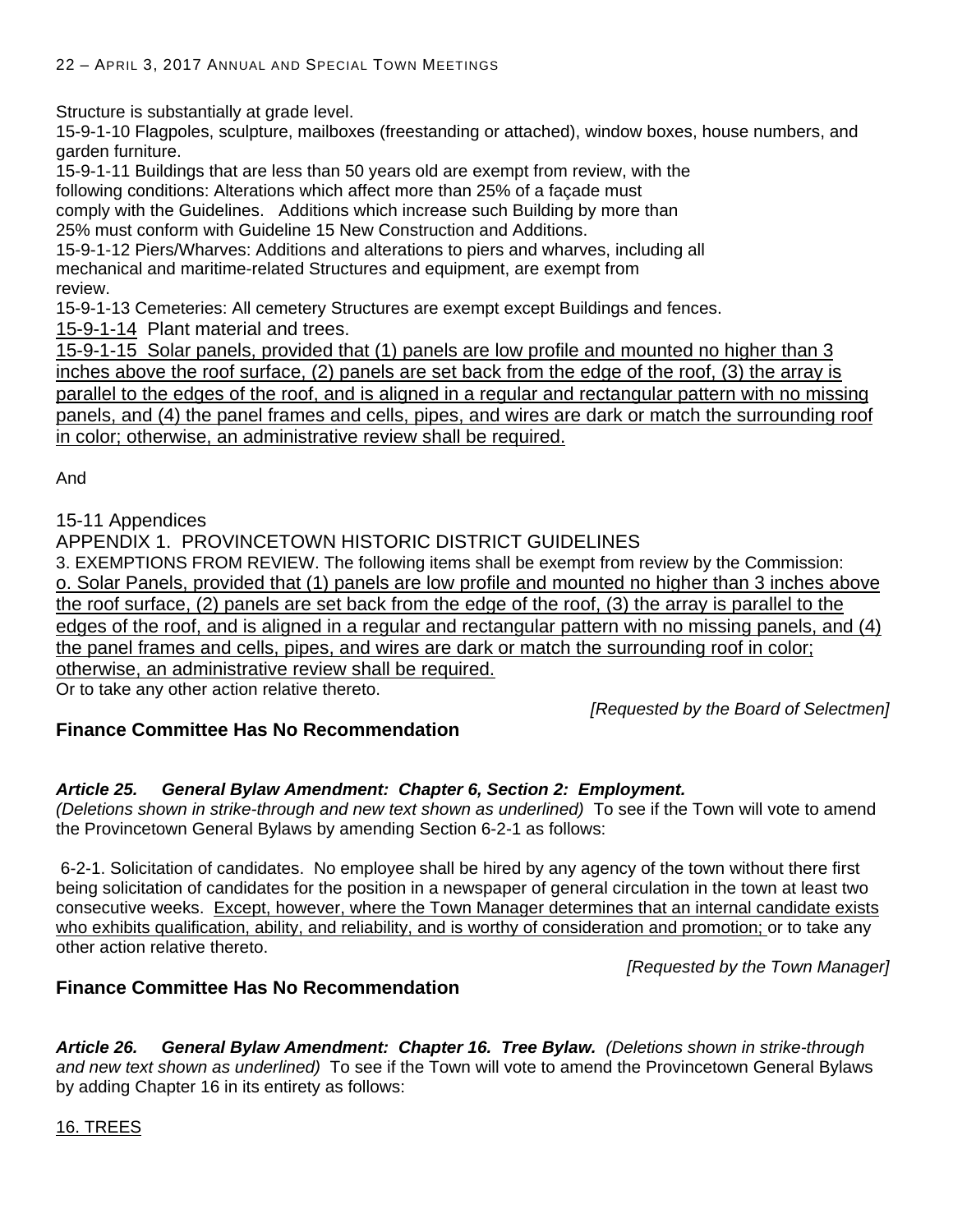16-1. Purpose

Trees contribute to the health and well-being of the Town of Provincetown (the "Town") and its residents and wildlife. Trees also help define the Town's ambience and streetscape and enhance property values. The purpose of this bylaw is to preserve and protect public shade trees in Provincetown in accordance with the provisions of Massachusetts General Law Chapter 87, and to provide standards for the proper care of town trees.

16-2. Definitions

16-2-1. "Public shade tree" means any tree within or on the boundaries of a public right-of-way except for a state highway, including any tree planted by or on behalf of the Tree Warden on any adjoining land, upon the written consent of the owner of such land, at a distance of 20 feet or less from the layout of such public way, all in accordance with the provisions of G. L. c. 87, s. 7.

16-2-2. "Town tree" means any tree in a public park or other place owned, controlled or leased by the Town of Provincetown except trees on conservation lands managed by, or resource areas or their buffer zones under the jurisdiction of, the Provincetown Conservation Commission.

16-2-3. "Public right-of-way" means the strip of land controlled or owned by the Town within which a public street or road lies. Typically the public right-of-way is wider than the road surface and often includes curbs, sidewalks, utilities, public shade trees and grass strips.

16-2-4. "Person" means any individual or entity as defined by Section 1-2-5 of the Provincetown General Bylaws.

16-2-5. "Drip line" means a vertical line running through the outermost portion of the crown (i.e., the outer branch tips) of a tree and extending to the ground.

16-2-6. "Tree removal" means the cutting down of any public shade tree and any other act that will cause such a tree to die within a three-year period, including but not limited to improper or excessive pruning and construction, demolition and excavation activities.

16-2-7. "Excessive pruning" means the removal of more than one-third of the tree canopy or cutting back the limbs to a point that prevents the natural growth of the tree.

16-2-8. "DBH (Diameter at Breast Height)" means the diameter of the trunk of a tree 4 ½ feet above the existing grade at the base of the tree.

16-2-9. "Tree fund" means a fund to be established hereunder as a revolving fund pursuant to G.L. c. 44, s. 53E1/2, for use by the Tree Warden for the purchase, planting, protection and care of public shade trees and town trees.

16-3. Jurisdiction

16-3-1. Tree Warden

This bylaw applies to all public shade trees and town trees in the Town. The Tree Warden shall have jurisdiction over all trees to which this bylaw applies and as set forth in G.L. c. 87, s. 2. 16-3-2. Coordination With Other Town Regulators

If any public shade tree or town tree may be impacted by construction, demolition or excavation activities under the jurisdiction of the Town's Building Department, Planning Board, Zoning Board of Appeals, or other Town Department or Board, such regulatory agency shall (1) require the owner of the affected property and any person engaging in such activities to comply with the provisions of this bylaw and (2) notify the Tree Warden of such activities.

16-3-3. Planning Board

For projects that require Planning Board Site Plan Review or Special Permit, the provisions of Sections 16-4-2 and 16-5 of this bylaw shall be waived and all tree and landscape requirements shall be made part of the Planning Board Site Plan Approval or Special Permit. The Planning Department shall forward Site Plan Review and Special Permit applications to the Tree Warden for review and comment. No Site Plan Approval or Special Permit shall be issued without written comments from the Tree Warden, unless such written comments are not received by the Planning Board within 30 days of the date the application is submitted. 16-4. Activities Requiring a Permit

16-4-1. A public shade tree or town tree may not be trimmed, pruned or removed by any person other than the Tree Warden until and unless the Tree Warden issues a written permit pursuant to this bylaw.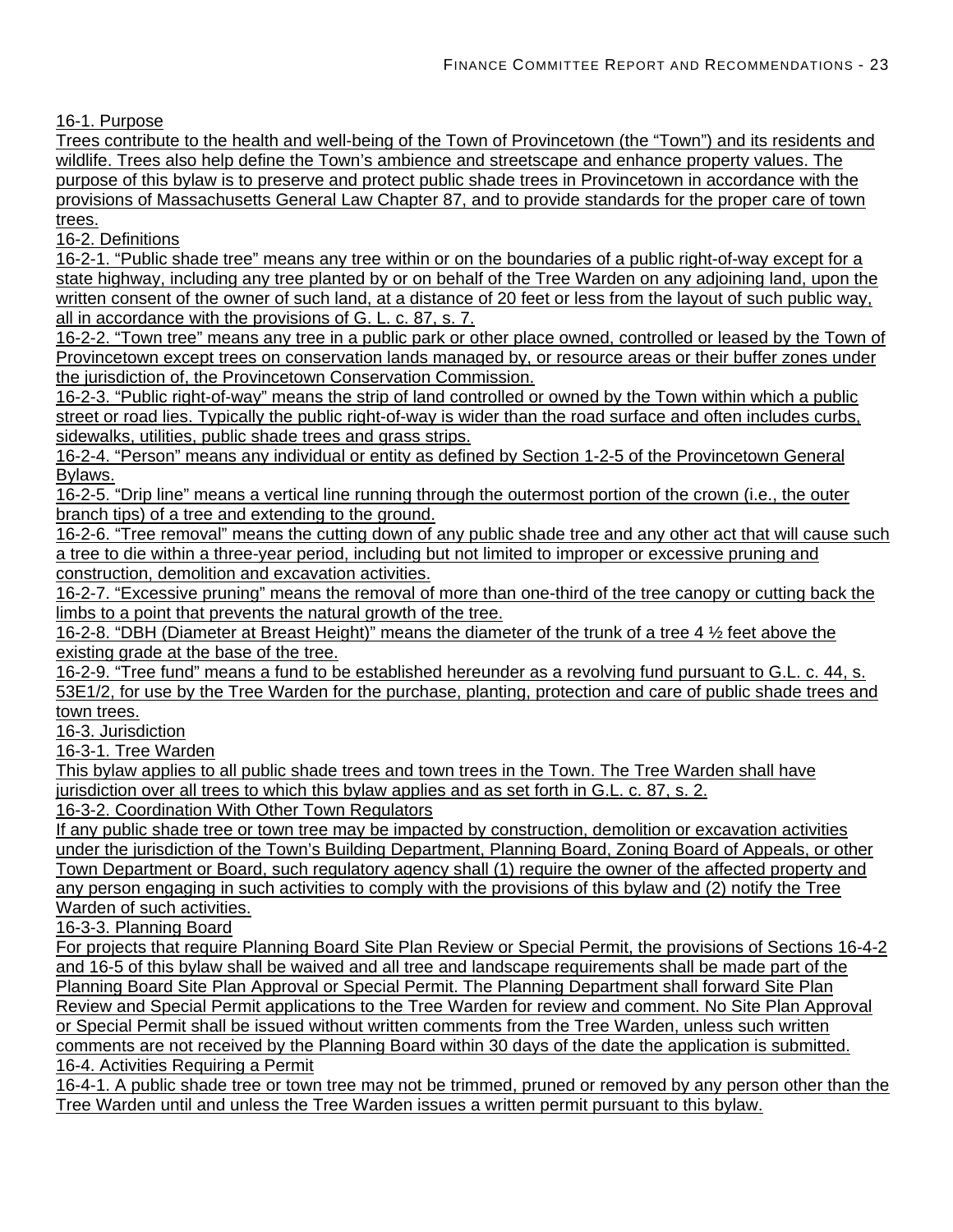16-4-2. Such a permit shall also be required of any person for (1) planting a public shade tree or town tree, (2) engaging in construction or demolition activities within the drip line of a public shade tree or town tree, and (3) engaging in excavation activities that may disturb a public shade tree or town tree, including but not limited to the installation of utility lines.

16-5. Tree Planting

The Tree Warden shall issue standards for planting public shade trees and town trees for which a permit is required under Section 16-4-2. Such standards shall include (1) listing of trees acceptable for planting, (2) site selection, (3) priorities for tree planting locations, (4) spacing of street trees, and (5) planting guidelines. 16-6. Prohibited Activities

It shall be unlawful for any person to engage in any of the following activities relating to public shade trees or town trees: (1) topping tree branches, (2) stubbing tree branches, (3) girdling tree trunks, (4) cutting or poisoning tree roots, (5) causing any other kind of injury, and (6) pollarding the top and branches of a tree if done by any person other than a certified arborist.

16-7. Permit Application Procedures

16-7-1. A person who wishes to initiate any activity affecting a tree for which a permit is required under this bylaw shall submit an application to the Tree Warden in accordance with application requirements issued by the Tree Warden. Application forms shall be available at the office of the Town Clerk and the office of the Tree Warden. There shall be no fee for filing an application.

16-7-2. The permit issued by the Tree Warden may specify schedules, terms, and conditions as deemed appropriate by the Tree Warden. For activities except removal, the Tree Warden shall issue or deny the permit within fourteen (14) calendar days of receipt of a completed application. A permit shall be valid for one hundred twenty (120) days from issuance unless the permit specifies otherwise.

16-8. Public Hearing

16-8-1. Except as provided in G. L. c. 87, s. 5, the Tree Warden shall not remove a public shade tree, or grant an application to any person for the removal of a public shade tree, without first conducting a public hearing. Where a public hearing is required, the Tree Warden shall, in accordance with the provisions of G. L. c. 87, s. 3, issue a notice of the time and place of the hearing, which notice shall identify the size, type and location of the tree to be cut down or removed. The Tree Warden shall also post the notice in two or more public places in Provincetown, including the Town's website, and in public view upon the tree at least seven (7) days before such hearing and publish it in a newspaper of general circulation in Provincetown once in each of two successive weeks, the first publication to be not less than seven (7) days before the day of the hearing, or if no such local newspaper exists then in accordance with the provisions of G. L. c. 4, s. 6. The costs of notice, posting and publication shall be borne by the applicant.

16-8-2. When a public hearing must be held under the provisions of this bylaw and also under G. L. c. 40, s. 15(c), Scenic Roads Designations, such hearings shall be consolidated into a single public hearing before the Tree Warden and the Planning Board.

16-8-3. When the public shade tree to be removed is on conservation lands managed by, or resource areas or their buffer zones under the jurisdiction of, the Provincetown Conservation Commission, the public hearing required under the provisions of this bylaw shall be consolidated into a single public hearing before the Tree Warden and the Conservation Commission.

16-9. Approval Criteria

The Tree Warden shall approve removal of a public shade tree or town tree under this bylaw upon a determination that one of the following criteria is satisfied:

16-9-1. The tree interferes with structures, utilities, streets, sidewalks or proposed necessary improvements for which there is no alternative;

16-9-2. The tree is dead, diseased, terminally injured, in danger of falling, dangerously close to existing structures, causing disruption of public utility service, causing drainage or passage problems upon rights-ofway, or posing a threat to pedestrian or vehicular safely; or

16-9-3. There is no alternative to removal of the tree as determined by the Tree Warden. 16-10. Mandatory Applicability of State Standard

In accordance with the provisions of G. L. c. 87, s. 4, the Tree Warden shall not remove or grant a permit for the removal of a public shade tree if, at or before the public hearing required by this bylaw, objection in writing is made by one or more persons, unless such removal is approved by the Board of Selectmen.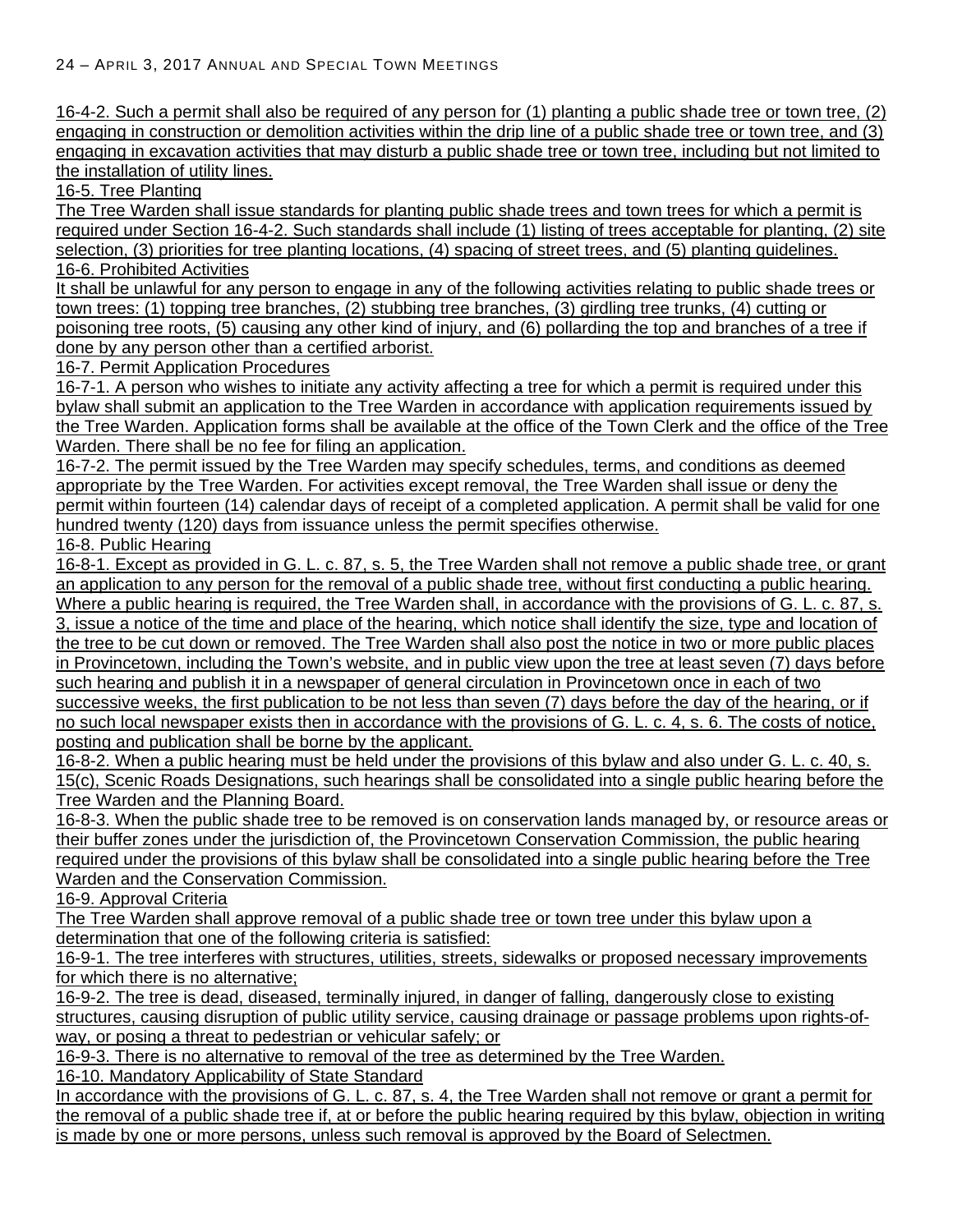16-11. Appeals

Any decision of the Tree Warden under this bylaw may be appealed to the Board of Selectmen. The appeal must be in writing and must be received by the Board of Selectmen within thirty (30) calendar days of the issuance of the Tree Warden's decision. The Board of Selectmen shall make a final decision within thirty (30) calendar days from the date of receipt of the appeal request.

16-12. Tree Replacement

Any person who removes a public shade tree or a town tree, including the driver of any vehicle that knocks down or severely injures such a tree, shall be required to replace it, within twelve (12) months of the date of its removal, at such person's cost, and in accordance with the permit application procedures set forth in Section 16-7, as follows:

16-12-1. The replacement tree shall be purchased from a certified tree nursery professional approved by the Tree Warden. Such professional shall plant and ensure the health of the tree for three years.

16-12-2. The replacement tree shall be of the same or similar species or such other species as deemed advisable by the Tree Warden and shall have the same or equivalent size as measured in DBH inches as that of the tree that was removed.

16-12-3. If a tree of equivalent size cannot be obtained or is not appropriate, the Tree Warden shall determine a suitable alternative including planting two or more smaller replacement trees that are the largest available and appropriate for transplanting, and payment to the tree fund for the value of the tree that was removed, as determined by a certified arborist based on standards in the industry.

16-13. Emergencies

16-13-1. Pruning or removal shall be allowed without a permit for any public shade tree or town tree that is determined by emergency response officials to create a public hazard so as to immediately endanger public safety or cause an immediate and severe disruption of public services. Such officials shall complete a written record of any such determination and submit it to the Tree Warden within fourteen (14) calendar days of such determination.

16-13-2. The Tree Warden may waive the provisions of this bylaw as an emergency response to a hurricane, windstorm, flood or other act of nature.

16-14. Enforcement

16-14-1. Any person who violates any provision of G. L. c. 87, s. 3-5, relating to the trimming, cutting or removal of public shades trees shall be subject to fines of up to \$500 for each separate offense, as provided by G. L. c. 87, s. 6. Where any person violates any provision of this bylaw but not the provisions of G. L. c. 87, the person shall be subject to fines of up to \$300 for each separate offense. Each act causing damage to a separate tree shall constitute a separate offense. Each day that a violation continues shall constitute a separate offense. Fines shall be assessed and collected under G. L. c. 40, s. 21D process.

16-14-2. These remedies shall not be in derogation of the Town's right to enforce the provisions of G. L. 242, s. 7, against any person who without a permit willfully cuts down, girdles or otherwise destroys a public shade tree or town tree, or the Town's right to apply or enforce any other Massachusetts law or Town bylaw.

16-14-3. Fines and damages paid to the Town under this bylaw, G. L. c. 87, or G. L. c. 242, shall be paid into the Tree Revolving Account.

16-15. Severability

If any part of this bylaw is for any reason declared invalid or unconstitutional by any court, every other part shall continue in full force and effect.

Or to take any other action relative thereto.

 *[Requested by the Board of Selectmen and the Town Manager]* 

## **Finance Committee Has No Recommendation**

Article 27. Establishment of the Tree Revolving Fund. To see if the Town will vote to establish a revolving account for a Tree Fund, as established pursuant to MGL C.44 S53E 1/2, for the receipt of fines from violations of the Tree Bylaw to be segregated into a special account; and with funds therefrom, up to a limit of \$10,000 annually, for planting and maintenance of trees on public lands and in the public way and other costs related under the direction of the Town Manager; provided, however, that the Tree Revolving Fund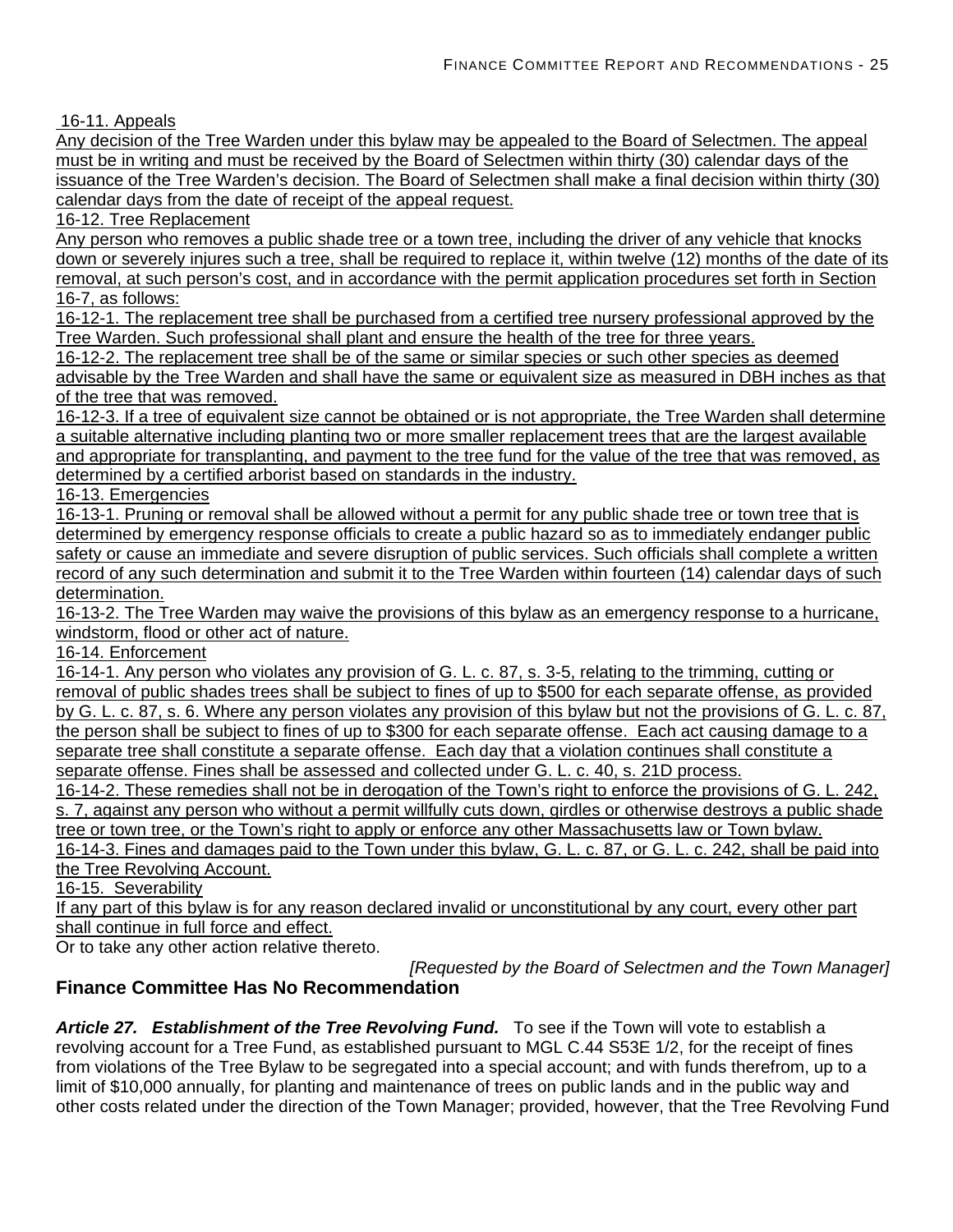shall be established only upon the approval of the Tree Bylaw in accordance with G.L. c 40, §32; or to take any other action relative thereto.

*[Requested by the Town Manager]* 

## **Finance Committee Recommends by a Vote of 5-0-0**

Article 28. Establishment of the Council on Aging Meal Revolving Fund. To see if the Town will vote to establish a revolving account for meal programs for the Council on Aging, as established pursuant to MGL C.44 §53 E1/2, to allow receipts from donations to be segregated into a special account; and with funds therefrom, up to a limit of \$100,000 annually, to be expended for meal program costs under the direction of the Town Manager and the Director of the Council on Aging; or to take any other action relative thereto.

*[Requested by the Town Manager]* 

## **Finance Committee Recommends by a Vote of 5-0-0**

#### **ZONING BYLAW AMENDMENT ARTICLES**

#### *Article 29. Zoning Bylaw Amendment: Article 4, Section 4180. Inclusionary Housing Bylaw.*

*(Deletions shown in strike-through and new text shown as underlined)* To see if the Town will vote to amend the Provincetown Zoning Bylaws, by inserting a new Section 4180 as follows:

*Section 4180 Inclusionary and Incentive Zoning Bylaw* 

1. Purpose and Intent

The primary purpose of this bylaw is to:

- (a) Encourage the creation of a range of housing opportunities for households of all incomes, ages and sizes in order to support a strong, stable and diverse year-round community and a viable and healthy local workforce and to prevent the displacement of Provincetown residents;
- (b) Mitigate the negative impact of residential development on the availability and cost of housing;
- (c) Protect the long-term affordability of such housing through appropriate, enforceable restrictions that run with the land;
- (d) Provide a mechanism by which residential development can contribute in a direct way to increasing the supply of Affordable and Community Housing in exchange for a greater density or intensity of development than is otherwise allowed as a matter of right and to the exclusion of the protections that are varied or waived that would normally be afforded under the Zoning Bylaw;
- (e) Support the goals of Provincetown's December 2006 Affordable and Community Housing Action Plan and its January 2014 Update.

A secondary purpose is to create dwelling units eligible for inclusion in the Town's Chapter 40B Subsidized Housing Inventory as maintained by the Department of Housing and Community Development (DHCD).

2. Definitions

- (a) The term "Housing Fund" as used in this section of the Zoning Bylaw shall refer to any affordable or community housing trusts or funds that have been duly established by the Town to promote Affordable or Community Housing at the time that a Payment in Lieu of providing Affordable or Community Housing units or fractional units as described hereunder is made. The Board of Selectmen shall determine which fund shall receive the Payment in Lieu.
- (b) The term "Affordability Gap" shall be defined as the difference between the average assessment of all one and two-bedroom condominiums in Provincetown and the sale price of a one or two-bedroom housing unit affordable to a 2-person household at 80% of HUD AMI for Barnstable County, and shall be calculated and posted annually in July by the Town Planner, using the most recent HUD and Provincetown Assessor data available.

3. Applicability

This inclusionary bylaw shall apply in all zoning districts to the following uses:

(a) Any development that results in a net increase of two or more dwelling units, whether by new construction or alteration, expansion, reconstruction, or change of existing residential or non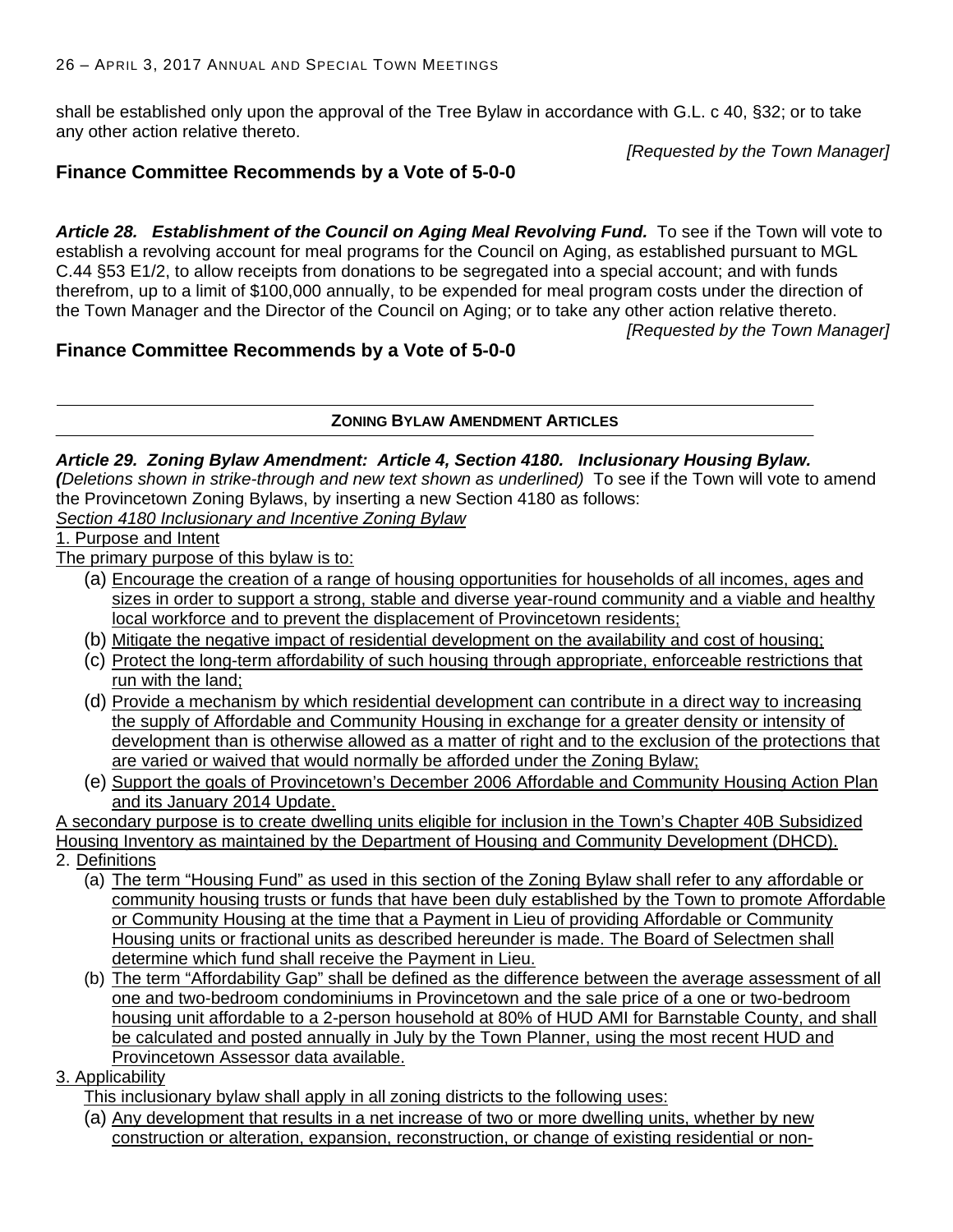residential space or use, except as identified under Section 3(b) below;

- (b) Any health care-related development that results in a net increase of six or more independent living units.
- 4. Mandatory Provision of Affordable or Community Housing for Development of New Residential Units In order to contribute to the local stock of Affordable and Community Housing, any residential development identified in Sections 3(a)-(b) above shall provide a percentage of the dwelling units as deed restricted Affordable and/or Community Housing units. This Affordable/Community Housing requirement shall be one-sixth (16.67%) of the new dwelling units developed and shall be made a condition of a Special Permit. The applicant shall meet the requirement in accordance with the following:
	- (a) Development of 2 to 5 new dwelling units shall require the granting of a Special Permit by the Planning Board and a Payment in Lieu of providing a fractional unit to be made to the Housing Fund to fulfill the Affordable/Community Housing requirement.
		- (1) Payment shall be made in accordance with the following formula, so that the Affordable/Community Housing requirement is equal to the total number of new dwelling units multiplied by 16.67%, and based on 1/3 or 1/2 of the affordability gap, as follows:
			- For 2-3 new dwelling units, the Payment in Lieu= *(total # of new dwelling units)x(16.67%)x(affordability gap)x(33%)*
			- For 4-5 new dwelling units, the Payment in Lieu= *(total # of new dwelling units)x(16.67%)x(affordability gap)x(50%)*
		- (2) The Payment in Lieu shall be made at and upon the sale or certificate of occupancy of the final unit, whichever occurs sooner.
			- i. Year-round rental unit development: When the development consists of year-round rental units, a lien shall be filed against the property which states that the Payment in Lieu shall be deferred until such time as the year-round rental use ceases, with the full balance due upon change of use.
			- ii. The developer shall enter into a binding written agreement with the Town of Provincetown, before the issuance of the first Building Permit and with appropriate payment surety arrangements, to provide the required payment(s) to the Housing Fund, and with a notice of the required payments to be recorded against the property before any Certificate of Occupancy is issued if full payment has not been made at the time an application is filed for a Certificate of Occupancy.
		- (3) Developments of 2-5 units may opt to exceed the 16.67% Affordable/Community Housing requirement and construct or rehabilitate an Affordable or Community Housing unit or units, either on or off-site, instead of making a Payment in Lieu, and would then be eligible to take advantage of the incentives in accordance with Section 5 below.
	- (b) Development of 6 or more new dwelling units shall require the granting of a Special Permit by the Planning Board and at least one-sixth (16.67%) of the new units created shall be established as Affordable or Community Housing units in any one or combination of methods provided for below:
		- (1) The Affordable or Community Housing units shall be constructed or rehabilitated on the site subject to the Special Permit, in accordance with Section 7; or
		- (2) The Affordable or Community Housing units shall be constructed or rehabilitated on a site other than the one subject to the Special Permit, in accordance with Section 7, provided justification is provided that on-site development of units is not feasible and off-site development of units is beneficial to the Town, and Special Permits are granted contemporaneously for both developments; or
		- (3) A Payment in Lieu of providing Affordable or Community Housing units shall be made to the Housing Fund. Payment shall be made accordance with the following formulas, so that the Affordable/Community Housing requirement is equal to the total number of new dwelling units multiplied by 16.67%, and based on either 67% or 100% of the affordability gap, as follows:
			- a. For 6-9 new dwelling units, the Payment in Lieu  $=$ *(total # of new dwelling units)x(16.67%)x(affordability gap)x(67%)*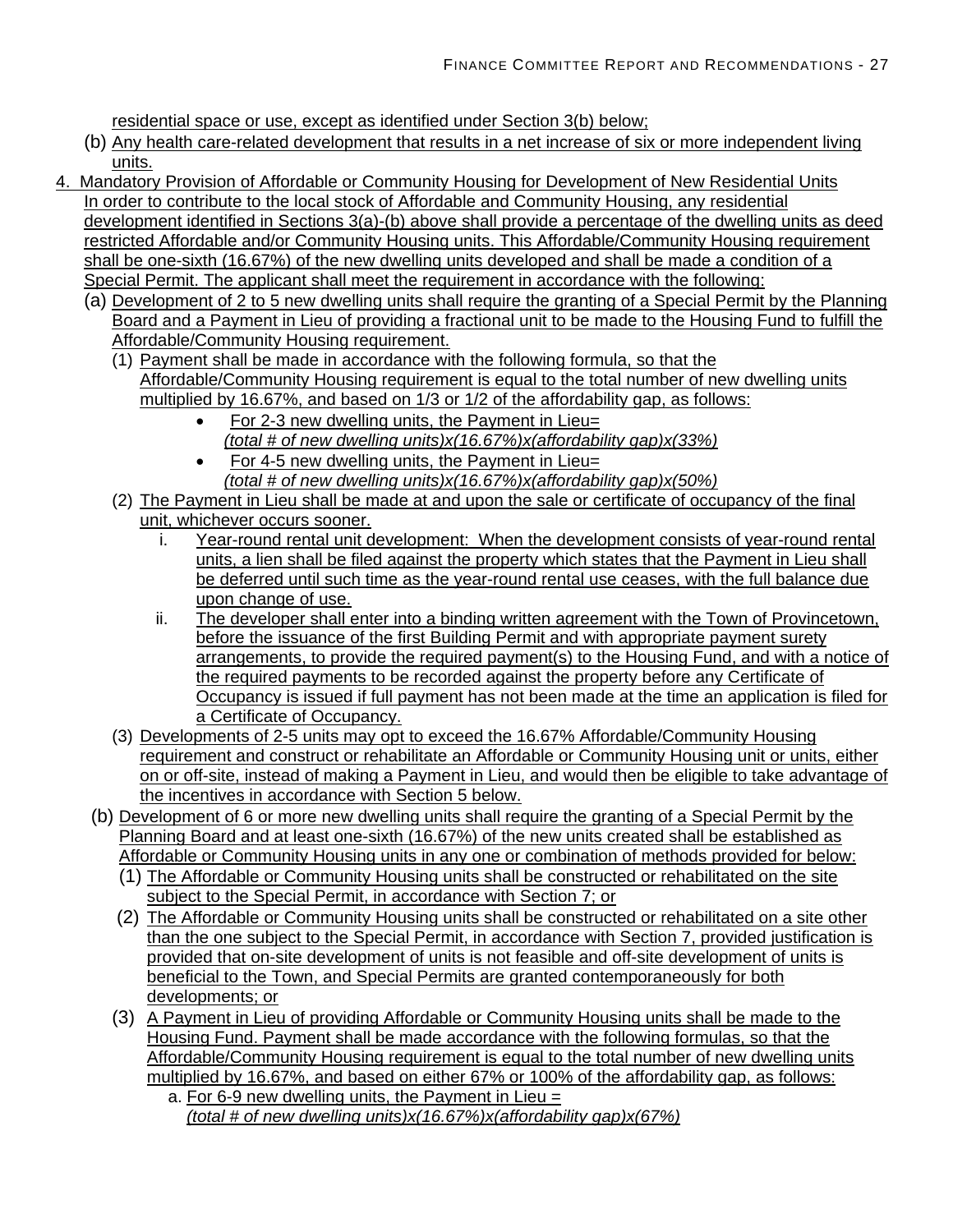- b. For 10 or more new dwelling units, the Payment in Lieu = *(total # of new dwelling units)x(16.67%)x(affordability gap)*
- c. A Payment in Lieu of providing affordable or community housing units shall not allow an applicant to take advantage of any of the incentives in Section 5 below; or
- (4) A Land Donation in Lieu of providing Affordable or Community Housing units shall be provided to the Provincetown Affordable Housing Trust or a non-profit housing development organization approved by the Planning Board, provided that:
	- a. The receiving organization agrees in writing to accept the land; and
	- b. The applicant demonstrates to the Planning Board's satisfaction that the land serves the future development of Affordable and/or Community Housing; and
	- c. The value of donated land shall be equivalent to or greater than the value of a Payment in Lieu. The Planning Board may require, prior to accepting land as satisfaction of the requirements of this bylaw, that the applicant submit an appraisal of the land in question that was prepared by a licensed appraiser using professionally accepted methods, as well as other data relevant to the determination of equivalent value, and the Planning Board may obtain expert peer review of the appraisal at the applicant's expense; and
	- d. Closing on the land donation shall occur before the issuance of the first building permit.
	- e. Land Donation in Lieu of providing Affordable or Community Housing units shall not allow an applicant to take advantage of any of the incentives in Section 5 below.
- 5. Incentives for the Construction or Rehabilitation of Affordable or Community Housing Units Any residential development project that meets or exceeds the minimum one-sixth (16.67%) Affordable/Community Housing requirement through the on-site or off-site construction or rehabilitation of the required number of Affordable or Community Housing units may, at the discretion of the Planning Board and in accordance with Special Permit criteria, take advantage of any or all of the incentives as set forth below. Incentives shall not be applied to projects that meet the Affordable/Community Housing requirement through a Payment in Lieu or Land Donation in Lieu of constructing Affordable or Community Housing units.
	- (a) Density Bonus
		- (1) The allowable density for an eligible project:
			- Located in the Res2, Res3, ResB, TCC and GC Zoning Districts; or
			- Located in the Res1 Zoning District where the lot size is 60,000 square feet or greater; and
			- Of which a minimum of 10% of the total dwelling units (after the density bonus is applied) are Affordable or Community Housing units

may be increased above the number of dwelling units allowed on the parcel beyond the maximum number allowed under this Zoning Bylaw, as follows:

- a. For every deed restricted unit of Affordable Housing constructed or rehabilitated either on or off-site, two market rate dwelling units may be added as a density bonus.
- b. For every deed restricted unit of Community Housing constructed or rehabilitated either on- or off-site, one market rate dwelling unit may be added as a density bonus.
- (2) The allowable density for an eligible project:
	- Located in the Res2, Res3, ResB, TCC and GC Zoning Districts; or
	- Located in the Res1 Zoning District where the lot size is 60,000 square feet or greater; and
	- Of which 20% or more of the dwelling units are Affordable or Community Housing units (after the density bonus is applied)

may be based on the number of bedrooms able to be served by a non-varianced septic system contained on the same parcel, so that the project may have up to as many dwelling units as bedrooms that can be supported.

(3) To facilitate the objectives of a density bonus, the Planning Board shall have the authority to modify or waive any lot or dimensional regulations, multiple buildings per lot regulations, and parking regulations as appropriate and necessary to accommodate the additional unit(s) on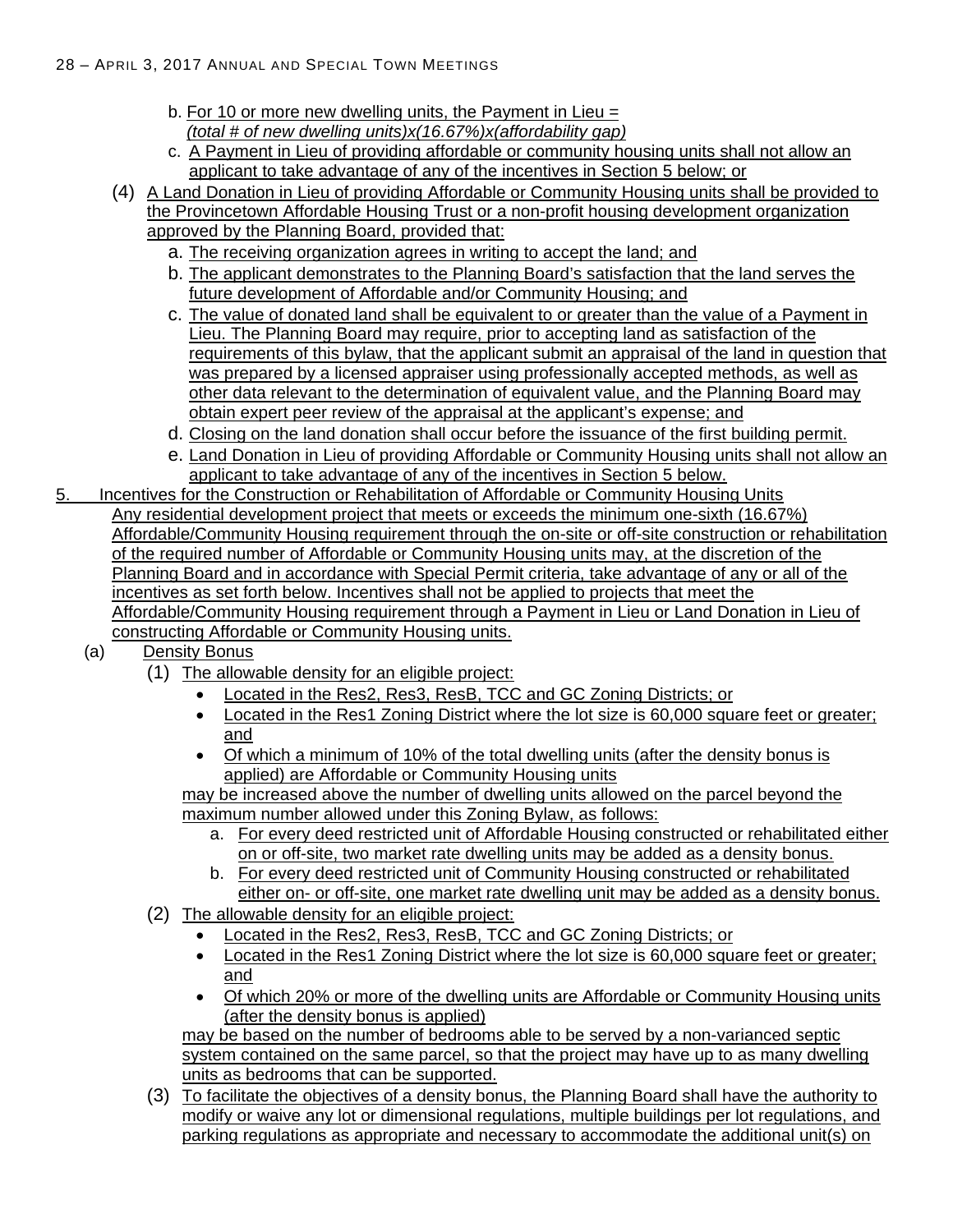the site as part of the Special Permit relief; except that no lot shall have less than 25% of the minimum lot area required for its zoning district.

- (b) Building Height/Third Story Bonus
	- (1) The maximum building height for an eligible project:
		- Located in any Zoning District, but not in the High Elevation Protection Overlay District; and

 Of which 20% or more of the dwelling units are Affordable or Community Housing units may be up to an additional five (5) feet above the maximum building height than would otherwise be allowed under this ZBL, and kneewalls may be five (5) feet, rather than the three (3) feet otherwise allowed under this ZBL, to allow for the creation of a full third story while maintaining the character of a 2½ story structure.

- (2) The Planning Board may require that the third story be stepped back to minimize the appearance of mass from the street.
- (c) Fee Reduction Bonus
	- (1) Building permit fees reduced for Affordable and Community housing units
		- a. Building permit fees shall be reduced by 50% for the Affordable and Community Housing units within a project, where up to one-sixth of the units are Affordable or Community Housing units.
		- b. Building permit fees shall be reduced by 75% for the Affordable and Community Housing units within a project, where up to between one-sixth and one half of the units are Affordable or Community Housing units.
		- c. Building permit fees shall be waived for the Affordable and Community Housing units within a project, where at least half of the units are Affordable or Community Housing units.
- (d) Streamlined Permitting Process Bonus
	- (1) When an applicant needs permits from both the Planning Board and the Conservation Commission, the two hearings shall be held jointly
- 6. Submission Requirements and Procedures
	- (a) Special Permit application, review and decision procedures shall be in accordance with the Provincetown Zoning Bylaw and the Planning Board's rules and regulations.
	- (b) Affordable and Community Housing units created in accordance with this bylaw shall use deed restrictions that require the units to remain income restricted in perpetuity or the longest period allowed by law and for so long as the unit or project does not conform to the otherwise applicable underlying zoning requirements and any such restriction shall be held by the Town and be released only by a vote of Town Meeting as provided for by state law. Such restriction shall also grant the Town a right of first refusal to purchase a unit in the event that a subsequent qualified purchaser cannot be located, which the Town shall have the right but not the obligation to exercise and shall not release the deed restriction if a qualified purchaser cannot be located.
	- (c) No Building Permit shall be issued for any units in the development until the Planning Department receives evidence that the Affordable Housing restriction has been approved by DHCD, or the Community Housing restriction has been approved by Town Counsel.
	- (d) No Certificate of Occupancy shall be issued for any units in the development until the Planning Department receives evidence that the housing restriction has been executed and recorded at the Barnstable County Registry of Deeds.
- 7. Provisions Applicable to Affordable and Community Housing Units Located On-Site and/or Off-Site
	- (b) Affordable and Community Housing units shall be integrated with the rest of the development or with the off-site location, and shall be comparable to and indistinguishable from market rate units in exterior design, including appearance, construction and quality of materials, and in energy efficiency.
	- (c) The number of bedrooms in each Affordable or Community Housing unit shall be made a part of the Special Permit and shall be based on local need as determined by the Planning Board in consultation with the Community Housing Counsel.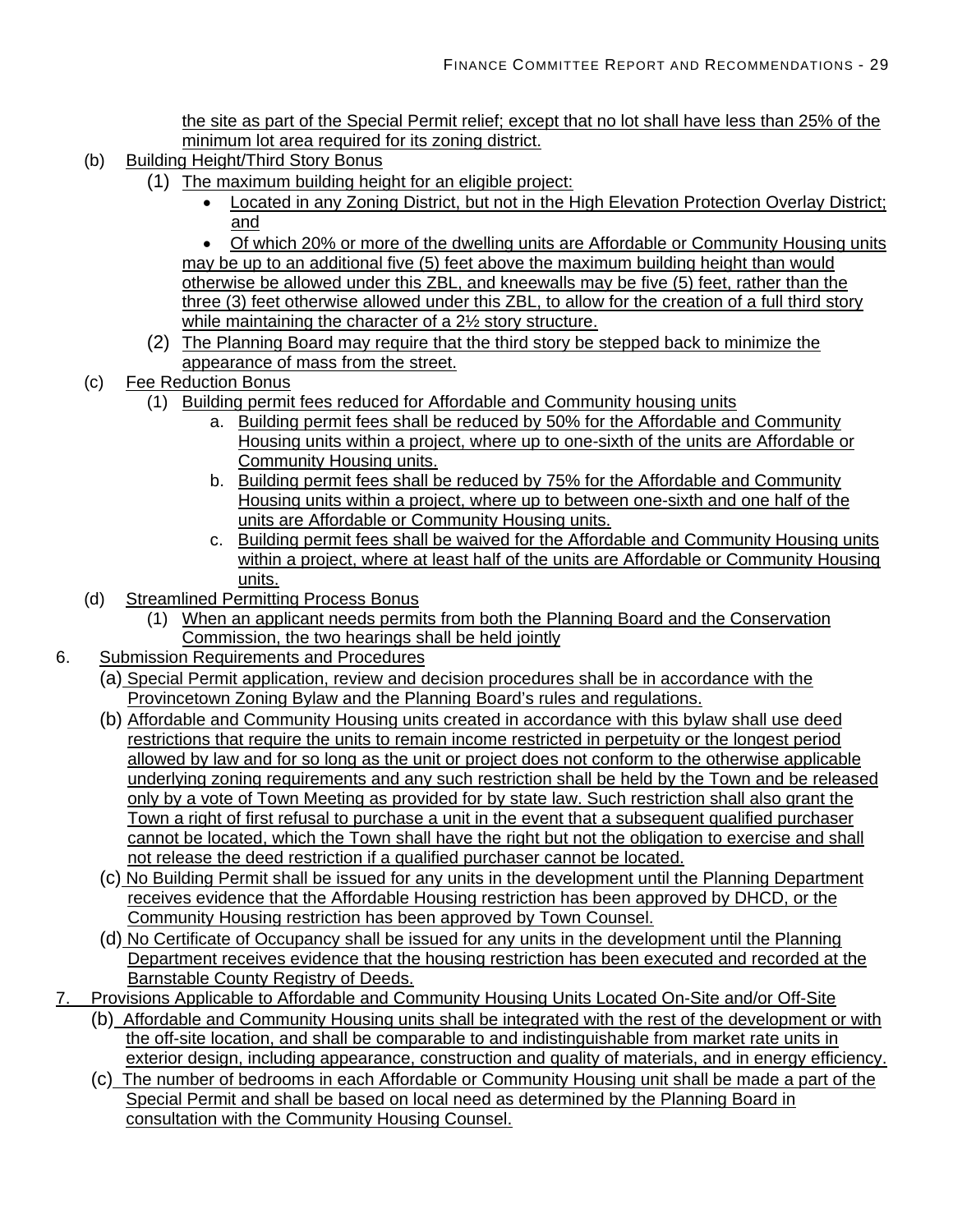- (d) Owners and tenants of Affordable and Community Housing units and market rate units shall have the same rights and privileges to access and use any of the development's amenities and facilities.
- (e) The development of Affordable and Community Housing units shall take place at the same rate and timeframe as the development of market rate units.
	- (1) Building Permits for any phase shall be issued at a ratio of five (5) market rate units to one (1) Affordable/Community Housing unit. Building Permits for subsequent phases shall not be issued unless all the required Affordable and/or Community Housing units in the preceding phase are constructed and the deed restrictions recorded. The last unit permitted, constructed and occupied shall be a market rate unit.
	- (2) The project may also be constructed in its entirety with all permits issued at once, provided that the occupancy permits are issued at a ratio of five (5) market rate units to one (1) Affordable/Community Housing unit. The last certificate of occupancy to be issued shall be for a market rate unit and shall not be issued unless and until all Affordable and/or Community Housing units are occupied.
- 8. Distribution of Affordability

Distribution of affordability for rental or ownership units as Affordable Housing or Community Housing shall be determined by the Planning Board in consultation with the Community Housing Council and set as follows, being made a condition of the Special Permit under this Bylaw:

- (a) When the number of the Town's Subsidized Housing Inventory (SHI) eligible affordable housing units is below 10%, the units created shall be Affordable Housing units, unless otherwise approved by the Planning Board if adequate justification is provided that the development of Affordable Housing units is not feasible and it is beneficial to the Town that Community Housing units are provided instead, and the exception is made a part of the Special Permit.
- (b) When the number of the Town's SHI eligible affordable housing units is at or above 10%, it is encouraged that units created be Community Housing units.
- 9. Maximum Incomes and Selling Price; Affordable and Community Housing Inventory Maximum incomes and sales prices and rents shall be as set forth in Article 1, Definitions, of this Zoning Bylaw.
- 10. Segmentation

Developments shall not be phased or segmented to avoid compliance with conditions or provisions of this bylaw. "Segmentation" shall be defined as subdividing one parcel of land into two or more parcels of land in such a manner that each parcel can support only a single dwelling unit or phased development that cumulatively results in a net increase of two or more dwelling units above the number existing thirty-six (36) months earlier on any parcel or set of contiguous parcels held in common ownership or under common control on or after the effective date of this Section 4180.

11. Conflict with Other Bylaws

The provisions of this bylaw shall be considered supplemental of existing zoning bylaws. To the extent that a conflict exists between this bylaw and others, the more restrictive bylaw, or provisions therein, shall apply.

12. Severability

If any provision of this bylaw is held invalid by a court of competent jurisdiction, the remainder of the bylaw shall not be affected thereby. The invalidity of any section or sections or parts of any section or sections of this bylaw shall not affect the validity of the remainder of Provincetown's zoning bylaw.

*And by amending Article 6, Growth Management, Section 6500,* Table of Use Categories and Priorities, *as follows:* 

## GENERAL USE CATEGORY 2

2. The non-affordable/community housing components of project consisting of:

2a1 Multi-family dwellings projects that consist of 50%-99% affordable housing and/or community housing

- 2a2 Two-family dwellings projects that consist of 50%-99% affordable housing and/or community housing
- 2a3 Single-family dwelling projects that consist of 50%-99% affordable housing and/or community housing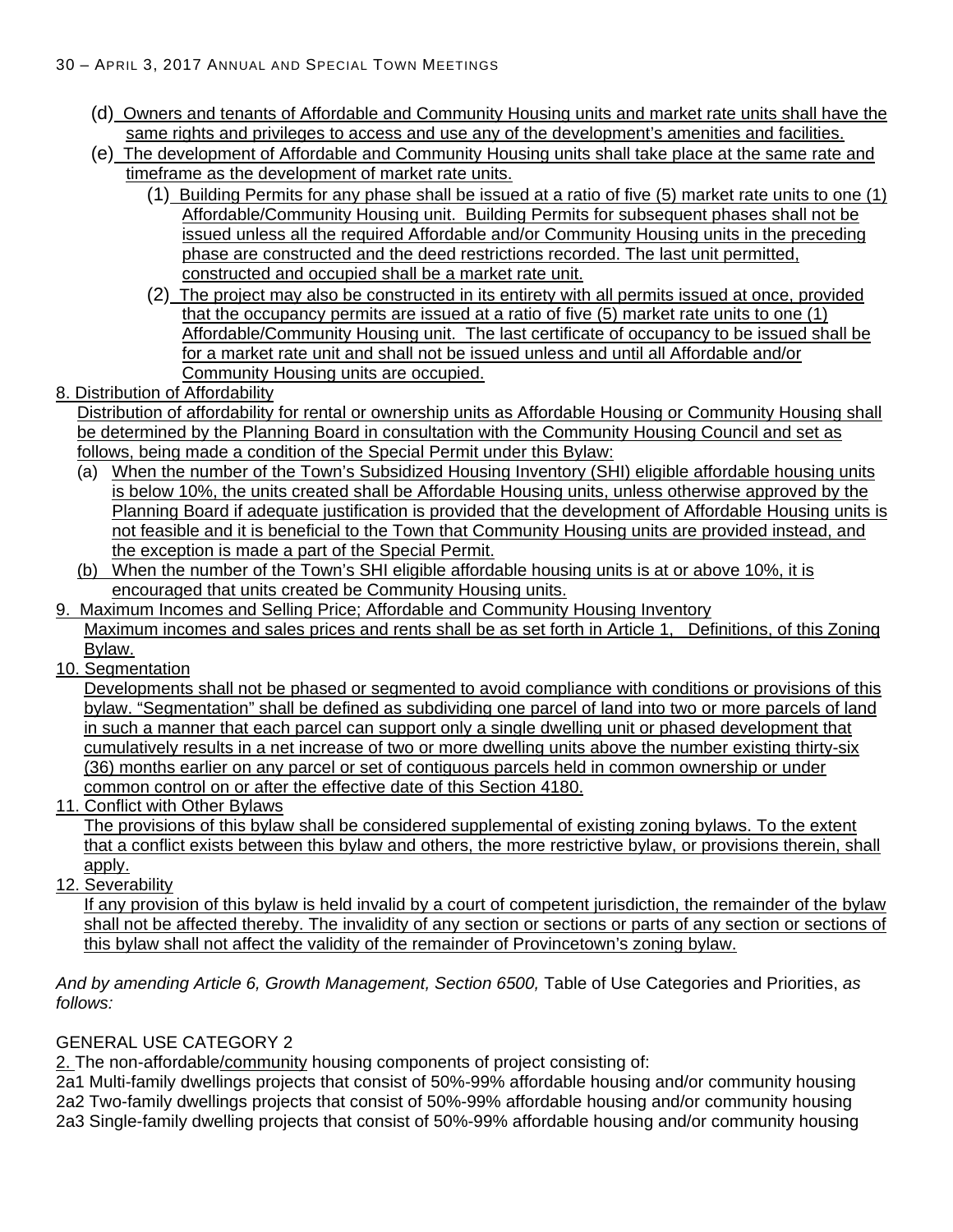2b1 Multi-family dwelling projects that consist of 33%-49.9% affordable housing and/or community housing 2b2 Two-family dwelling projects that consist of 33%-49.9% affordable housing and/or community housing 2b3 Single-family dwelling projects that consist of 33%-49.9% affordable housing and/or community housing 2c The creation of any deed-restricted, year-round rental unit or units, including accessory units 2d1 Any project that consists of 20%-32.9% affordable and/or community housing units; gallons shall be allocated in phases so that 1/2 of the total gallons are allocated the first year after a Special Permit is granted under the Inclusionary and Incentive Zoning Bylaw, and the remainder are allocated the second year 2d2 Any project that consists of 10%-19.9% affordable and/or community housing units; gallons shall be allocated in phases so that 1/3 of the total gallons are allocated the first year after a Special Permit is granted under the Inclusionary and Incentive Zoning Bylaw, the second 1/3 are allocated the second year and the remainder are allocated the third year

*And by deleting Article 4, Special Regulations, Section 4170, Change of Use/Non-Residential to Residential Use Conversions in its entirety.* 

*And by amending Article 4, Special Regulations, Section 4015 as follows:* 

4015. Site plan Review by Special Permit

a. The following developments shall require Site Plan Review by Special Permit by the Planning Board: (1) developments consisting of the aggregate of residential units that will result in twofeur or more residential units on any parcel;

*And by amending Article 2 Section 2440 as follows*:

|                            | Res1             | Res2             | Res3/B       | <b>TCC</b>   | GC           | S         | М         |
|----------------------------|------------------|------------------|--------------|--------------|--------------|-----------|-----------|
| A1a Single Family Dwelling |                  |                  |              |              |              |           |           |
| 1. one per lot             | <b>YES</b>       | <b>YES</b>       | <b>YES</b>   | <b>YES</b>   | <b>YES</b>   | NO        | NO.       |
| 2. two per lot             |                  |                  |              |              |              |           |           |
| (each separate structure)  | PB <sup>20</sup> | <b>PBBA</b>      | <b>PBYES</b> | <b>PBYES</b> | <b>PBYES</b> | NO        | NO.       |
| 3. three per lot           | <b>NO</b>        | PB <sup>20</sup> | <b>PBYES</b> | <b>PBYES</b> | <b>PBYES</b> | <b>NO</b> | <b>NO</b> |
| 4. four or more per lot    | <b>NO</b>        | <b>NOPB</b>      | РB           | <b>PB</b>    | ΝO           | <b>NO</b> |           |
| A1b Two Family Dwelling    |                  |                  |              |              |              |           |           |
| 1. one per lot             | <b>NO</b>        | <b>PBYES</b>     | <b>PBYES</b> | <b>PBYES</b> | <b>PBYES</b> | NO        | NO.       |
| 2. two per lot             | <b>NO</b>        | NO PBYES         | <b>PBYES</b> | <b>PBYES</b> | <b>NO</b>    | <b>NO</b> |           |
| 3. three per lot           | <b>NO</b>        | NO PBYES         | <b>PBYES</b> | <b>PBYES</b> | <b>NO</b>    | <b>NO</b> |           |
| 4. four or more per lot    | <b>NO</b>        | <b>NOPB</b>      | РB           | PB           | NO.          | <b>NO</b> |           |

Or to take any other action relative thereto. *Two-Thirds Vote; Planning Board public hearing and report under G.L. c.40A, §5.* 

*[Requested by the Planning Board]* 

## **Finance Committee Has No Recommendation**

*Article 30. Zoning Bylaw Amendment: Article 1. Definitions***.** *(Deletions shown in strike-through and new text shown as underlined)* To see if the Town will vote to amend the Provincetown Zoning Bylaws, Article 1, Definitions, by deleting the current definitions of "Seats" and "Fixed Standing" in their entirety and replacing them with a single definition as follows:

Seats: Spaces for sitting or standing, associated with an eating or drinking establishment, with a table, shelf, bar or counter greater than 8 ½ inches in depth on which to set food or drink, without regard to service, shall be considered seats for the purposes of Growth Management. Outdoor benches and chairs adjacent to and facing, but not fenced, roped or otherwise separated from, a public or private way, without an associated 8  $\frac{1}{2}$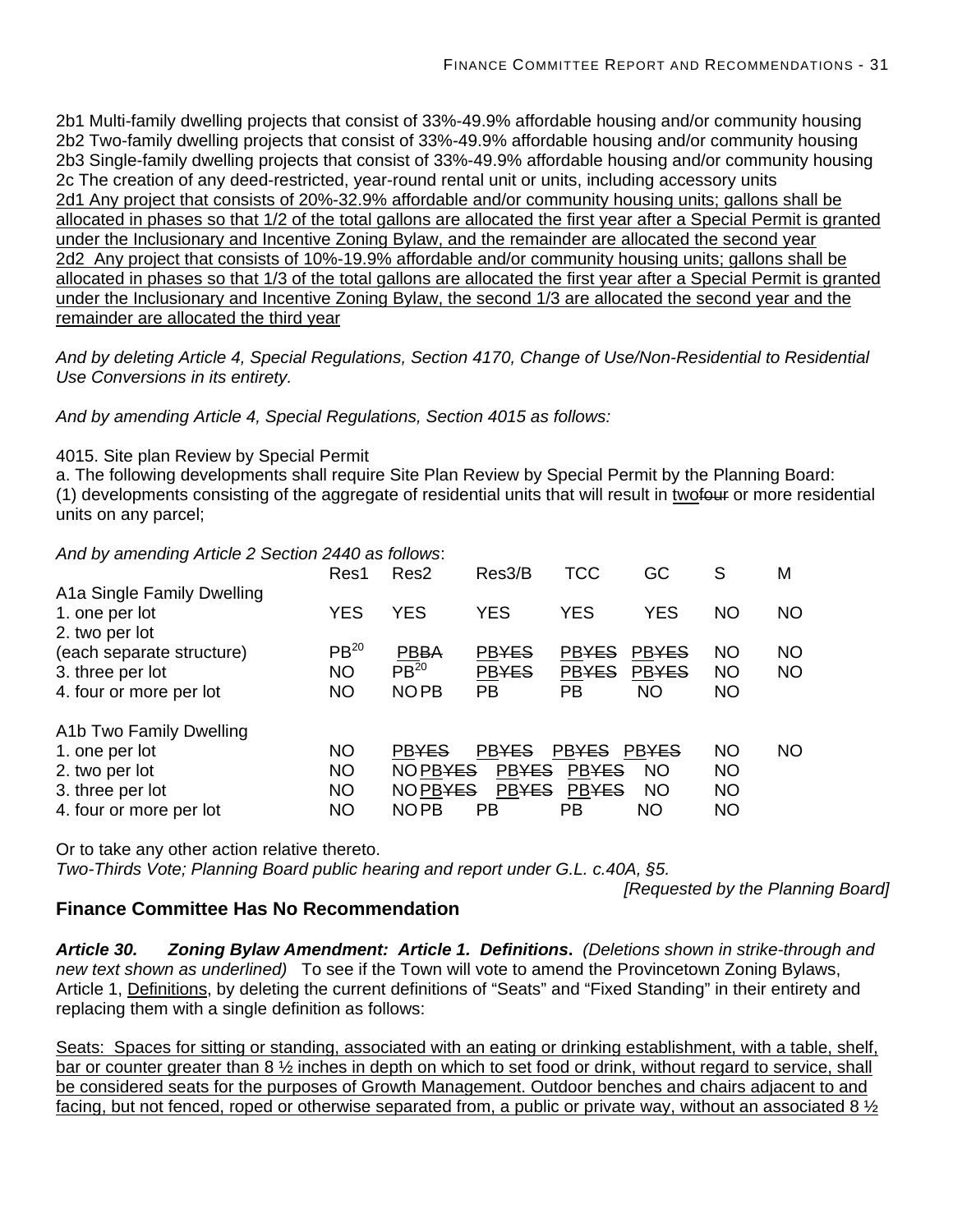inch surface on which to set food and drink, and which are available as a public amenity, shall not be considered seats.

Fixed Standing Spaces: for standing within an eating and/or drinking establishment or outside such an establishment on the property of that establishment, where fixed counters and/or shelves are provided for the resting of food and/or beverages and where public restrooms are required shall constitute seats for the purposes of the Growth Management By-law at a measurement of one seat for each 18" of linear distance, or at the distance specified in the state building code, whichever is the lesser.

Seats**:** All seating, of any kind and nature, provided within an eating and/or drinking establishment, or outside such an establishment on the property of that establishment, shall constitute Seats for the purposes of the Growth Management Zoning By-law, without regard to the provision of waitron service. Or to take any other action relative thereto.

*Two-Thirds Vote; Planning Board public hearing and report under G.L. c.40A, §5.* 

*[Requested by the Planning Board]* 

## **Finance Committee Has No Recommendation**

*Article 31. Zoning Bylaw Amendment: Article 1. Definitions.**(Deletions shown in strike-through and new text shown as underlined)* To see if the Town will vote to amend the Provincetown Zoning Bylaws, Article 1, Definitions, by adding a definition of "Restaurant Use" as follows:

Restaurant Use: A use shall be considered a Restaurant Use if it involves the preparing, heating and/or cooling of food or beverage, with or without seats, whether eat-in or take-out, except that the heating and cooling of water, the cooling of prepackaged food and beverages, and the heating of prepackaged food and beverages by a customer using a microwave shall not constitute a restaurant use. Or to take any other action relative thereto.

*Two-Thirds Vote; Planning Board public hearing and report under G.L. c.40A, §5.* 

*[Requested by the Planning Board]* 

## **Finance Committee Has No Recommendation**

#### *Article 32. Zoning Bylaw Amendment: Article 2, Section 2440***.** *Permitted Principal Uses -*

*Accessory Dwelling Units. (Deletions shown in strike-through and new text shown as underlined)* To see if the Town will vote to amend the Provincetown Zoning Bylaws, Article 2, Districts and District Regulations, Section 2440, Permitted Principal Uses, to allow for accessory dwelling units in all Zoning Districts (currently allowed only in Res1 and Res2), as follows:

|                                                                                            | Res1                                       | Res2                                              | Res3/B                                              | <b>TCC</b>                                   | GC                                                  | S                                   | M                                   |
|--------------------------------------------------------------------------------------------|--------------------------------------------|---------------------------------------------------|-----------------------------------------------------|----------------------------------------------|-----------------------------------------------------|-------------------------------------|-------------------------------------|
| A1a Single Family Dwelling<br>1. one per lot                                               | <b>YES</b>                                 | <b>YES</b>                                        | <b>YES</b>                                          | <b>YES</b>                                   | <b>YES</b>                                          | <b>NO</b>                           | <b>NO</b>                           |
| 2. two per lot<br>(each separate structure)<br>3. three per lot<br>4. four or more per lot | PB <sup>20</sup><br><b>NO</b><br><b>NO</b> | BA <sup>20</sup><br>PB <sup>20</sup><br><b>NO</b> | YES <sup>21</sup><br>YES <sup>21</sup><br><b>PB</b> | YES <sup>21</sup><br>YES <sup>21</sup><br>PB | YES <sup>21</sup><br>YES <sup>21</sup><br><b>PB</b> | <b>NO</b><br><b>NO</b><br><b>NO</b> | <b>NO</b><br><b>NO</b><br><b>NO</b> |
| A1b Two Family Dwelling                                                                    |                                            |                                                   |                                                     |                                              |                                                     |                                     |                                     |
| 1. one per lot                                                                             | $PB20$ NO                                  | YES <sup>20</sup>                                 | YES <sup>21</sup>                                   | YES <sup>21</sup>                            | YES <sup>21</sup>                                   | <b>NO</b>                           | <b>NO</b>                           |
| 2. two per lot                                                                             | <b>NO</b>                                  | <b>NO</b>                                         | <b>YES</b>                                          | <b>YES</b>                                   | <b>YES</b>                                          | <b>NO</b>                           | <b>NO</b>                           |
| 3. three per lot                                                                           | <b>NO</b>                                  | <b>NO</b>                                         | <b>YES</b>                                          | <b>YES</b>                                   | <b>YES</b>                                          | <b>NO</b>                           | <b>NO</b>                           |
| 4. four or more per lot                                                                    | <b>NO</b>                                  | <b>NO</b>                                         | <b>PB</b>                                           | PB                                           | <b>PB</b>                                           | <b>NO</b>                           | <b>NO</b>                           |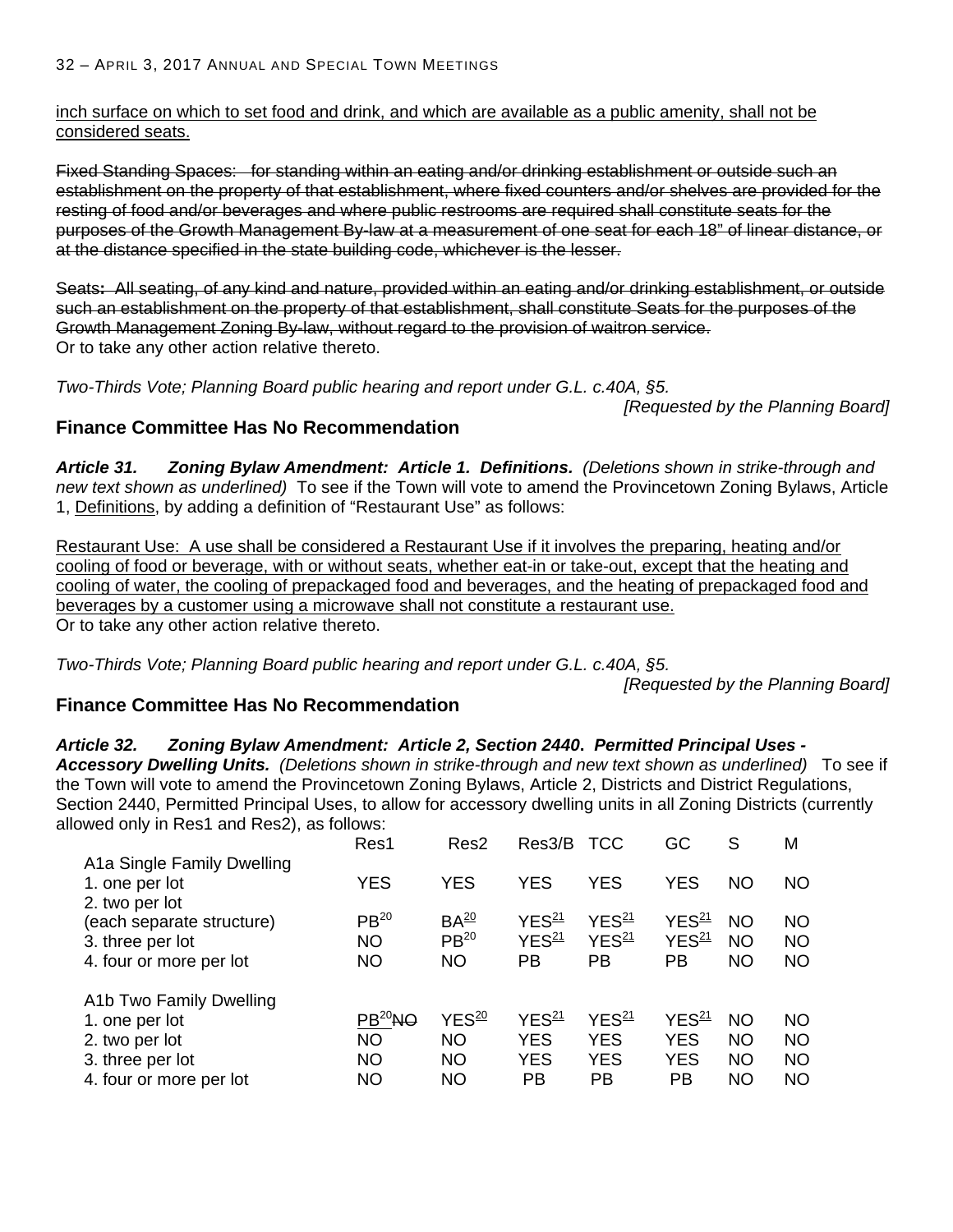20. By Special Permit from the Planning Board, oOne accessory dwelling unit may be allowed in the Res1 Zoning District, for a total of two dwelling units per lot, and in Res2 Zoning District for a total of three dwelling units only if the following criteria are met: the accessory dwelling unit is for year-round rental only; it is limited in size to 600 square feet if it is a free-standing dwelling unit or 40% of the gross floor area if it is located within the principal residence.

21. By Special Permit from the Planning Board, one accessory dwelling unit may be allowed in the Res3, ResB, TCC and GC Zoning Districts when the lot area limits the number of dwelling units to one or two, and there are no more dwelling units on the lot than the number allowed under this Bylaw, for a total of no more than three dwelling units per lot, and only if the following criteria are met: the accessory dwelling unit is for year-round rental only; it is limited in size to 600 square feet if it is a free-standing dwelling unit or 40% of the gross floor area if it is located within the principal residence.

Or to take any other action relative thereto.

*Two-Thirds Vote; Planning Board public hearing and report under G.L. c.40A, §5.* 

*[Requested by the Planning Board]* 

## **Finance Committee Has No Recommendation**

Article 33. Zoning Bylaw Amendment: Article 4, Section 4120. Density Schedule. (Deletions shown in *strike-through and new text shown as underlined)* To see if the Town will vote to amend the Provincetown Zoning Bylaws, Article 4, Special Regulations, Section 4120, Density Schedule, to decrease the lot area requirements for commercial accommodations by returning to the density prior to the amendment at Annual Town Meeting 1986 as follows:

| Commercial<br>Accommodations | Number of Units<br>Proposed | Number of Square Feet/Unit<br>Required |
|------------------------------|-----------------------------|----------------------------------------|
| First                        | $1 - 10$                    | <del>1,000</del> 500                   |
| For the next                 | $11 - 20$                   | 4,500 750                              |
| For the next                 | $21 - 30$                   | 2,000 1,000                            |
| For the next                 | $31 - 40$                   | 2,500 1,500                            |
| For the next                 | 41 units and beyond         | $3,000$ 2,000                          |

Or to take any other action relative thereto.

*Two-Thirds Vote; Planning Board public hearing and report under G.L. c.40A, §5.* 

*[Requested by the Planning Board]* 

## **Finance Committee Has No Recommendation**

## *Article 34. Zoning Bylaw Amendment: Article 3, Section 3110. Nonconformancy.*

*(Deletions shown in strike-through and new text shown as underlined)* To see if the Town will vote to amend the Provincetown Zoning Bylaws, Article 3, General Requirements, Section 3110, Change, Extensions or Alterations, by deleting Section 3110 in its entirety and replacing it as follows:

3110 Change, Extensions or Alterations. As provided in Sec. 6, Ch. 40A, G.L., lawfully pre-existing, non-conforming structures and use may be altered, reconstructed, extended or changed as set forth below.

1. Single and two family structures may be altered as provided for under G.L. c.40A, §6, ¶1, with any required finding by the Board of Appeals that needs to be made, to be made by Special Permit and any new nonconformity to obtain any necessary dimensional relief.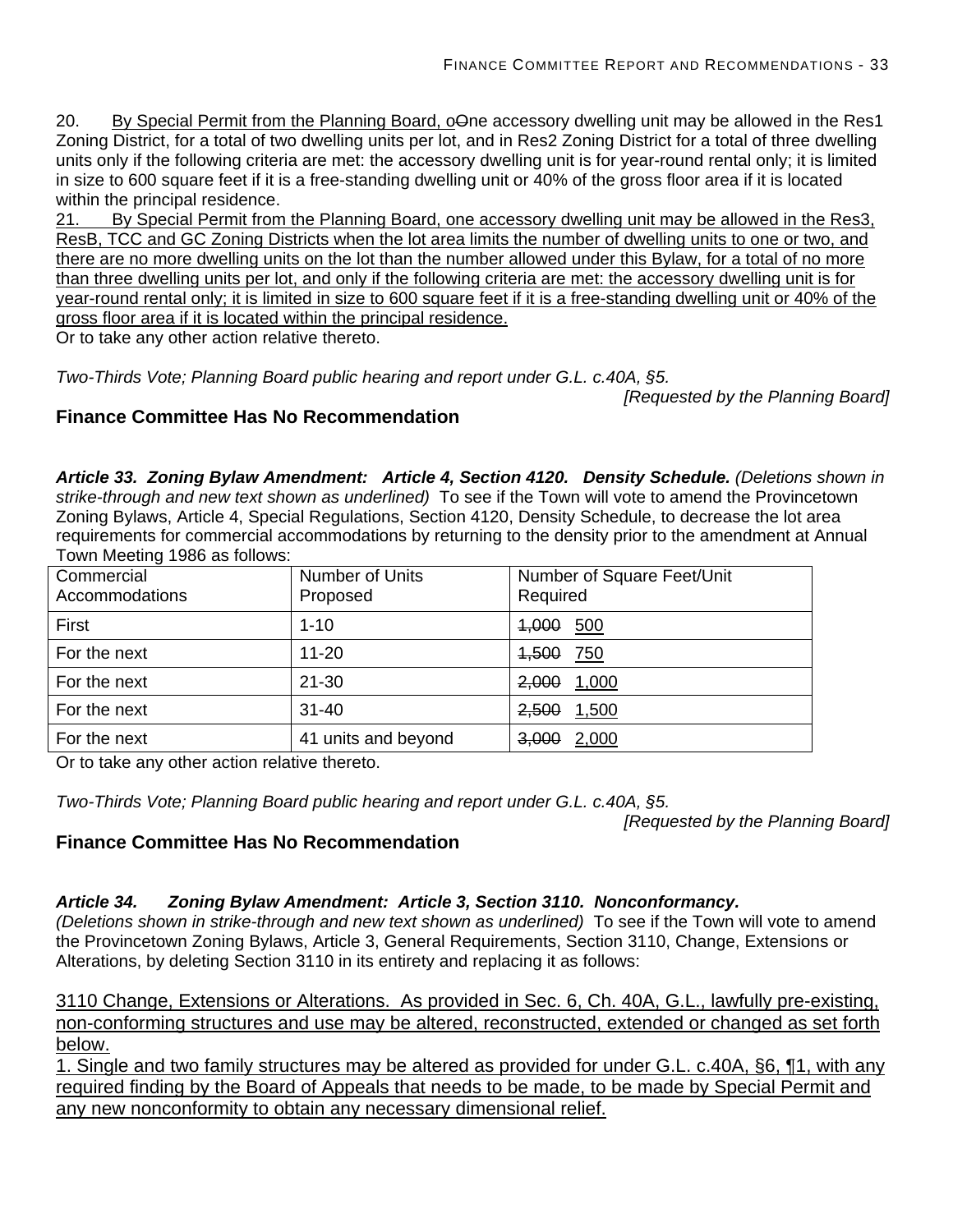2. All other pre-existing nonconforming structures may be extended, altered or changed only upon issuance of a Special Permit by the Board of Appeals and only if all of the criteria under G.L. c.40A, §6,¶1 and the criteria set forth under Zoning By-law §5300 are satisfied.

3. Nonconforming structures may be extended, altered or changed so as to make a conforming dimension nonconforming or create a new nonconformity but shall require relief under this section and a dimensional variance by the Board of Appeals, except that, for those buildings which existed prior to April 6, 2015 and are required by the Building Commissioner to be elevated in accordance with FEMA Regulations, new setback non-conformities and intrusions further into an existing nonconforming setback area created by exterior access/egress structures which are increased in size due to the building being elevated may be approved by Special Permit from the Board of Appeals, provided that the criteria is simply that the extension, alteration or change is not substantially more detrimental than the existing nonconforming situation.

4. Pre-existing nonconforming uses may be extended, altered or changed only upon the issuance of a Special Permit by the Board of Appeals and only if all of the criteria under G.L. c.40A, §6,¶1 and only if all of the criteria set forth under Zoning By-law §5222 and §5300 are satisfied. 5. Once changed to conformancy, no structure or use shall be permitted to revert to nonconformancy. Any extension of a nonconforming structure shall have a continuous foundation and floor plan with said structure.

Or to take any other action relative thereto.

*Two-Thirds Vote; Planning Board public hearing and report under G.L. c.40A, §5.* 

*[Requested by the Planning Board]* 

## **Finance Committee Has No Recommendation**

**CONSENT AGENDA**

*CONSENT AGENDA - The consent agenda is a meeting practice which groups routine and other non-controversial articles not necessarily requiring discussion or independent vote as separate articles. Using a consent agenda can save precious time by allowing Town Meeting to approve this 'package' of articles together in one motion. Articles under the consent agenda can only be grouped together if the Town Meeting body agrees. If a voter selects a specific article for discussion, it must be removed and placed on the regular agenda for discussion and separate vote by the Town Meeting body.* 

*The Consent Agenda for the Annual Town Meeting includes Articles 35 through 49.*

*Article 35. Room Occupancy Tax - A Home Rule Petition.* To see if the Town will vote to authorize the Board of Selectmen to petition the General Court for special legislation applying the local room occupancy tax to seasonal rentals as set forth below; provided, however, that the General Court may make clerical or editorial changes of form only to said bill, unless the Board of Selectmen approves amendments thereto prior to enactment by the General Court, and provided further that the Board of Selectmen is hereby authorized to approve amendments which shall be within the scope of the general public objectives of this petition.

AN ACT APPROVING THE APPLICATION BY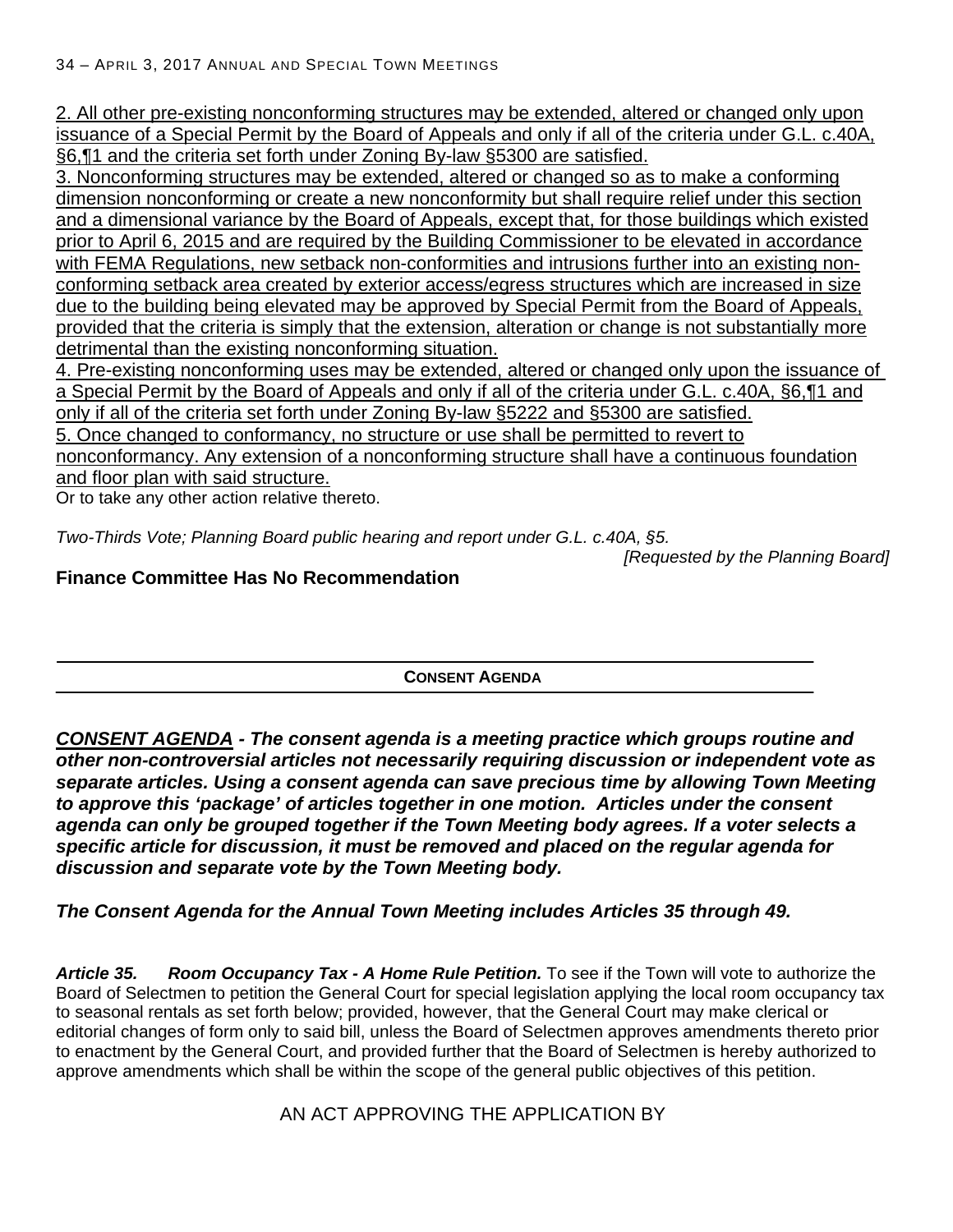## THE TOWN OF PROVINCETOWN OF THE LOCAL OPTION ROOM OCCUPANCY EXCISE TO SEASONAL RENTAL PROPERTIES IN THE TOWN OF PROVINCETOWN

Section 1. Notwithstanding the provisions of any general or special law to the contrary, in addition to the authority to impose a local excise tax upon any transfer of occupancy of any room or rooms as may be set forth in and authorized by Chapter 64G Section 3A of the Massachusetts General Laws or other law, as the same may be amended from time to time, the Town of Provincetown shall, commencing on the first day of the fiscal year that begins after the effective date of this Act, be authorized to impose a local excise tax upon the transfer of occupancy of any room in a seasonal rental property or other transient accommodations located within said Town by any operator at the rate of up to but not exceeding 6% of the total amount of rent of each such occupancy.

Section 2. For the purposes of this chapter, all terms used herein shall, unless the context requires otherwise, have the same meanings as set forth in Chapter 64G Section 1 of the Massachusetts General Laws and as follows:

"Occupancy," the use or possession, or the right to the use or possession, of any room or rooms in a bed and breakfast establishment, bed and breakfast home, hotel, lodging house, motel, seasonal rental property or other transient accommodation designed and normally used for sleeping and living purposes, or the right to the use or possession of the furnishings or the services and accommodations, including breakfast in a bed and breakfast establishment or bed and breakfast home, accompanying the use and possession of such room or rooms, for a period of 90 consecutive calendar days or less, regardless of whether such use and possession is as a lessee, tenant, guest or licensee.

"Seasonal rental property or other transient accommodations" shall mean any bed and breakfast home, as defined by Chapter 64G, Section 1 of the Massachusetts General Laws and any residential or commercial dwelling, dwelling unit or part thereof, unit of a condominium as defined by Chapter 183A of the Massachusetts General Laws or time-share as defined by Chapter 183B of the Massachusetts General Laws, used for the lodging of guests or invitees in exchange for rent.

Section 3. No excise shall be imposed upon for the transfer of occupancy of any room in a seasonal rental property or other transient accommodations if the total amount of rent is less than \$15 per day or its equivalent or if the accommodation, other than a bed and breakfast home, is exempt under the provisions of Chapter 64G, Section 2 of the Massachusetts General Laws.

Section 4. All operators of seasonal rental property or other transient accommodations shall be responsible for assessing, collecting, reporting and paying such local excise tax as set forth in Chapter 64G, Sections 3, 4, 5, 6 and 7A of the Massachusetts General Laws and shall be liable in the same manners as operators in Chapter 64G, Section 7B of the Massachusetts General Laws.

Section 5. This act shall take effect upon its passage;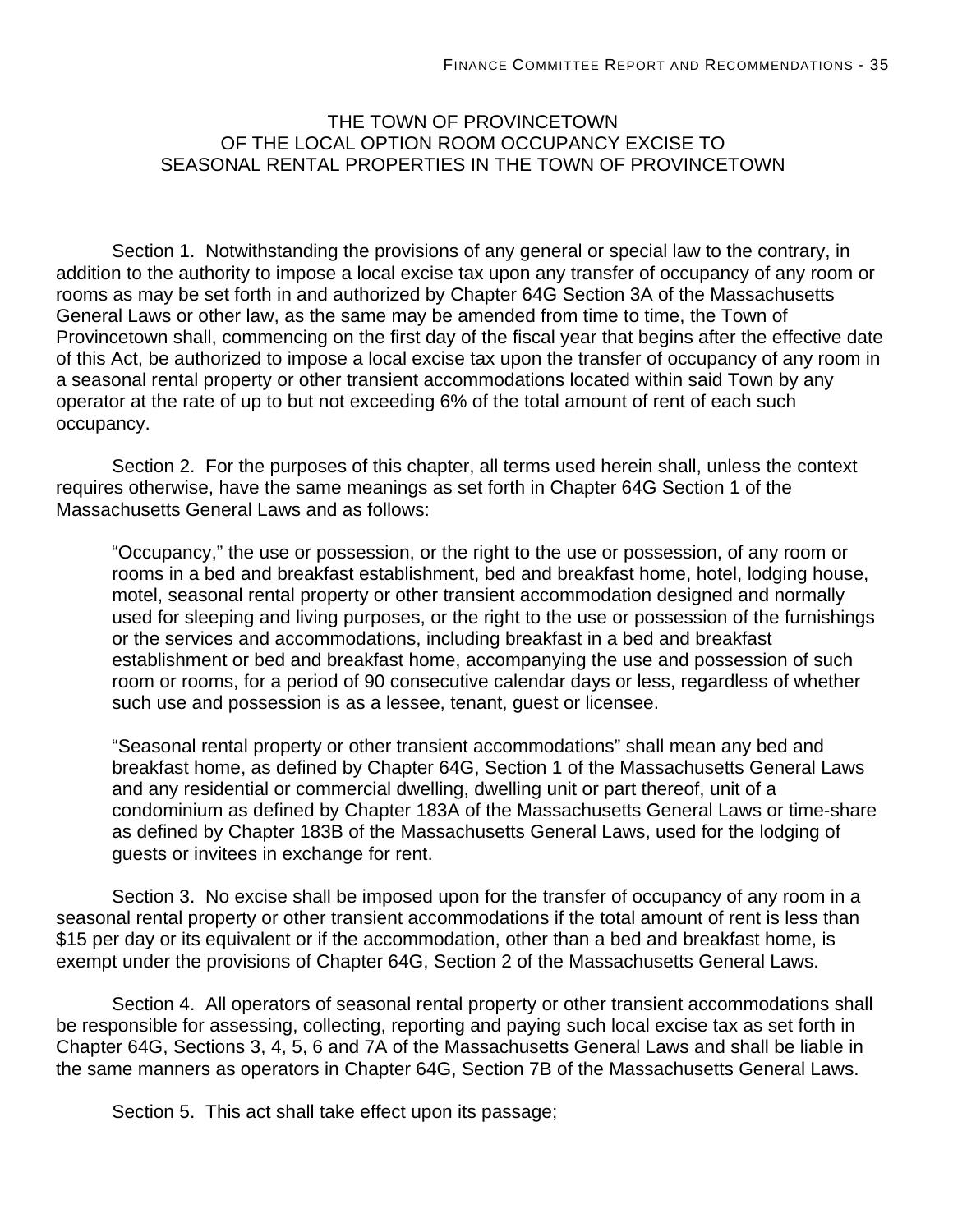or to take any other action relative thereto.

*[Requested by the Board of Selectmen and the Town Manager]* 

*Article 36. 0.5% Real Estate Transfer Fee - A Home Rule Petition***.** To see if the Town will vote to authorize the Board of Selectmen to petition the General Court for special legislation authorizing the Town to impose a 0.5% real estate transfer fee as set forth below; provided, however, that the General Court may make clerical or editorial changes of form only to said bill, unless the Board of Selectmen approves amendments thereto prior to enactment by the General Court, and provided further that the Board of Selectmen is hereby authorized to approve amendments which shall be within the scope of the general public objectives of this petition.

AN ACT AUTHORIZING THE TOWN OF PROVINCETOWN TO IMPOSE A 0.5% REAL ESTATE TRANSFER FEE.

Section 1. There is hereby imposed a real estate transfer fee equal to 0.5% (half percent, ½%) of the purchase price upon the transfer of any real property interest in any real property situated in the Town of Provincetown. Said fee shall be the liability of the purchaser of such property interest, and any agreement between the purchaser and the seller or any other person with reference to the allocation of the responsibility for bearing said fee shall not affect such liability of the purchaser. The fee shall be paid to the Town of Provincetown. The first \$250,000 collected in each fiscal year shall be deposited in the Town's Capital Improvement Stabilization Fund. The remaining funds collected each fiscal year shall be deposited into the Town's General Fund.

Section 2. The following transfers of real property interests shall be exempt from the real estate transfer fee:

A. First time homebuyers who live in the home for at least 5 years. A lien shall accompany the deed stating that "There is running with the land a lien equal to the amount of fee exempted, plus accumulated interest and penalties until such time as all conditions of this sub-section are met."

B. Transfers to the government of the U.S., the Commonwealth, the Town of Provincetown and any of their instrumentalities, agencies or sub-divisions, such as the Provincetown Housing Authority.

C. Transfers made without additional consideration to confirm, correct, modify or supplement a transfer previously made.

D. Transfers of convenience with consideration under \$100 which include: name change, into trusts, out of trust, etc.

E. Transfers to any charitable organization as defined in Clause 3 of Section 5 of Chapter 59 of the General Laws or any religious organization providing that the real property interests so transferred will be held solely for public charitable or religious purposes.

F. Transfers between family members, marriage partners, parents and children, grandchildren, stepparents and stepchildren, brothers and sisters.

Section 3.

A. The fee imposed shall be due at the time of the transfer of the real property interest.

B. The buyer shall pay interest on any unpaid amount of the fee at the rate the Town collects on unpaid real estate taxes.

C. The Town shall notify a buyer by registered or certified mail of any failure to discharge the amount in full of fee due.

D. All fees and interest required to be paid under this Act shall constitute a personal debt of the buyer and may be recovered in an action of contract.

Section 4. This Act shall take effect on passage; or to take any other action relative thereto.

*[Requested by the Board of Selectmen and the Town Manager]* 

## **Finance Committee Recommends by a Vote of 5-0-0**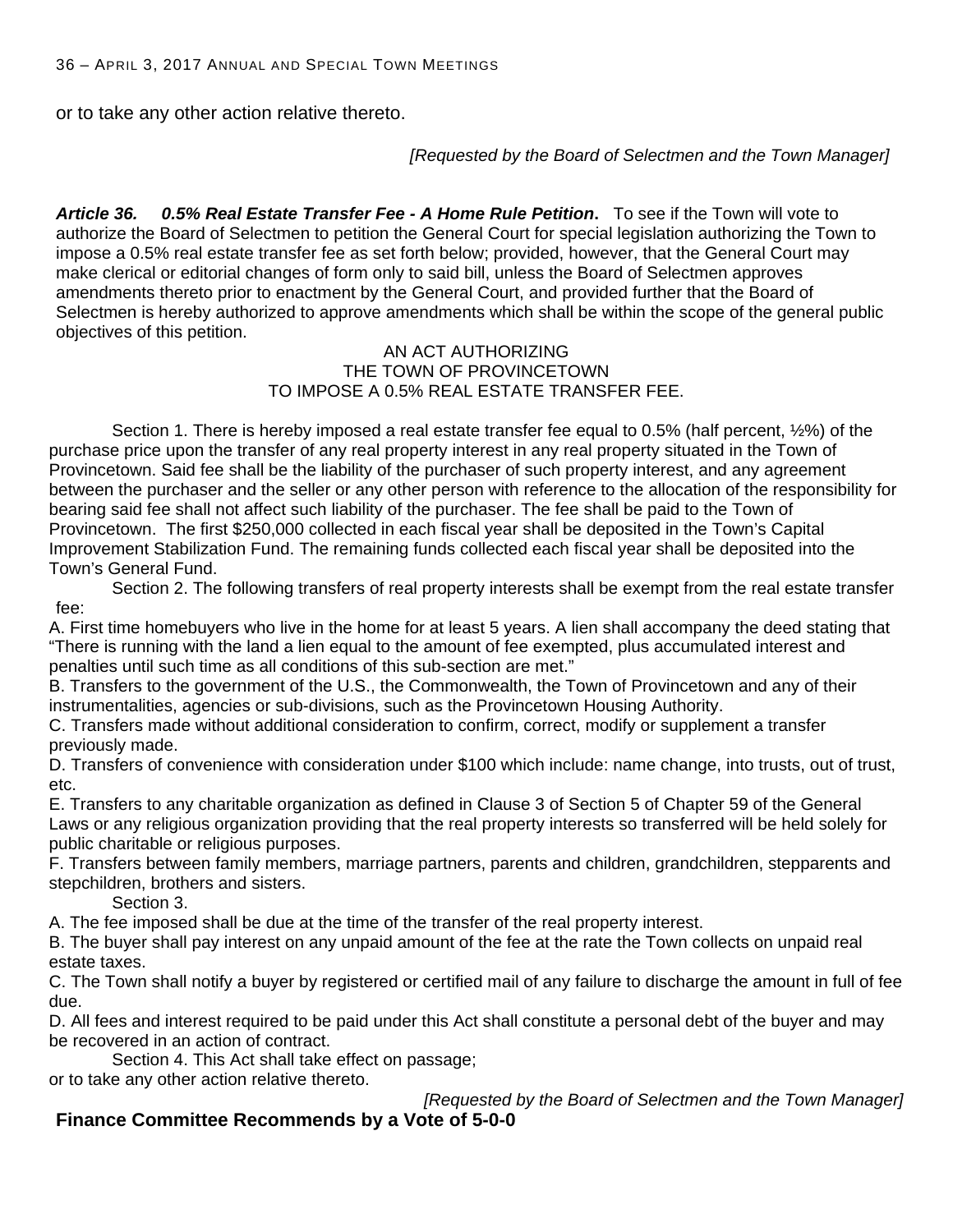*Article 37. Expanding Residential Property Exemption - A Home Rule Petition. (Deletions shown in strike-through and new text shown as underlined)* To see if the Town will vote to petition the General Court to enact a special act of the Town of Provincetown, the text of which is set forth below, and that the General Court be authorized with the approval of the Board of Selectmen to make constructive changes in the text thereof as may be necessary or advisable in order to accomplish the intent of this legislation to secure its passage, as follows:

#### AN ACT INCREASING THE EXEMPTION FOR RESIDENTIAL PROPERTY IN THE TOWN OF PROVINCETOWN

BE IT ENACTED BY THE SENATE AND HOUSE OF REPRESENTATIVES IN GENERAL COURT ASSEMBLED, AND BY THE AUTHORITY OF THE SAME AS FOLLOWS:

SECTION 1. Notwithstanding Section 5C of Chapter 59 of the General Laws or any other general or special law to the contrary, with respect to each parcel of real property classified as Class One, residential, in the Town of Provincetown as certified by the commissioner of revenue to be assessing all local property at its full and fair cash valuation, and with the approval of the Board of Selectmen, there shall be an exemption equal to not more than 20% of the average assessed value of all Class One residential parcels within the Town; provided, however, that the exemption shall be applied only to (1) the principal residence of the taxpayer as used by the taxpayer for income tax purposes, and (2) a residential parcel occupied by a registered voter of the Town of Provincetown, other than the taxpayer, occupied on a year-round basis and used as his or her principal residence for income tax purposes. This exemption shall be in addition to any exemptions allowable under Section 5 of said Chapter 59; provided, however, that the taxable valuation of the property, after all applicable exemptions, shall not be reduced to below 10% of its full and fair cash valuation, except through the applicability of Section 8A of Chapter 58 of the General Laws and Clause 18 of said Section 5 of said Chapter 59. Where, pursuant to said Section 5 of said Chapter 59, the exemption is based upon an amount of tax rather than on valuation, the reduction of taxable valuation for the purposes of the preceding sentence shall be computed by dividing the amount of tax by the residential class tax rate of the Town and multiplying the result by \$1,000. For the purposes of this paragraph, "parcel" shall mean a unit of real property as defined by the Board of Assessors of the Town in accordance with the deed for the property and shall include a condominium unit.

SECTION 2. A taxpayer aggrieved by the failure to receive the residential exemption authorized under this act may apply for the residential exemption to the Board of Assessors of the Town of Provincetown in writing on a form approved by the Board within three months after the date on which the bill or notice of assessment was sent. For the purposes of this act, a timely application filed under this section shall be treated as a timely filed application pursuant to Section 59 of Chapter 59 of the General Laws.

SECTION 3. This act shall take effect as of July 1, 2018, and shall apply to taxes levied for fiscal years beginning on or after July 1, 2018;

or to take any other action relative thereto.

*[Requested by the Board of Selectmen]* 

## **Finance Committee Recommends by a Vote of 5-0-0**

*Article 38. Cape Cod Greenhead Fly Control District Assessment.* To see if the Town will vote to raise and appropriate \$1,438.75 for Greenhead Fly Control as authorized by Section 24, Chapter 252 of the General Laws; and authorize the Town Treasurer to pay said appropriation into the State Treasury; or to take any other action relative thereto.

*[Requested by the Board of Selectmen and the Town Manager]*  **Finance Committee Recommends by a Vote of 5-0-0**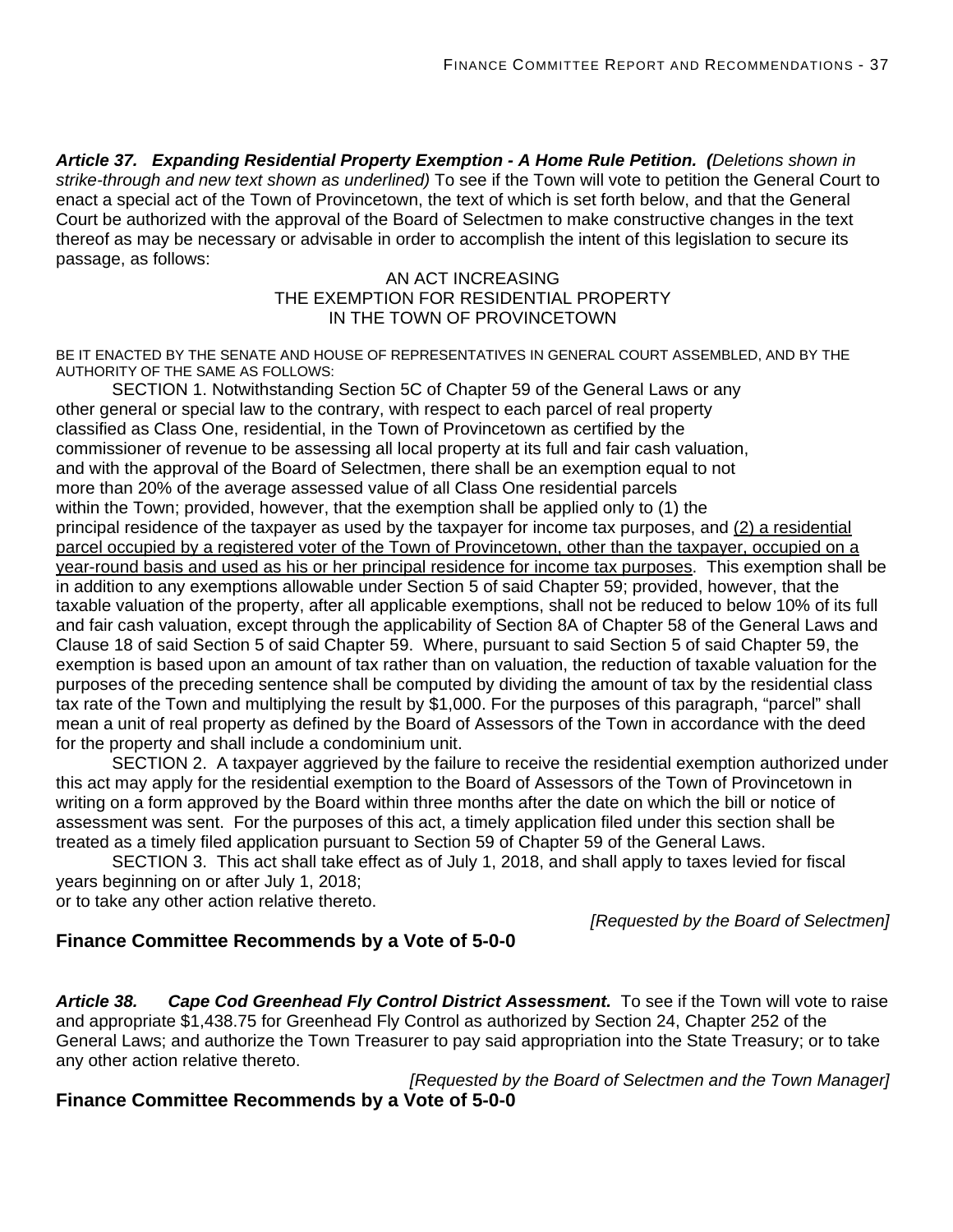*Article 39. Fireworks Celebration.* To see if the Town will vote to raise and appropriate or transfer from available funds the sum of \$32,000 to be expended under the direction of the Town Manager for costs associated with the July  $4<sup>th</sup>$  and New Year's fireworks displays; or to take any other action relative thereto. *[Requested by the Board of Selectmen and the Town Manager]* 

## **Finance Committee Recommends by a Vote of 5-0-0**

Article 40. Local Option Tax on Sale of Recreational Marijuana. To see if the Town will vote to accept the provisions of General Laws Chapter 64N, Section 3, which will allow the Town to collect a local sales tax in the amount of 2% upon the sale or transfer of marijuana or marijuana products by a local retailer operating with the Town; or to take any other action relative thereto.

*[Requested by the Board of Selectmen and the Town Manager]*  **Finance Committee Recommends by a Vote of 5-0-0**

#### *Article 41. Amendments to Personnel Bylaw/Classification and Compensation Plan.*

*(Deletions shown in strike-through and new text shown as underlined)* To see if the Town will vote to amend Schedules A, B and C of the Town's Classification and Compensation Plan as follows:

*Schedule A:* To amend Schedule A, "Permanent Full and Part-time Non-Union Positions," of the Classification and Compensation Plan of the Town, effective July 1, 2017, by replacing the existing compensation plan with the following new compensation plan as adopted by the Personnel Board:

| Grade           | <b>Compensation Range</b> |           | <b>Position</b>                          |
|-----------------|---------------------------|-----------|------------------------------------------|
| <b>Level</b>    | FY 2017                   | FY 2018   |                                          |
|                 |                           |           | Town Manager [exempt MGL C.41, §108N]    |
|                 |                           |           | Chief of Police [exempt MGL C.41, §108O] |
| $\frac{14}{13}$ | \$95,102-\$117,699        |           | <b>Finance Director</b>                  |
|                 | \$88,057-\$109,487        | no change | <b>DPW Director</b>                      |
|                 |                           |           | <b>Staff Lieutenant</b>                  |
| 12              | \$81,906-\$101,837        | no change | <b>Assistant Town Manager</b>            |
|                 |                           |           | <b>Finance Director</b>                  |
| 11              | \$76,185-\$94,743         | no change | <b>Building Commissioner</b>             |
|                 |                           |           | <b>MIS Director</b>                      |
|                 |                           |           | <b>Water Superintendent</b>              |
| 10              | \$70,870-\$88,100         | no change | <b>DPW Deputy Director</b>               |
|                 |                           |           | <b>Principal Assessor</b>                |
|                 |                           |           | <b>Staff Lieutenant</b>                  |
| 9               | \$65,919-\$81,992         | no change | <b>DPW Operations Director</b>           |
|                 |                           |           | <b>Health Director</b>                   |
|                 |                           |           | <b>Library Director</b>                  |
|                 |                           |           | <b>Town Clerk</b>                        |
|                 |                           |           | <b>Town Planner</b>                      |
|                 |                           |           | <b>Tourism Director</b>                  |
| 8               | \$61,312-\$76,249         | no change | <b>MIS Analyst</b>                       |
|                 |                           |           | <b>COA Director</b>                      |
|                 |                           |           | <b>Town Collector</b>                    |
|                 |                           |           | <b>Town Treasurer</b>                    |
| 7               | \$57,026-\$70,891         | no change | <b>Recreation Director</b>               |
| 6               | \$53,040-\$66,005         | no change | Exec. Assistant to Town Manager          |
|                 |                           |           | <b>Local Building Inspector</b>          |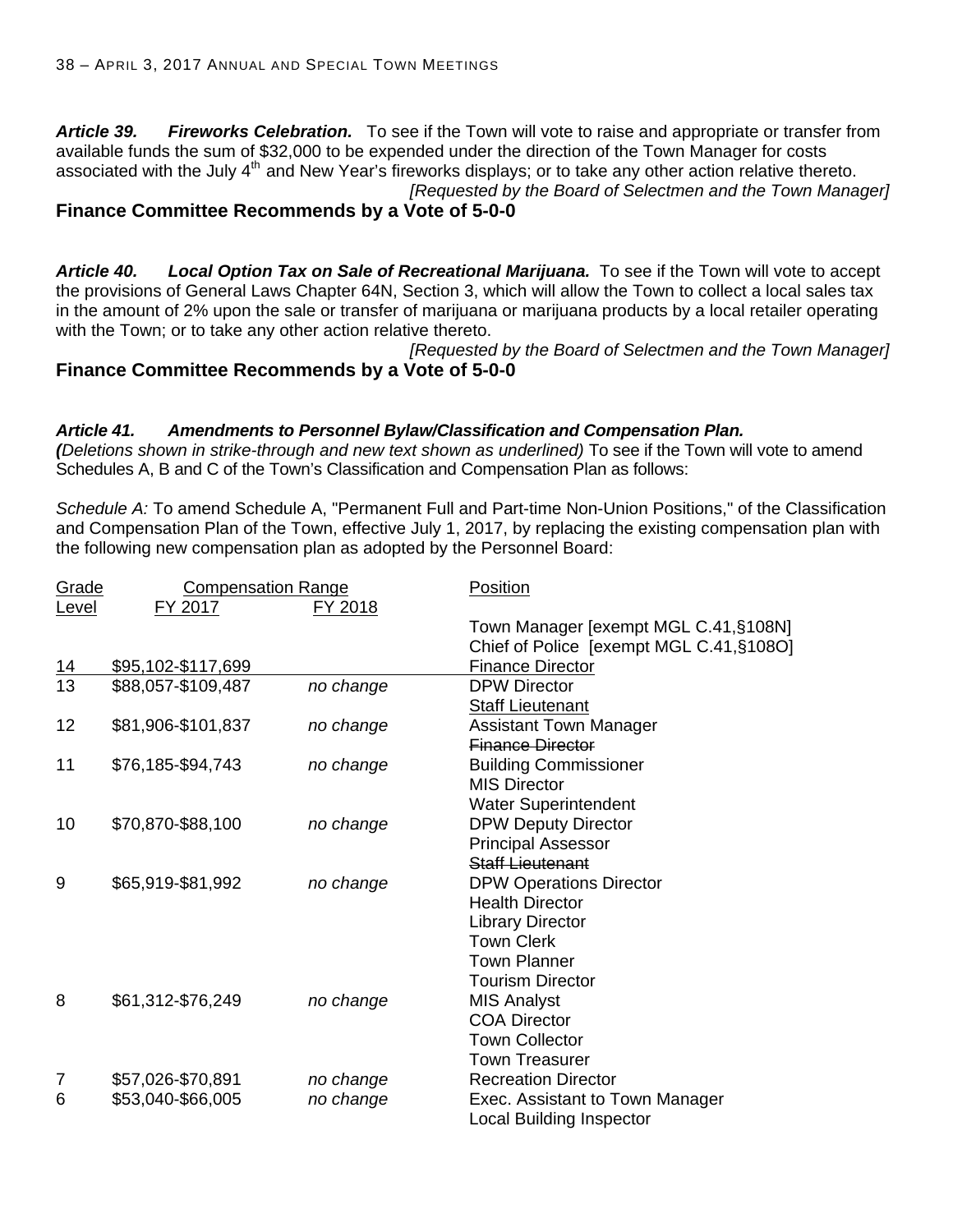|   |                   |           | <b>Conservation Agent</b><br><b>Health Agent</b><br>Payroll and Employee Benefits Manager<br><b>Assistant Town Accountant</b> |
|---|-------------------|-----------|-------------------------------------------------------------------------------------------------------------------------------|
| 5 | \$49,332-\$61,355 | no change | Secretary to the Board of Selectmen                                                                                           |
|   |                   |           | Exec. Assistant to Police Chief<br>Parking Administrator                                                                      |
|   |                   |           | <b>MIS</b> Technician                                                                                                         |
| 4 | \$45,882-\$57,026 | no change | <b>Licensing Agent</b>                                                                                                        |
|   |                   |           | Library Marketing & Program Director                                                                                          |
|   |                   |           | <b>Library Member Services Coordinator</b>                                                                                    |
|   |                   |           | <b>Permit Coordinator</b>                                                                                                     |
|   |                   |           | <b>Assistant Tourism Director</b>                                                                                             |
| 3 | \$42,689-\$53,104 | no change | <b>COA Outreach Coordinator</b>                                                                                               |
|   |                   |           | <b>Principal Accounting Clerk</b>                                                                                             |
| 2 | \$39,710-\$49,375 | no change | Assistant Tourism Director                                                                                                    |
|   |                   |           | no positions assigned                                                                                                         |
|   | \$36,949-\$45,925 | no change | no positions assigned                                                                                                         |

*Schedule B:* To amend Schedule B, "Fire Department Positions," effective July 1, 2017, as requested by the Board of Fire Engineers, as follows:

| Position                            | Current    | Proposed   |
|-------------------------------------|------------|------------|
| 1 <sup>st</sup> Deputy Fire Chief   | \$12,500   | \$15,000   |
| 2 <sup>nd</sup> Deputy Fire Chief   | \$9,000    | \$12,000   |
| <b>District Fire Chief/Engineer</b> | \$3,000    | \$6,000    |
| Firefighter                         | \$800      | \$800      |
| <b>Fire Auxiliary</b>               | \$400      | \$400      |
| <b>Fire Captain</b>                 | \$1,000    | \$1,250    |
| <b>Fire Lieutenant</b>              | \$500      | \$500      |
| <b>Engine Steward</b>               | \$880      | \$880      |
| <b>Station Steward</b>              | \$1,100    | \$1,100    |
| <b>Ladder Steward</b>               | \$1,300    | \$1,300    |
| LaFrance Steward                    | \$500      | \$500      |
| Oil Inspector                       | \$1,747    | \$1,747    |
| <b>Rescue Steward</b>               | \$3,600    | \$3,600    |
| Rescue Captain                      | \$3,000    | \$3,000    |
| Rescue Lieutenant                   | \$1,500    | \$1,500    |
| <b>Rescue Training Officer</b>      | \$3,000    | \$3,000    |
| Radio Officer                       | \$550      | \$800      |
| Air Officer                         | \$1,000    | \$1,500    |
| <b>Summer Standby Coordinator</b>   | \$3,500    | \$3,500    |
| <b>Infection Control Officer</b>    | \$800      | \$800      |
| <b>Annual Salary:</b>               |            |            |
| <b>Fire Chief</b>                   | \$45,000   | \$55,000   |
| <b>Non-Firefighter Positions</b>    |            |            |
| <b>First Responders</b>             | \$25.00/hr | \$25.00/hr |
| <b>EMT-Basic</b>                    | \$24.71/hr | \$25.41/hr |
| <b>EMT-Intermediate</b>             | \$26.60/hr | \$27.34/hr |

*Annual Stipends for Reimbursement of Expenses*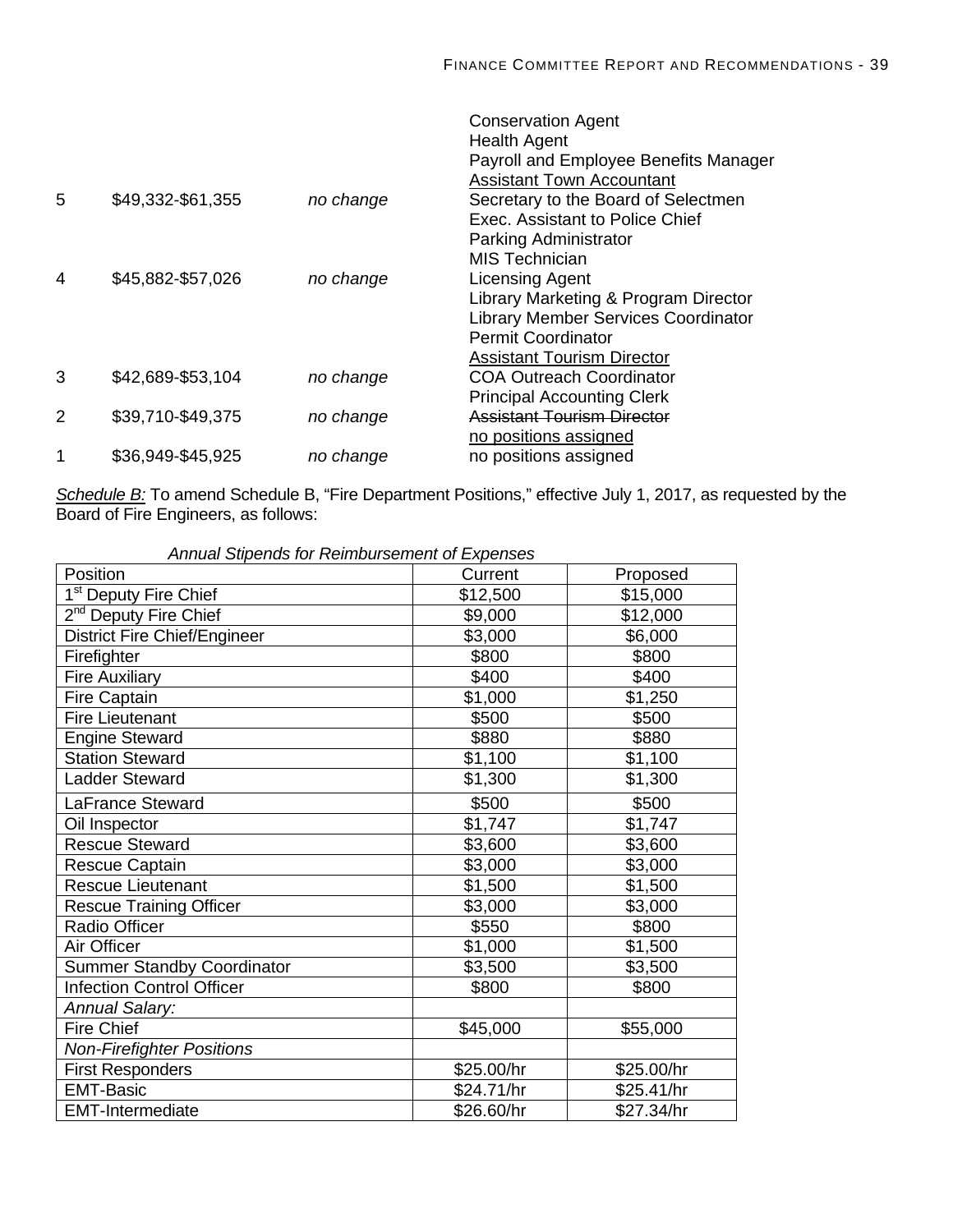#### 40 – APRIL 3, 2017 ANNUAL AND SPECIAL TOWN MEETINGS

| EMT-Paramedic                            | \$29.12/hr | \$30.00/hr |
|------------------------------------------|------------|------------|
| Standby                                  | \$25.00/hr | \$25.00/hr |
| Safety Inspections                       | \$20.00/hr | \$20.00/hr |
| Rescue Squad Participation (per quarter) | \$250      | \$250      |

*Schedule C:* To amend Schedule C, "Seasonal and Part-time Non-Union Positions," effective July 1, 2017, as follows:

|              | Actual         | Proposed FY  |                                           |
|--------------|----------------|--------------|-------------------------------------------|
| <u>Grade</u> | <u>FY 2017</u> | <u> 2018</u> | <b>Proposed Position Classifications</b>  |
| N            | \$19.92        | \$20.32      | Police Summer/On-call Dispatcher          |
| M            | \$19.33        | \$19.72      | <b>No Positions Assigned</b>              |
| Г            | \$18.79        | \$19.17      | Parking Lot Technical Manager             |
|              |                |              | Property Inspector (Assessors)            |
| Κ            | \$18.26        | \$18.63      | Assistant Harbormaster with police powers |
|              |                |              | Police Officer, Summer/Auxiliary          |
| J            | \$17.73        | \$18.08      | <b>No Positions Assigned</b>              |
| I            | \$17.40        | \$17.75      | <b>Parking Meter Collection/Repair</b>    |
|              |                |              | <b>On-call van Driver</b>                 |
| H            | \$16.89        | \$17.23      | <b>Police Matron</b>                      |
| G            | \$16.57        | \$16.90      | <b>No Positions Assigned</b>              |
| F            | \$16.09        | \$16.41      | Assistant Harbormaster w/o police powers  |
|              |                |              | <b>COA Program Coordinator</b>            |
|              |                |              | Parking and Traffic Officers              |
|              |                |              | Parking Lot Assistant Technical Manager   |
|              |                |              | <b>Parking Meter Enforcement</b>          |
|              |                |              | <b>Part-time Clerical</b>                 |
|              |                |              | Secretary, On-call Relief                 |
|              |                |              | <b>Transfer Station Laborer</b>           |
| Е            | \$15.79        | \$16.11      | Part-time Library Circulation Aide        |
| D            | \$15.34        | \$15.65      | <b>On-call Library Circulation Aide</b>   |
|              |                |              | Parking Lot Attendant/Out-booth/Floater   |
| C            | \$14.89        | \$15.19      | Barrels & Grounds Laborer                 |
|              |                |              | Restroom/Building Custodian               |
|              |                |              | <b>Seasonal Recreation Supervisor</b>     |
| B            | \$14.61        | \$14.90      | <b>No Positions Assigned</b>              |
| A            | \$14.38        | \$14.67      | Parking Lot Attendant/In-booth            |
|              |                |              | <b>Seasonal Recreation Aides</b>          |

or to take any other action relative thereto.

*[Requested by the Personnel Board and the Town Manager]* 

## **Finance Committee Recommends by a Vote of 5-0-0**

*Article 42. Expenditures from the Tourism Fund.* To see if the Town will vote to transfer from the Tourism Fund the sum of \$700,000 to be expended under the direction of the Board of Selectmen and the Visitor Services Board to fund the following expenditures which market, beautify or enhance tourism in Provincetown pursuant to Chapter 178 of the Acts of 1996:

- 1. \$135,000 for coordination/support of the Visitor Services Board and the Tourism Department, and costs related thereto;
- 2. \$380,000 for marketing, and costs related thereto;
- 3. \$50,000 for municipal projects, and costs related thereto;
- 4. \$125,000 for tourism grants, and costs related thereto;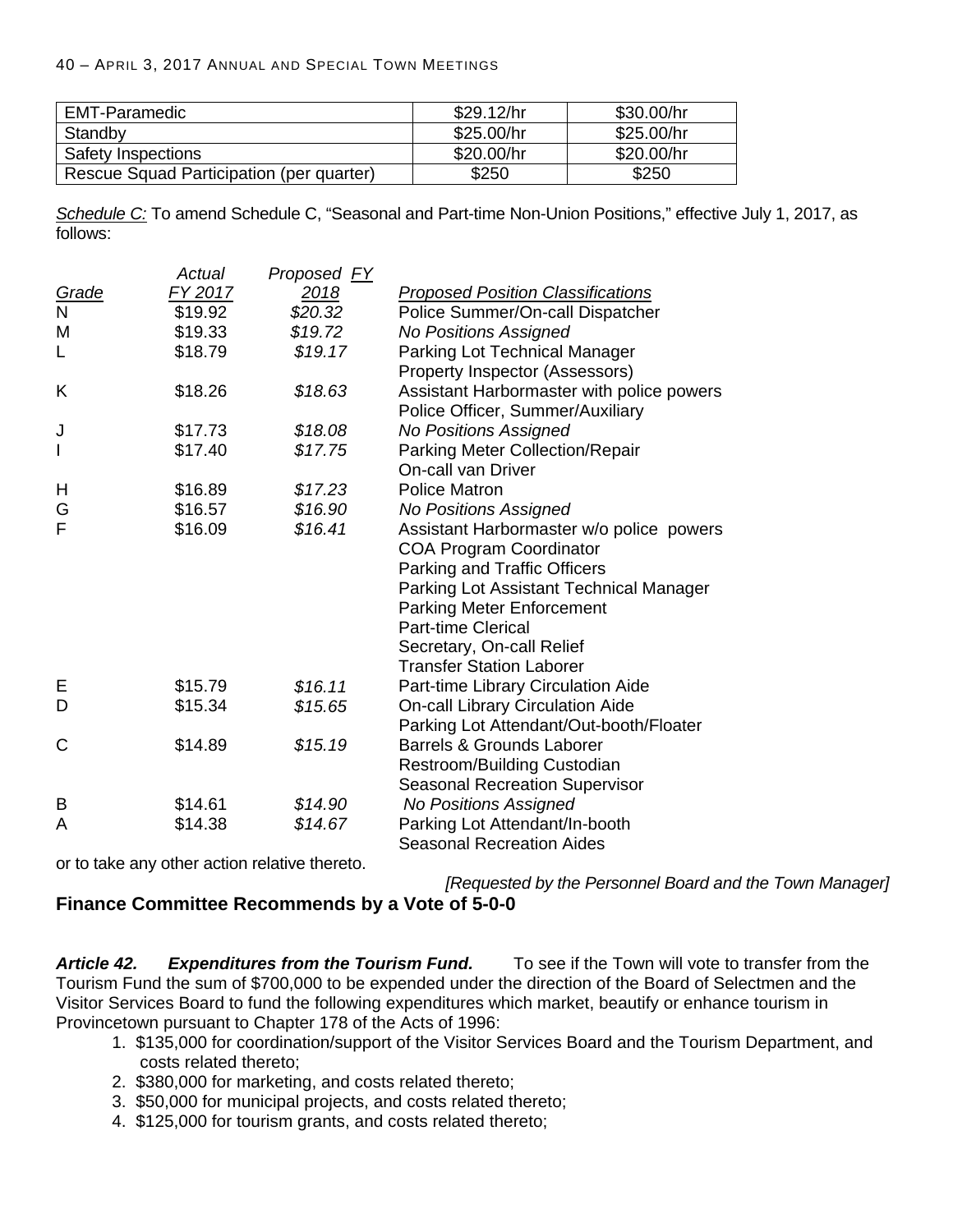5. \$10,000 for Beautification Committee, and costs related thereto; or to take any other action relative thereto.

*[Requested by the Board of Selectmen and the Visitor Services Board]*  **Finance Committee Recommends by a Vote of 5-0-0**

*Article 43. FY 2018 Human Services Grant Program.* To see if the Town will vote to raise and appropriate the sum of \$79,775 to be expended under the direction of the Board of Selectmen, to fund grants to assist nonprofit agencies and organizations to maximize available resources to meet needs identified by the community by providing services to local residents, particularly those of low and moderate income and those who are uninsured or underinsured, as follows:

| AIDS Support Group of Cape Cod        | \$9,000  |
|---------------------------------------|----------|
| Alzheimer's Family Caregiver Support  | \$6,000  |
| Cape Cod Children's Place             | \$5,750  |
| <b>Consumer Assistance Council</b>    | \$550    |
| Gosnold on Cape Cod                   | \$14,500 |
| <b>Helping Our Women</b>              | \$8,000  |
| <b>Homeless Prevention Council</b>    | \$6,000  |
| Independence House                    | \$5,500  |
| Lower Cape Outreach Council, Inc.     | \$6,500  |
| Mass-A-Peal                           | \$525    |
| <b>Outer Cape Health Services</b>     | \$10,000 |
| Sight Loss Services, Inc.             | \$600    |
| Soup Kitchen in Provincetown          | \$7,000  |
| South Coast Counties Legal Services   | \$4,800  |
| Total                                 | \$84,725 |
| ika any athar astian ralativa tharata |          |

or to take any other action relative thereto.

*[Requested by the Board of Selectmen and the Human Services Committee]*  **Finance Committee Recommends by a Vote of 4-0-0**

#### **CONSENT AGENDA – MUNICIPAL MODERNIZATION ACT**

*Massachusetts Municipal Modernization Act. On August 9, 2016, Gov. Charlie Baker signed a wide-ranging "municipal modernization" bill that had been a centerpiece of his legislative agenda for 2016. The Legislature passed the final compromise bill, often referred to by the governor as the "weed-whacker special," on July 31. The 125-page, 253-section law includes numerous reforms to state laws related to municipal finance, human resources practices, administration, and procurement. The following articles are items from the Municipal Modernization Act that require Town Meeting vote to implement:* 

Article 44. Veterans Exemption. (Municipal Modernization Act) To see if the Town will vote to accept the provisions of G.L. c.59, §5, Clause Twenty-Second G, rendering the spouse of a veteran or a deceased veteran with title to the veteran's domicile, eligible for an exemption, or to take any other action relative thereto.

*[Requested by the Town Manager]* 

#### **Finance Committee Recommends by a Vote of 5-0-0**

Article 45. Other Post-Employment Benefits Fund. (Municipal Modernization Act) To see if the Town will vote to accept the provisions of G.L. c.32B, §20 to create another Post-Employment Benefits Fund for the current and future liabilities of the Town for group health insurance benefits for retirees and their dependents,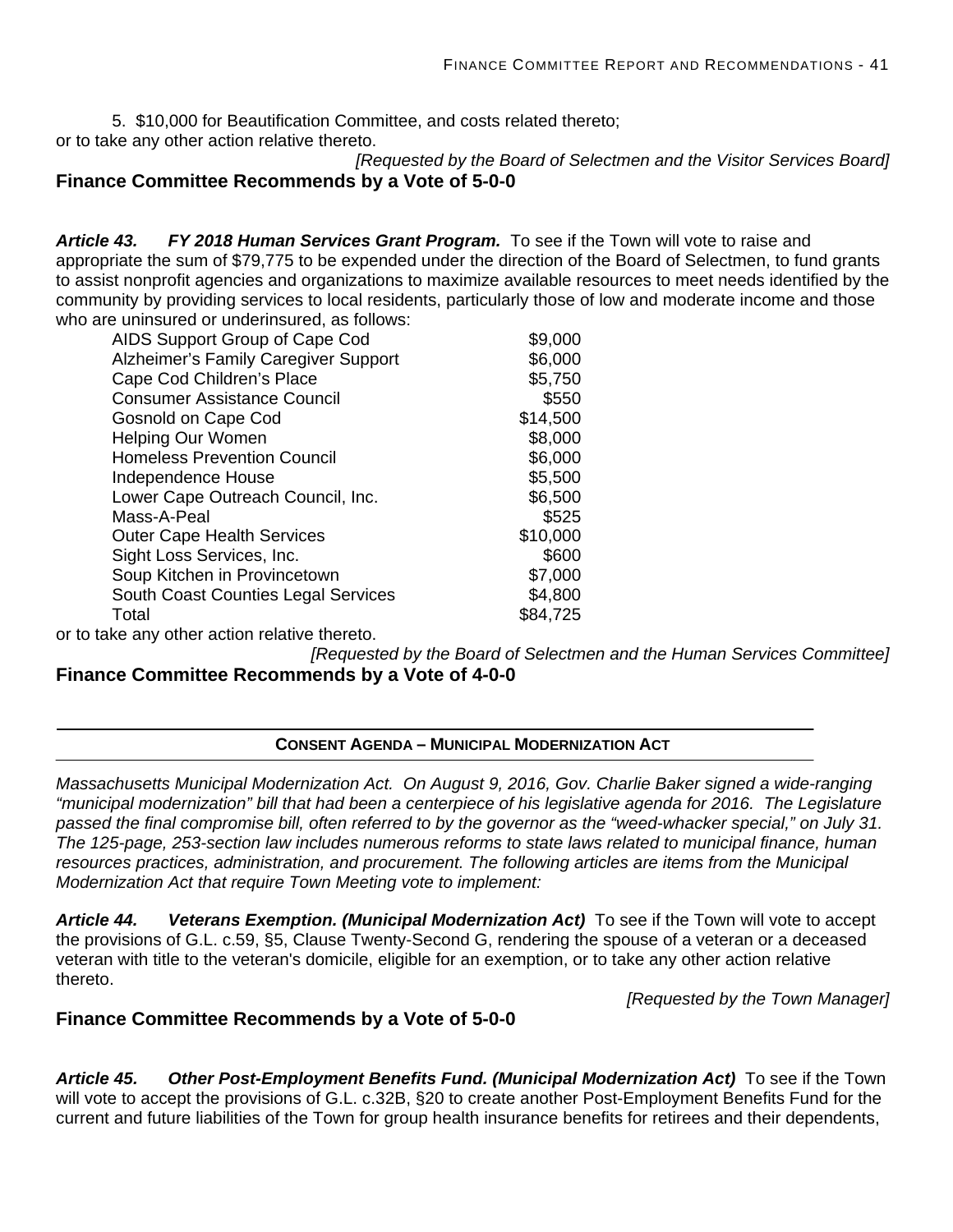which fund may be expended by a two thirds vote of Town Meeting and designate a trustee or trustees, and further, to direct that such trustee or trustees adopt and file a declaration of trust and take all other actions as required by said section; or to take any other action relative thereto.

*[Requested by the Town Manager]* 

### **Finance Committee Recommends by a Vote of 5-0-0**

*Article 46. Use of Bond Proceeds. (Municipal Modernization Act)* To see if the Town will vote to supplement each prior vote of the Town that authorizes the borrowing of money to pay costs of capital projects to provide that, in accordance with Chapter 44, Section 20 of the General Laws, the premium received by the Town upon the sale of any bonds or notes thereunder, less any such premium applied to the payment of the costs of issuance of such bonds or notes, may be applied to pay project costs and the amount authorized to be borrowed for each such project shall be reduced by the amount of any such premium so applied; or to take any other action relative thereto.

*[Requested by the Town Manager]* 

## **Finance Committee Recommends by a Vote of 5-0-0**

*Article 47. General Bylaw Amendment: Chapter 8, Section 5 - Licenses and Permits of Delinquent Taxpayers. (Municipal Modernization Act) (Deletions shown in strike-through and new text shown as underlined)* To see if the Town will vote to accept the provisions of General Laws Chapter 40, Section 57, as amended by Sections 37 and 38 of Chapter 218 of the Acts of 2016 (the Municipal Modernization Act, socalled); and further to amend Section 8-5 of the Town's General Bylaws as follows:

8-5. Licenses and permits of delinquent taxpayers.

8-5-1. List of delinquent taxpayers. The tax collector or other municipal official responsible for the records of all Provincetown taxes, assessments, betterments and other municipal charges, hereinafter referred to as the tax collector, shall annually, and may periodically, furnish to each department, board, committee, commission or division, hereinafter referred to as the licensing authority, which issues licenses or permits including renewals and transfers, a list of any person, corporation, or business enterprise, hereinafter referred to as the party, that has neglected or refused to pay any local taxes, fees, assessments, betterments or other municipal charges for not less than a twelve month period, and that such party has not filed in good faith a pending application for an abatement of such tax or a pending petition before the appellate tax board; or to take any other action relative thereto.

*[Requested by the Town Manager]* 

## **Finance Committee Recommends by a Vote of 5-0-0**

*Article 48. FY 2018 Revolving Funds.* To see if the Town will vote to continue for FY 2018 the following revolving funds established pursuant to MGL Chapter 44, Section 53E½:

- 1. Preservation of Town Hall Auditorium: To allow receipts from the rental and custodial fees charged for the public use of Town Hall Auditorium to be segregated into a special account; and with funds therefrom, up to a limit of \$75,000 annually, to be expended for the repair, updating, refurbishing, operations and maintenance of the Town Hall auditorium under the direction of the Town Manager and the Board of Selectmen;
- 2. Shellfish Grants: To allow receipts from Shellfish Grants and Recreational Shellfish Licenses to be segregated into a special account; and with funds therefrom, up to a limit of \$2,500 annually, to be expended under the direction of the Shellfish Warden and the Harbormaster for the purpose of shellfish seeding and cultivation on public shellfish areas;
- 3. B-Street Garden: To allow receipts from the annual community garden membership fees charged for the public use of the community garden to be segregated into a special account; and with funds therefrom, up to a limit of \$2,500 annually, to be expended for the repair, updating and maintenance of the B-Street Garden under the direction of the Town Manager and the Conservation Commission;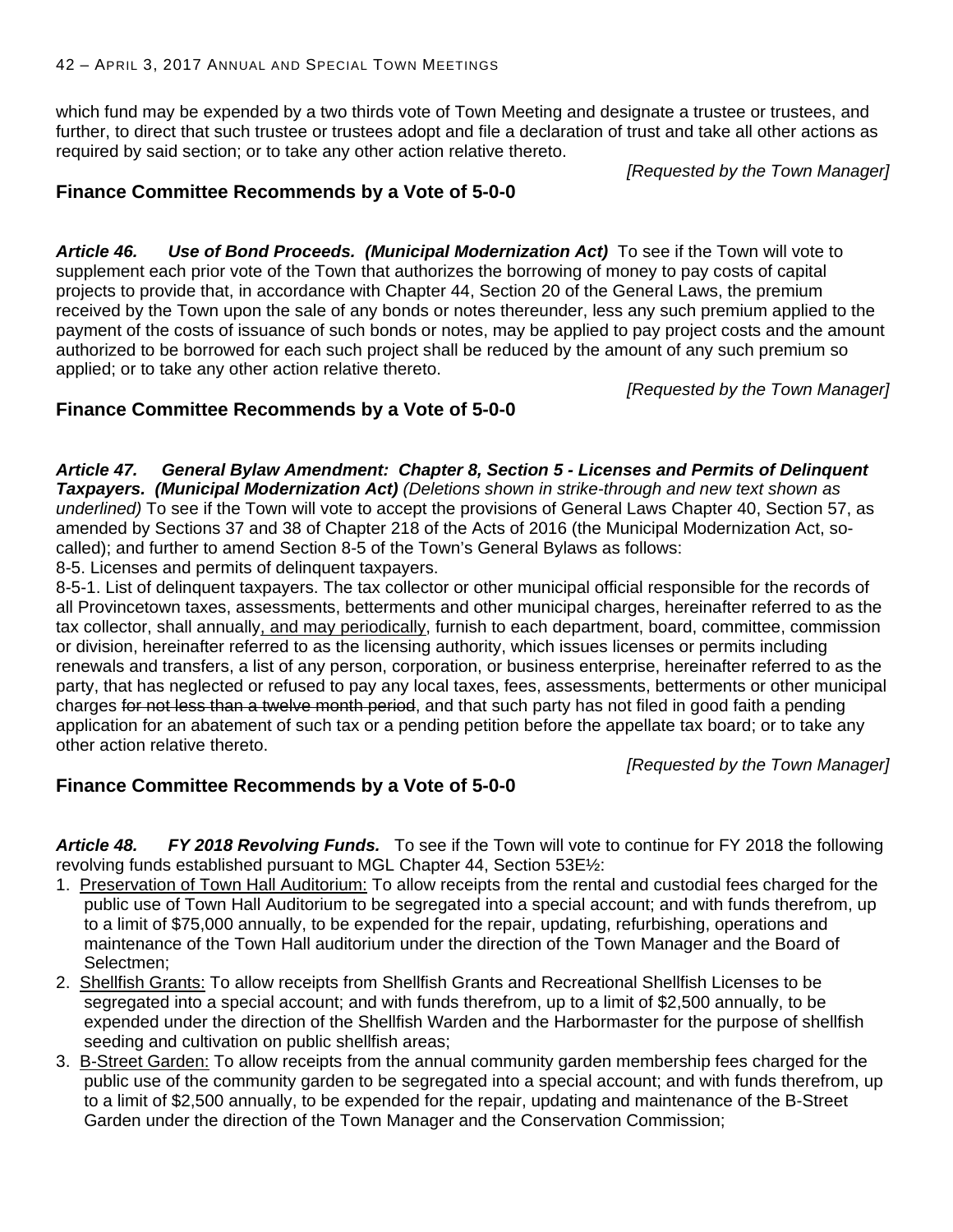- 4. Fuel Reimbursement: To allow receipts from the sale of fuel to be segregated into a special account; and with funds therefrom, up to a limit of \$125,000 annually, to be expended for the purchase of fuel under the direction of the Town Manager and the Director of Public Works;
- 5. Council on Aging Transportation: To allow receipts from donations to be segregated into a special account; and with funds therefrom, up to a limit of \$10,000 annually, to be expended for the transportation cost under the direction of the Town Manager and the Director of the Council on Aging;
- 6. Affordable Housing: To allow fees received by the Town from the sale and resale of affordable housing dwellings, fees paid for monitoring services provided by the Town, fees paid to ensure compliance with affordable housing restrictions and agreements and donations earmarked for affordable housing purposes to be segregated into a special account; and with funds therefrom, up to a limit of \$10,000 annually, to be expended for costs associated with the administration, management and support of affordable housing in the Town, including, without limitation, cost of marketing and conducting lotteries under the direction of the Town Manager and the Housing Specialist;
- 7. Facilities and Grounds Rental Revolving Fund: To allow receipts from the rental and custodial fees charged for the public use of Town-owned facilities and grounds to be segregated into a special account; and with funds therefrom, up to a limit of \$10,000 annually, for janitorial hired staffing and other costs related to rental costs under the direction of the Town Manager; or to take any other action relative thereto.

*[Requested by the Town Manager]* 

## **Finance Committee Recommends by a Vote of 5-0-0**

*Article 49. General Bylaw Amendment: Revolving Fund Bylaw (G.L. c.44, §53E ½). (Municipal Modernization Act). (Deletions shown in strike-through and new text shown as underlined)* To see if the Town will vote pursuant to the provisions of G.L. c.44, §53E½, as most recently amended, to amend the General Bylaws by inserting a new bylaw establishing various revolving funds, specifying the departmental receipts to be credited to each fund, the departmental purposes or programs for which each fund may be expended, and the entity authorized to expend each fund, such bylaw to provide as follows:

#### 6-10. Revolving Funds.

6-10-1. There are hereby established in the Town of Provincetown pursuant to the provisions of G.L. c.44, §53E½, the following Revolving Funds:

| $\frac{1}{2}$                                                                                                                               |                                                         |                                                                                                                    |
|---------------------------------------------------------------------------------------------------------------------------------------------|---------------------------------------------------------|--------------------------------------------------------------------------------------------------------------------|
| Program or Purpose                                                                                                                          | Representative or<br>Board Authorized to<br>Spend       | <b>Department Receipts</b>                                                                                         |
| Preservation of Town Hall<br>Auditorium for repair, updating,<br>refurbishing, operations and<br>maintenance of the Town Hall<br>auditorium | Town Manager and<br><b>Board of Selectmen</b>           | Rental and custodial fees charged for the<br>public use of Town Hall Auditorium                                    |
| Shellfish Grants for shellfish<br>seeding and cultivation on public<br>shellfish areas                                                      | Shellfish Warden<br>and Harbormaster                    | Receipts from Shellfish Grants and<br><b>Recreational Shellfish Licenses</b>                                       |
| B-Street Garden for the repair,<br>updating and maintenance of the<br><b>B-Street Garden</b>                                                | Town Manager and<br>Conservation<br>Commission          | Receipts from the annual community garden<br>membership fees charged for the public use<br>of the community garden |
| Fuel Reimbursement for the<br>purchase of fuel                                                                                              | Town Manager and<br>Director of Public<br>Works         | Receipts from the sale of fuel                                                                                     |
| Council on Aging Transportation<br>for transportation costs                                                                                 | Town Manager and<br>Director of the<br>Council on Aging | Receipts from donations                                                                                            |